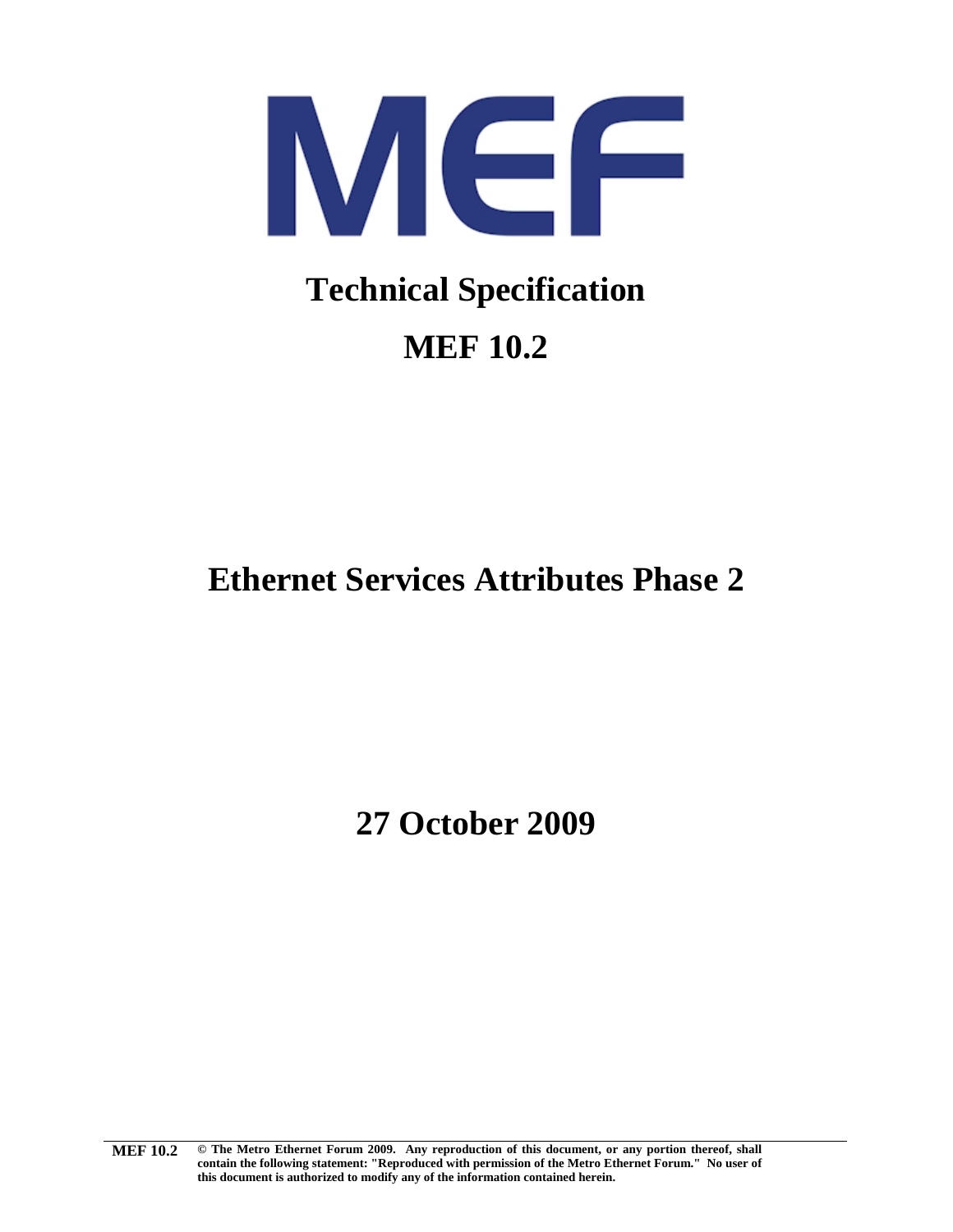#### Disclaimer

The information in this publication is freely available for reproduction and use by any recipient and is believed to be accurate as of its publication date. Such information is subject to change without notice and the Metro Ethernet Forum (MEF) is not responsible for any errors. The MEF does not assume responsibility to update or correct any information in this publication. No representation or warranty, expressed or implied, is made by the MEF concerning the completeness, accuracy, or applicability of any information contained herein and no liability of any kind shall be assumed by the MEF as a result of reliance upon such information.

The information contained herein is intended to be used without modification by the recipient or user of this document. The MEF is not responsible or liable for any modifications to this document made by any other party.

The receipt or any use of this document or its contents does not in any way create, by implication or otherwise:

- a) any express or implied license or right to or under any patent, copyright, trademark or trade secret rights held or claimed by any MEF member company which are or may be associated with the ideas, techniques, concepts or expressions contained herein; nor
- b) any warranty or representation that any MEF member companies will announce any product(s) and/or service(s) related thereto, or if such announcements are made, that such announced product(s) and/or service(s) embody any or all of the ideas, technologies, or concepts contained herein; nor
- c) any form of relationship between any MEF member companies and the recipient or user of this document.

Implementation or use of specific Metro Ethernet standards or recommendations and MEF specifications will be voluntary, and no company shall be obliged to implement them by virtue of participation in the Metro Ethernet Forum. The MEF is a non-profit international organization accelerating industry cooperation on Metro Ethernet technology. The MEF does not, expressly or otherwise, endorse or promote any specific products or services.

© The Metro Ethernet Forum 2009. All Rights Reserved.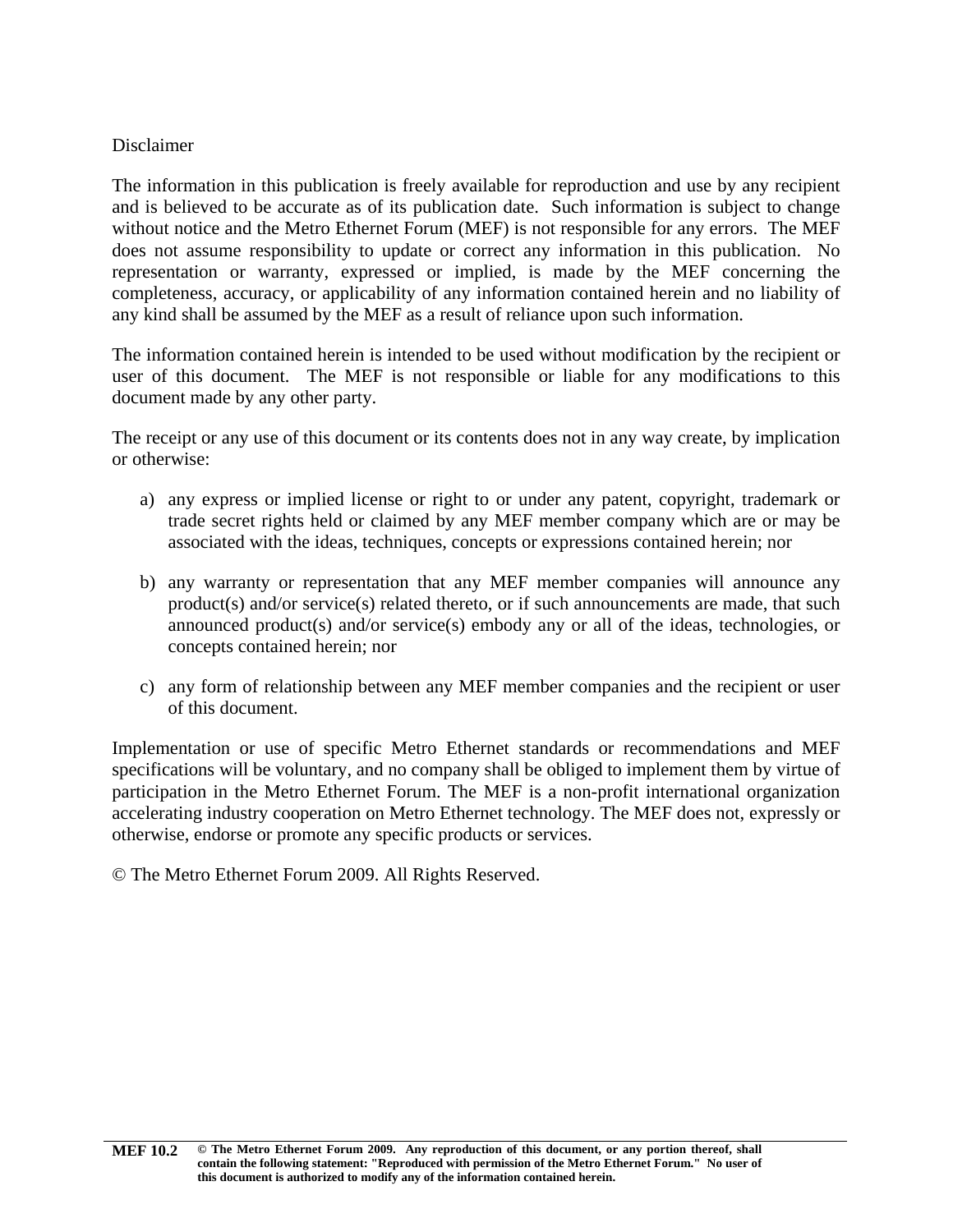

#### **Table of Contents**

| 1.  |                |  |
|-----|----------------|--|
| 2.  |                |  |
| 3.  |                |  |
| 4.  |                |  |
| 5.  |                |  |
| 6.  |                |  |
| 6.1 |                |  |
|     | 6.1.1          |  |
|     | 6.1.2          |  |
|     | 6.1.2.1        |  |
|     |                |  |
| 6.2 |                |  |
| 6.3 |                |  |
| 6.4 |                |  |
| 6.5 |                |  |
|     | 6.5.1          |  |
|     |                |  |
|     |                |  |
|     |                |  |
|     |                |  |
|     |                |  |
|     | 6.5.2          |  |
|     | 6.5.3          |  |
| 6.6 |                |  |
|     | 6.6.1          |  |
|     | 6.6.2          |  |
| 6.7 |                |  |
| 6.8 |                |  |
|     | 6.8.1          |  |
|     | 6.8.2          |  |
|     | 6.8.3          |  |
|     | 6.8.4          |  |
| 6.9 |                |  |
|     | 6.9.1          |  |
|     | 6.9.2          |  |
|     | 6.9.3          |  |
|     | 6.9.4          |  |
|     | 6.9.5<br>6.9.6 |  |
|     | 6.9.7          |  |
|     | 6.9.8          |  |
|     |                |  |
|     |                |  |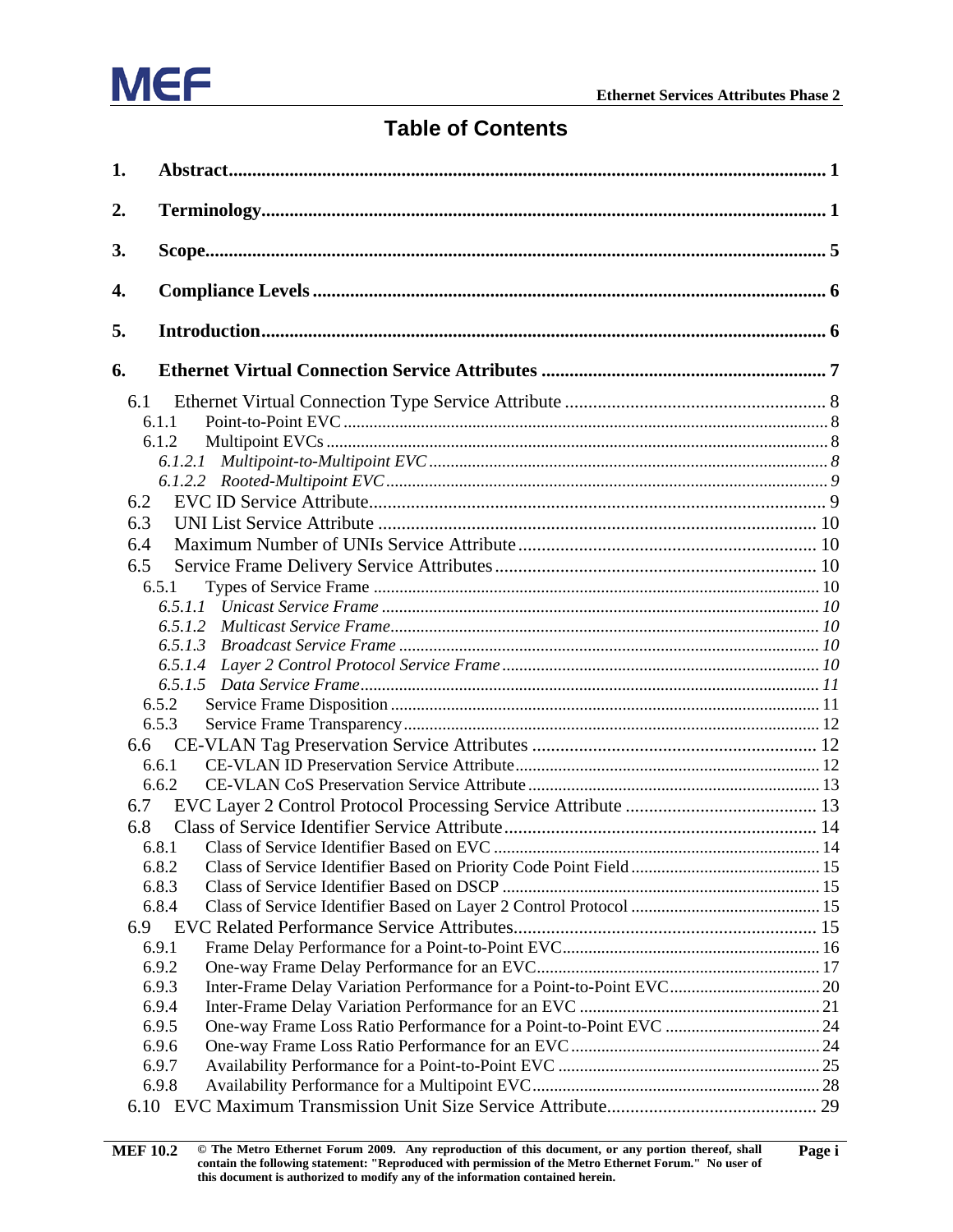# **MEF**

| 7.  |                                                                                          |  |
|-----|------------------------------------------------------------------------------------------|--|
| 7.1 |                                                                                          |  |
| 7.2 |                                                                                          |  |
| 7.3 |                                                                                          |  |
| 7.4 |                                                                                          |  |
| 7.5 |                                                                                          |  |
| 7.6 |                                                                                          |  |
|     | 7.6.1                                                                                    |  |
|     | 7.6.2                                                                                    |  |
|     | 7.7                                                                                      |  |
|     | 7.7.1                                                                                    |  |
|     | 7.7.2                                                                                    |  |
|     | 7.7.3                                                                                    |  |
| 7.8 |                                                                                          |  |
| 7.9 |                                                                                          |  |
|     | 7.10                                                                                     |  |
|     | 7.11                                                                                     |  |
|     | 7.11.1                                                                                   |  |
|     | 7.11.2                                                                                   |  |
|     |                                                                                          |  |
|     |                                                                                          |  |
|     | 7.11.2.3 Ingress Bandwidth Profile per Class of Service Identifier Service Attribute  40 |  |
|     | 7.11.2.4 Simultaneous Application of the Ingress Bandwidth Profile Application Models 40 |  |
|     |                                                                                          |  |
|     |                                                                                          |  |
|     |                                                                                          |  |
|     | 7.11.3.3 Egress Bandwidth Profile per Class of Service Identifier Service Attribute  44  |  |
|     | 7.11.3.4 Simultaneous Application of the Egress Bandwidth Profile Application Models 44  |  |
|     |                                                                                          |  |
|     |                                                                                          |  |
|     | 7.13.1                                                                                   |  |
|     | 7.13.2                                                                                   |  |
|     | 7.13.3                                                                                   |  |
|     | 7.13.4                                                                                   |  |
| 8.  |                                                                                          |  |
| 8.1 |                                                                                          |  |
|     |                                                                                          |  |
| 8.2 |                                                                                          |  |
| 8.3 |                                                                                          |  |
| 8.4 |                                                                                          |  |
| 9.  |                                                                                          |  |
|     |                                                                                          |  |
| 10. |                                                                                          |  |
|     |                                                                                          |  |
|     | 10.1.1                                                                                   |  |
|     | 10.1.2                                                                                   |  |
|     |                                                                                          |  |
|     |                                                                                          |  |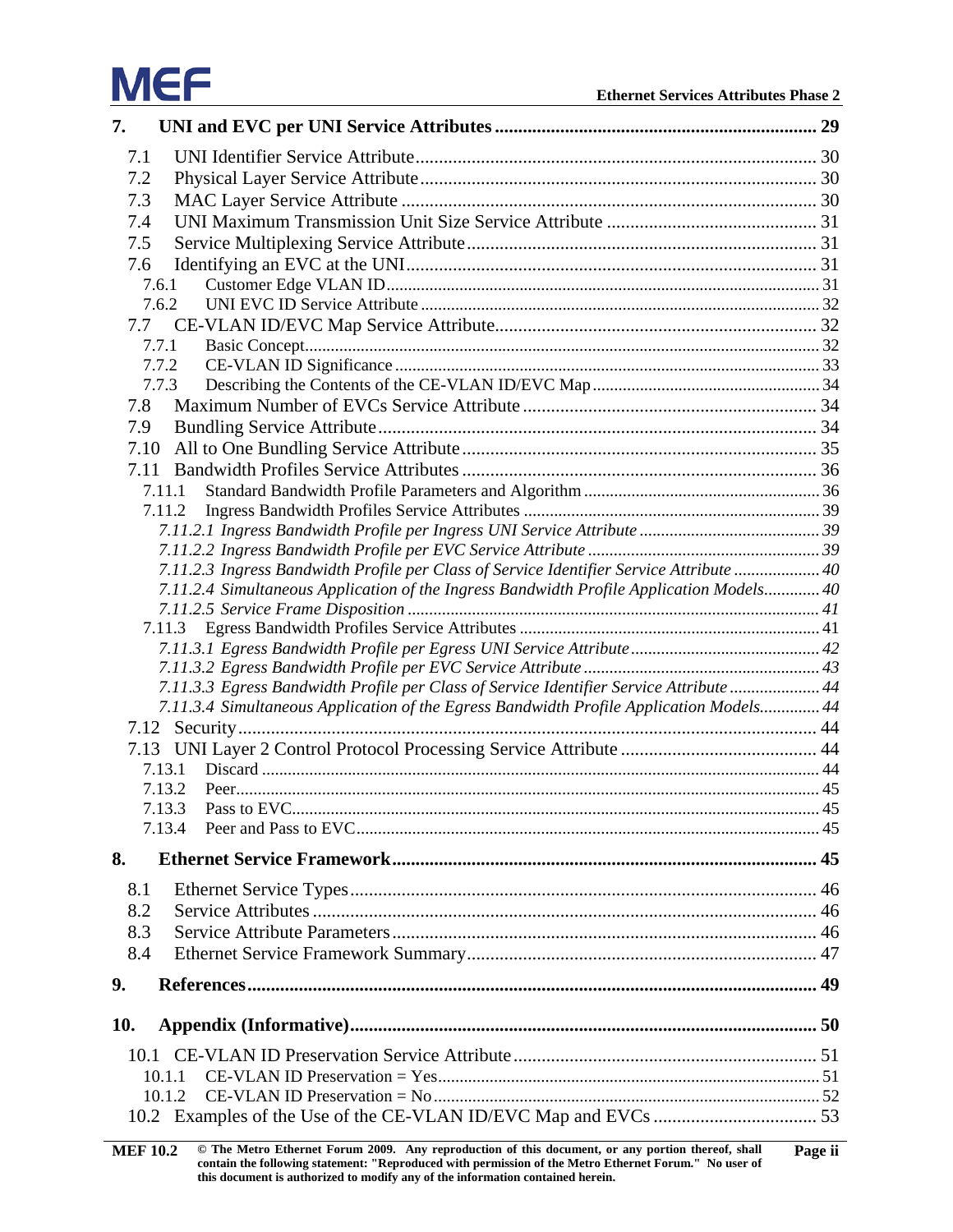

### **List of Figures**

| Figure 21 – Example 1: CE-VLAN ID Preservation = Yes with All to One Bundling 51 |  |
|----------------------------------------------------------------------------------|--|
|                                                                                  |  |
|                                                                                  |  |
|                                                                                  |  |
|                                                                                  |  |
|                                                                                  |  |
|                                                                                  |  |
|                                                                                  |  |
|                                                                                  |  |
|                                                                                  |  |

### **List of Tables**

| <b>MEF 10.2</b> | © The Metro Ethernet Forum 2009. Any reproduction of this document, or any portion thereof, shall     | Page iii |
|-----------------|-------------------------------------------------------------------------------------------------------|----------|
|                 | contain the following statement: "Reproduced with permission of the Metro Ethernet Forum." No user of |          |
|                 | this document is authorized to modify any of the information contained herein.                        |          |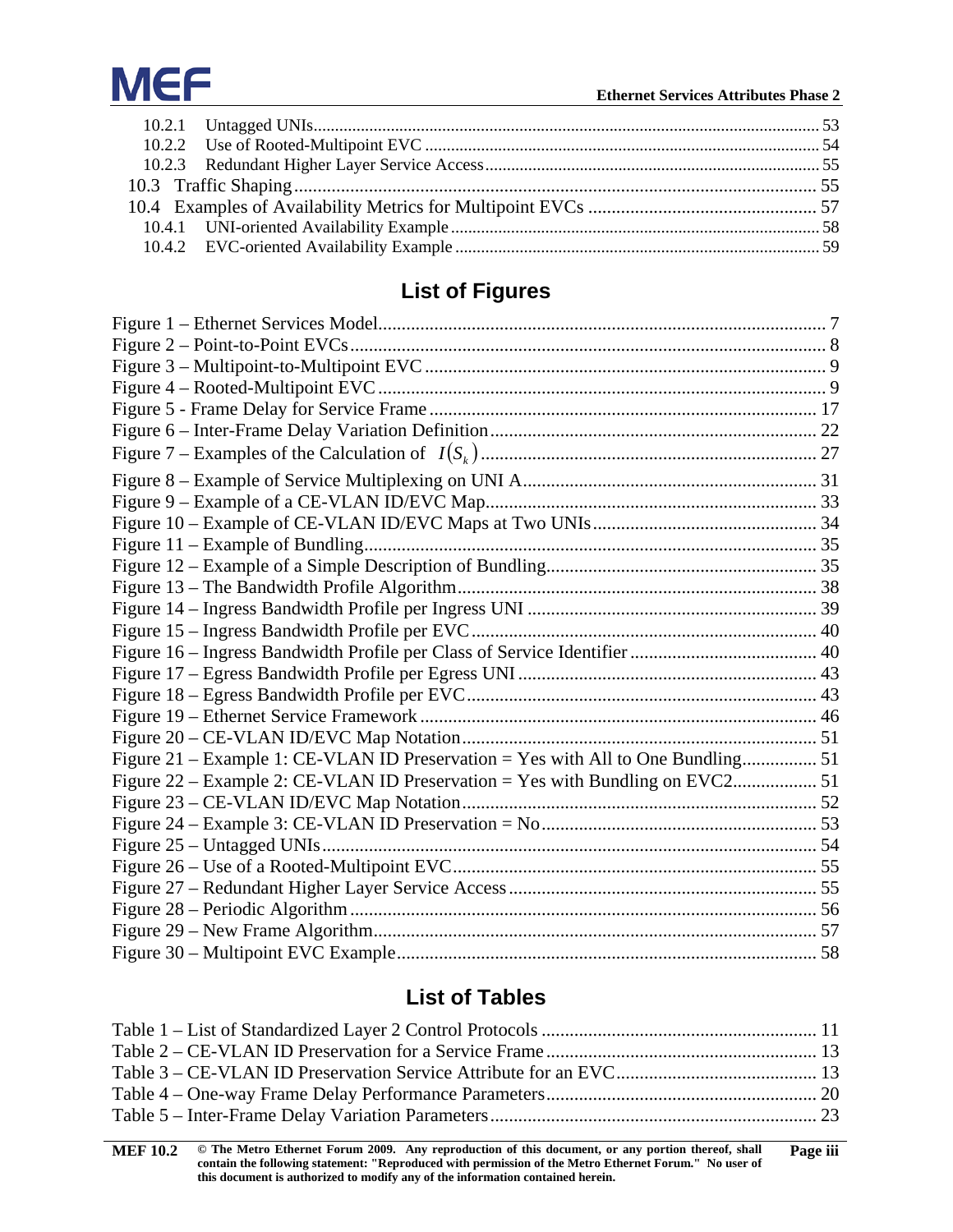# **MEF**

| Table 10 – Valid Combinations of Service Multiplexing, Bundling, and All to One Bundling  36 |  |
|----------------------------------------------------------------------------------------------|--|
|                                                                                              |  |
|                                                                                              |  |
|                                                                                              |  |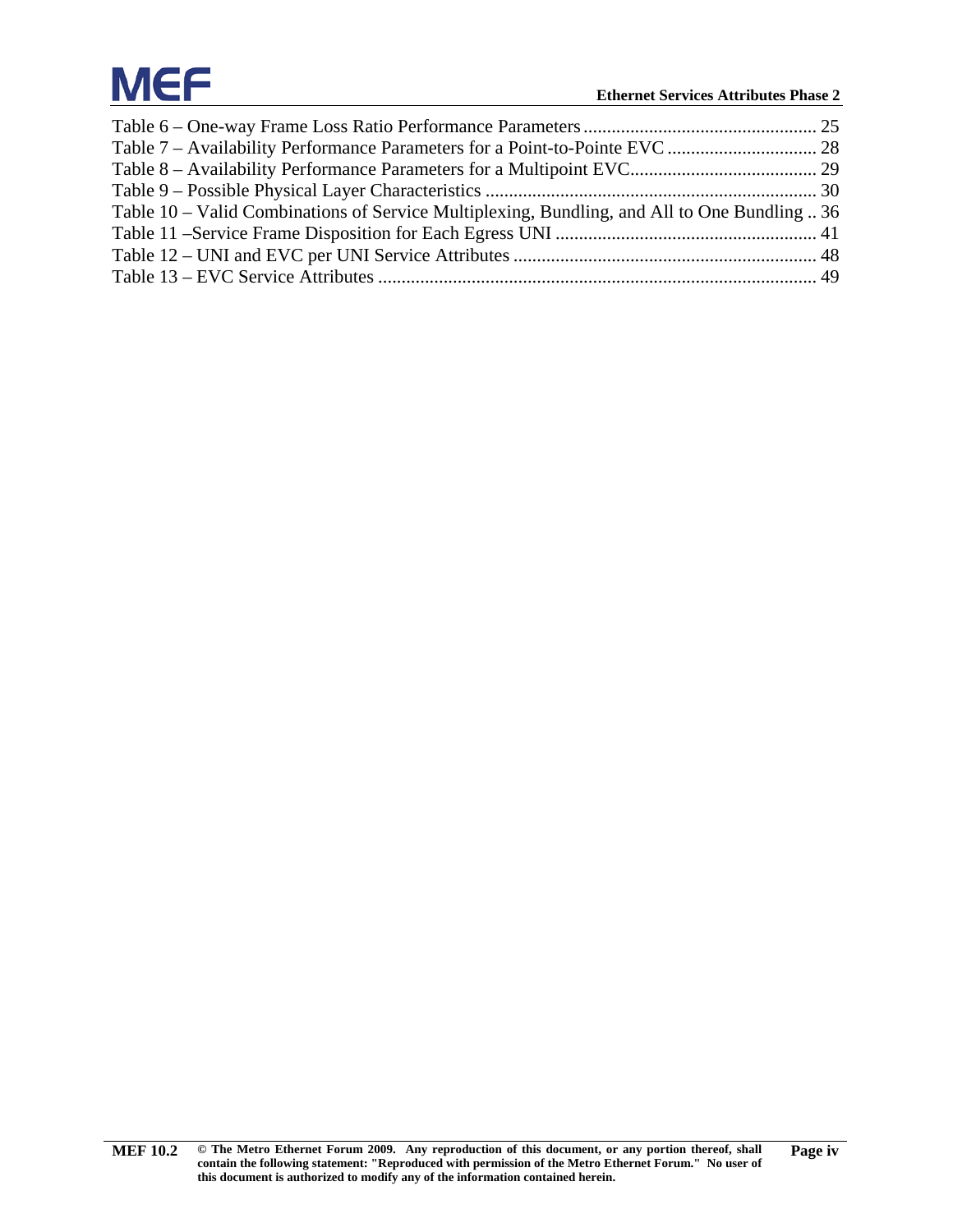#### <span id="page-6-0"></span>**1. Abstract**

The attributes of Ethernet Services observable at a User Network Interface (UNI) and from User Network Interface to User Network Interface (UNI to UNI) are defined. In addition, a framework for defining specific instances of Ethernet Services is described. This document supersedes and replaces MEF 10 [\[7\].](#page-55-1)

#### <span id="page-6-1"></span>**2. Terminology**

| <b>All to One Bundling</b>         | A UNI attribute in which all CE-VLAN IDs are associated with<br>a single EVC.                                                                                                                                                                                                                                                                                                                                                                                |
|------------------------------------|--------------------------------------------------------------------------------------------------------------------------------------------------------------------------------------------------------------------------------------------------------------------------------------------------------------------------------------------------------------------------------------------------------------------------------------------------------------|
| <b>Availability Performance</b>    | A measure of the percentage of time that a service is useable.                                                                                                                                                                                                                                                                                                                                                                                               |
| <b>Broadcast Service Frame</b>     | A Service Frame that has the broadcast destination MAC<br>address.                                                                                                                                                                                                                                                                                                                                                                                           |
| <b>Bundling</b>                    | A UNI attribute in which more than one CE-VLAN ID can be<br>associated with an EVC.                                                                                                                                                                                                                                                                                                                                                                          |
| <b>CBS</b>                         | <b>Committed Burst Size</b>                                                                                                                                                                                                                                                                                                                                                                                                                                  |
| CE                                 | <b>Customer Edge</b>                                                                                                                                                                                                                                                                                                                                                                                                                                         |
| <b>CE-VLAN CoS</b>                 | Customer Edge VLAN CoS                                                                                                                                                                                                                                                                                                                                                                                                                                       |
| <b>CE-VLAN ID</b>                  | Customer Edge VLAN ID                                                                                                                                                                                                                                                                                                                                                                                                                                        |
| <b>CE-VLAN ID Preservation</b>     | An EVC attribute in which the CE-VLAN ID of an egress<br>Service Frame is identical in value to the CE-VLAN ID of the<br>corresponding ingress Service Frame.                                                                                                                                                                                                                                                                                                |
| <b>CE-VLAN ID/EVC Map</b>          | An association of CE-VLAN IDs with EVCs at a UNI.                                                                                                                                                                                                                                                                                                                                                                                                            |
| <b>CE-VLAN Tag</b>                 | Customer Edge VLAN Tag                                                                                                                                                                                                                                                                                                                                                                                                                                       |
| CF                                 | Coupling Flag                                                                                                                                                                                                                                                                                                                                                                                                                                                |
| <b>CIR</b>                         | <b>Committed Information Rate</b>                                                                                                                                                                                                                                                                                                                                                                                                                            |
| <b>Class of Service</b>            | A set of Service Frames that have a commitment from the<br>Service Provider to receive a particular level of performance.                                                                                                                                                                                                                                                                                                                                    |
| <b>Class of Service Identifier</b> | Information derivable from a) the EVC to which the Service<br>Frame is mapped, b) the combination of the EVC to which the<br>Service Frame is mapped and a set of one or more CE-VLAN<br>CoS values, c) the combination of the EVC to which the<br>Service Frame is mapped and a set of one or more DSCP<br>values, or d) the combination of the EVC to which the Service<br>Frame is mapped and a set of one or more tunneled Layer 2<br>Control Protocols. |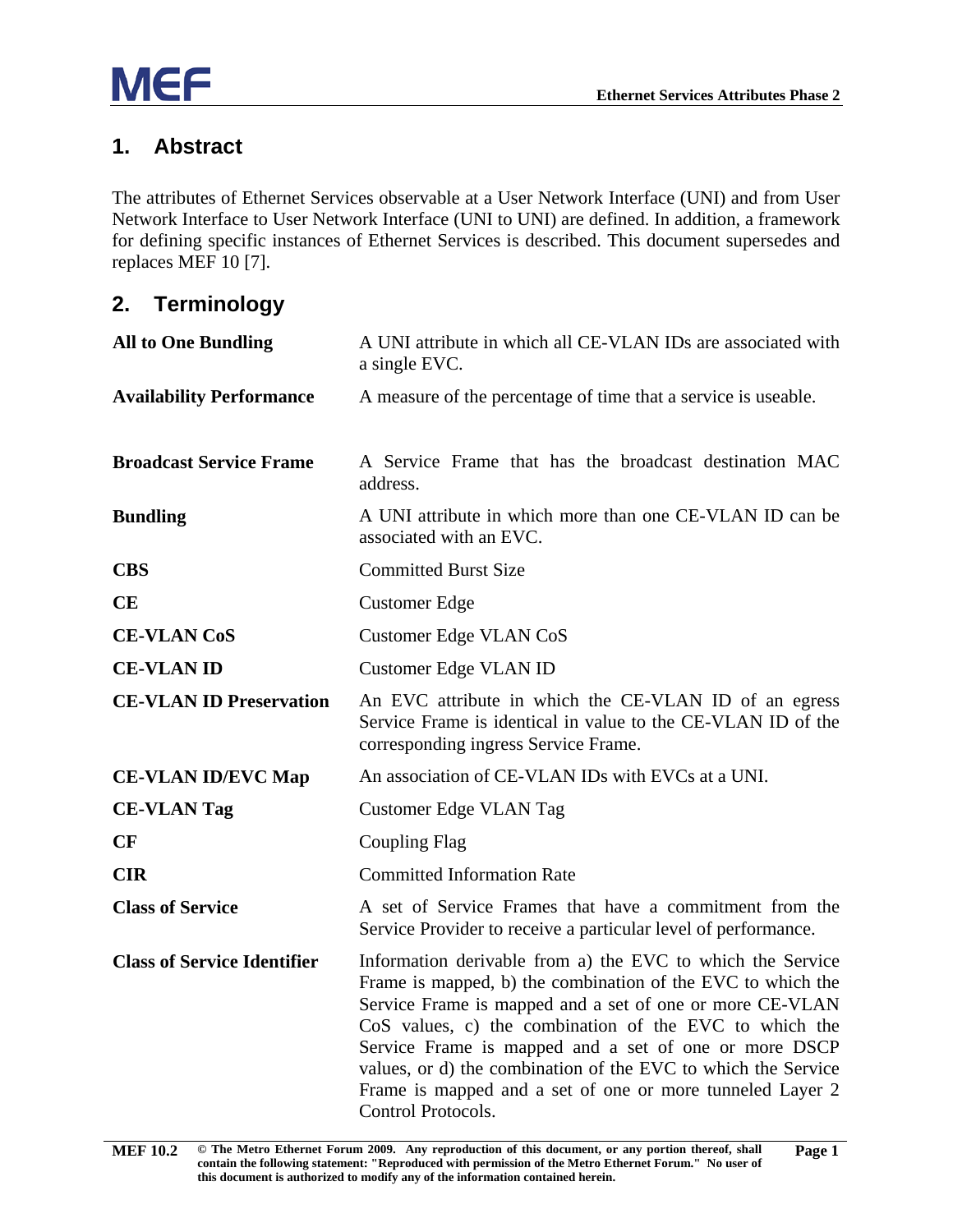

| <b>CM</b>                            | Color Mode                                                                                                                                                                                                                        |
|--------------------------------------|-----------------------------------------------------------------------------------------------------------------------------------------------------------------------------------------------------------------------------------|
| <b>Color Mode</b>                    | CM is a Bandwidth Profile parameter. The Color Mode<br>parameter indicates whether the color-aware or color-blind<br>property is employed by the Bandwidth Profile. It takes a value<br>of "color-blind" or "color-aware" only.   |
| <b>Color-aware</b>                   | A Bandwidth Profile property where a pre-determined level of<br>Bandwidth Profile compliance for each Service Frame is taken<br>into account when determining the level of compliance for each<br>Service Frame.                  |
| <b>Color-blind</b>                   | A Bandwidth Profile property where a pre-determined level of<br>Bandwidth Profile compliance for each Service Frame, if<br>present, is ignored when determining the level of compliance<br>for each Service Frame.                |
| <b>Committed Burst Size</b>          | CBS is a Bandwidth Profile parameter. It limits the maximum<br>number of bytes available for a burst of Service Frames sent at<br>the UNI speed to remain CIR-conformant.                                                         |
| <b>Committed Information</b><br>Rate | CIR is a Bandwidth Profile parameter. It defines the average<br>rate in bits/s of Service Frames up to which the network<br>delivers Service Frames and meets the performance objectives<br>defined by the CoS Service Attribute. |
| CoS                                  | <b>Class of Service</b>                                                                                                                                                                                                           |
| <b>Coupling Flag</b>                 | CF is a Bandwidth Profile parameter. The Coupling Flag allows<br>the choice between two modes of operation of the rate<br>enforcement algorithm. It takes a value of 0 or 1 only.                                                 |
| <b>Customer Edge</b>                 | Equipment on the Subscriber side of the UNI.                                                                                                                                                                                      |
| <b>Customer Edge VLAN CoS</b>        | The Priority Code Point bits in the IEEE 802.1Q Customer<br>VLAN Tag [10] in a Service Frame that is either tagged or<br>priority tagged.                                                                                         |
| <b>Customer Edge VLAN ID</b>         | The identifier derivable from the content of a Service Frame<br>that allows the Service Frame to be associated with an EVC at<br>the UNI.                                                                                         |
| <b>Customer Edge VLAN Tag</b>        | The IEEE 802.1Q Customer VLAN Tag [10] in a tagged<br>Service Frame.                                                                                                                                                              |
| <b>Data Service Frame</b>            | A Service Frame that is Unicast, Multicast, or Broadcast.                                                                                                                                                                         |
| <b>EBS</b>                           | <b>Excess Burst Size</b>                                                                                                                                                                                                          |
| <b>Egress Bandwidth Profile</b>      | A service attribute that specifies the length and arrival time<br>characteristics of egress Service Frames at the egress UNI.                                                                                                     |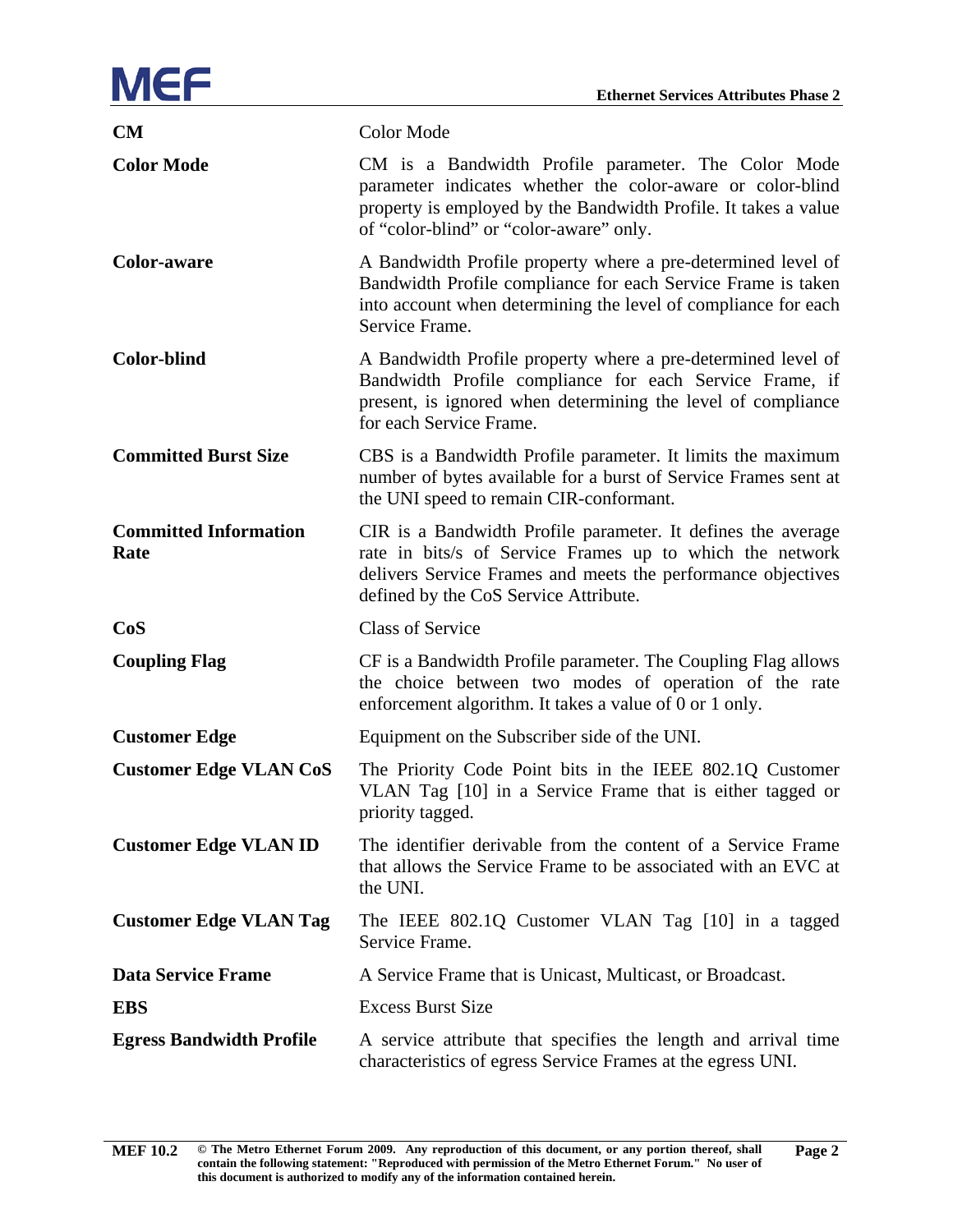# **MEF**

| <b>Egress Service Frame</b>                         | A Service Frame sent from the Service Provider network to the<br>CE.                                                                                                                           |
|-----------------------------------------------------|------------------------------------------------------------------------------------------------------------------------------------------------------------------------------------------------|
| <b>EIR</b>                                          | <b>Excess Information Rate</b>                                                                                                                                                                 |
| <b>E-LAN Service</b>                                | <b>Ethernet LAN Service</b>                                                                                                                                                                    |
| <b>E-Line Service</b>                               | <b>Ethernet Line Service</b>                                                                                                                                                                   |
| <b>Ethernet LAN Service</b>                         | An Ethernet Service Type distinguished by its use of a<br>Multipoint-to-Multipoint EVC.                                                                                                        |
| <b>Ethernet Line Service</b>                        | An Ethernet Service Type distinguished by its use of a Point-to-<br>Point EVC.                                                                                                                 |
| <b>Ethernet Virtual</b><br><b>Connection</b>        | An association of two or more UNIs that limits the exchange of<br>Service Frames to UNIs in the Ethernet Virtual Connection.                                                                   |
| <b>EVC</b>                                          | <b>Ethernet Virtual Connection</b>                                                                                                                                                             |
| <b>EVC Maximum</b><br><b>Transmission Unit Size</b> | The maximum sized Service Frame allowed for an EVC.                                                                                                                                            |
| <b>Excess Burst Size</b>                            | EBS is a Bandwidth Profile parameter. It limits the maximum<br>number of bytes available for a burst of Service Frames sent at<br>the UNI speed to remain EIR-conformant.                      |
| <b>Excess Information Rate</b>                      | EIR is a Bandwidth Profile parameter. It defines the average<br>rate in bits/s of Service Frames up to which the network may<br>deliver Service Frames but without any performance objectives. |
| <b>FD</b>                                           | Frame Delay                                                                                                                                                                                    |
| <b>FLR</b>                                          | <b>Frame Loss Ratio</b>                                                                                                                                                                        |
| <b>Frame</b>                                        | Short for Ethernet frame.                                                                                                                                                                      |
| <b>Frame Delay</b>                                  | The time required to transmit a Service Frame from ingress<br>UNI to egress UNI.                                                                                                               |
| <b>Frame Delay Performance</b>                      | A measure of the delays experienced by different Service<br>Frames belonging to the same CoS instance.                                                                                         |
| <b>Frame Delay Range</b>                            | The difference between the Frame Delay Performance values<br>corresponding to two different percentiles.                                                                                       |
| <b>Frame Delay Range</b><br><b>Performance</b>      | A measure of the extent of delay variability experienced by<br>different Service Frames belonging to the same CoS instance.                                                                    |
| <b>Frame Loss Ratio</b><br>Performance              | Frame Loss Ratio is a measure of the number of lost frames<br>between the ingress UNI and the egress UNI. Frame Loss Ratio<br>is expressed as a percentage.                                    |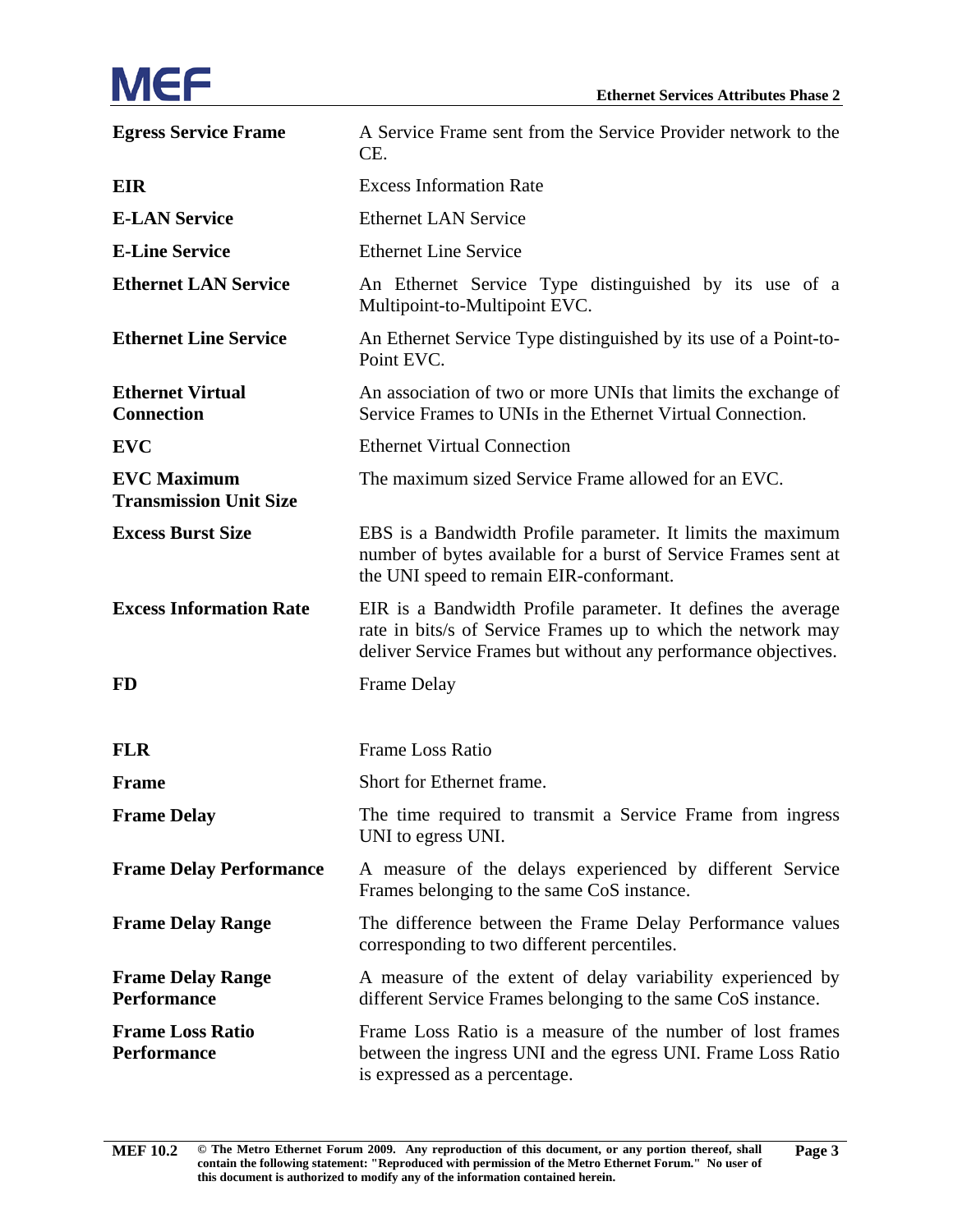| <b>Ingress Bandwidth Profile</b>                         | A characterization of ingress Service Frame arrival times and<br>lengths at the ingress UNI and a specification of disposition of<br>each Service Frame based on its level of compliance with the<br>characterization.                                                                             |
|----------------------------------------------------------|----------------------------------------------------------------------------------------------------------------------------------------------------------------------------------------------------------------------------------------------------------------------------------------------------|
| <b>Ingress Service Frame</b>                             | A Service Frame sent from the CE into the Service Provider<br>network.                                                                                                                                                                                                                             |
| <b>IFDV</b>                                              | Inter-Frame Delay Variation                                                                                                                                                                                                                                                                        |
| <b>Inter-Frame Delay</b><br><b>Variation</b>             | The difference in delay of two Service Frames belonging to the<br>same CoS instance.                                                                                                                                                                                                               |
| <b>Inter-Frame Delay</b><br><b>Variation Performance</b> | A measure of the variation in the delays experienced by<br>different Service Frames belonging to the same CoS instance.                                                                                                                                                                            |
| <b>Layer 2 Control Protocol</b><br><b>Service Frame</b>  | A Service Frame that is used for Layer 2 control, e.g., Spanning<br>Tree Protocol.                                                                                                                                                                                                                 |
| <b>Layer 2 Control Protocol</b><br><b>Tunneling</b>      | The process by which a Layer 2 Control Protocol Service<br>Frame is passed through the Service Provider network without<br>being processed and is delivered unchanged to the proper<br>$UNI(s)$ .                                                                                                  |
| <b>Maximum Number of UNIs</b>                            | The maximum number of UNIs that may be in an EVC.                                                                                                                                                                                                                                                  |
| <b>Mean Frame Delay</b><br><b>Performance</b>            | The arithmetic mean, or average of delays experienced by<br>different Service Frames belonging to the same CoS instance.                                                                                                                                                                           |
| <b>MNU</b>                                               | <b>Maximum Number of UNIs</b>                                                                                                                                                                                                                                                                      |
| <b>Multicast Service Frame</b>                           | A Service Frame that has a multicast destination MAC address.                                                                                                                                                                                                                                      |
| Multipoint-to-Multipoint<br><b>EVC</b>                   | An EVC with two or more UNIs. A Multipoint-to-Multipoint<br>EVC with two UNIs is different from a Point-to-Point EVC<br>because one or more additional UNIs can be added to it.                                                                                                                    |
| <b>Ordered Pair of UNIs</b>                              | A directional UNI pair of the form <ingress egress="" uni="" uni,="">,<br/>selected from the UNI list for the EVC of interest.</ingress>                                                                                                                                                           |
| <b>Point-to-Point EVC</b>                                | An EVC with exactly 2 UNIs.                                                                                                                                                                                                                                                                        |
| <b>Qualified Set of Service</b><br><b>Frames</b>         | The set of frames that comply with specific criteria, such as the<br>arrival time at the Ingress UNI and Bandwidth Profile<br>compliance, on which a performance attribute is based.                                                                                                               |
| <b>Rooted-Multipoint EVC</b>                             | A multipoint EVC in which each UNI is designated as either a<br>Root or a Leaf. Ingress Service Frames at a Root UNI can be<br>delivered to one or more of any of the other UNIs in the EVC.<br>Ingress Service Frames at a Leaf UNI can only be delivered to<br>one or more Root UNIs in the EVC. |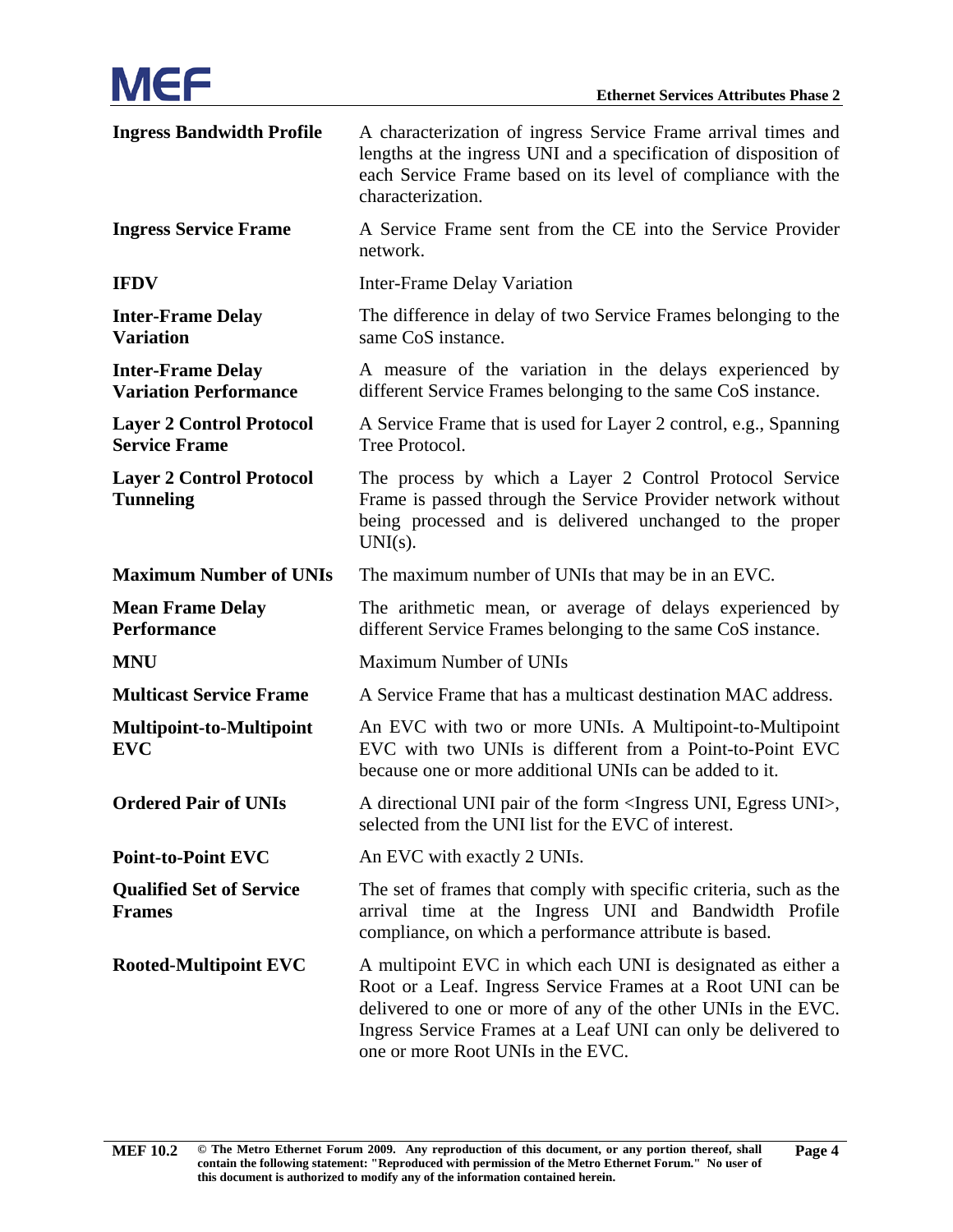| <b>Scheduled Downtime</b>                           | A time interval agreed upon by both the Subscriber and Service<br>Provider during which a service may be disabled by the Service<br>Provider.                  |
|-----------------------------------------------------|----------------------------------------------------------------------------------------------------------------------------------------------------------------|
| <b>Service Frame</b>                                | An Ethernet frame transmitted across the UNI toward the<br>Service Provider or an Ethernet frame transmitted across the<br>UNI toward the Subscriber.          |
| <b>Service Level Agreement</b>                      | The contract between the Subscriber and Service Provider<br>specifying the agreed to service level commitments and related<br>business agreements.             |
| <b>Service Level Specification</b>                  | The technical specification of the service level being offered by<br>the Service Provider to the Subscriber.                                                   |
| <b>Service Multiplexing</b>                         | A UNI service attribute in which the UNI can be in more than<br>one EVC instance.                                                                              |
| <b>Service Provider</b>                             | The organization providing Ethernet Service(s).                                                                                                                |
| <b>SLA</b>                                          | Service Level Agreement                                                                                                                                        |
| <b>SLS</b>                                          | Service Level Specification                                                                                                                                    |
| <b>Subscriber</b>                                   | The organization purchasing and/or using Ethernet Services.                                                                                                    |
| <b>UNI</b>                                          | <b>User Network Interface</b>                                                                                                                                  |
| <b>Unicast Service Frame</b>                        | A Service Frame that has a unicast destination MAC address.                                                                                                    |
| <b>UNI Maximum</b><br><b>Transmission Unit Size</b> | The maximum sized Service Frame allowed at the UNI.                                                                                                            |
| <b>Unscheduled Downtime</b>                         | A time interval not agreed upon by both the Subscriber and<br>Service Provider during which the Service Provider determines<br>that the service is not usable. |
| <b>User Network Interface</b>                       | The physical demarcation point between the responsibility of<br>the Service Provider and the responsibility of the Subscriber.                                 |

#### <span id="page-10-0"></span>**3. Scope**

This document describes Ethernet Service attributes. The Ethernet Services are modeled from the point of view of the Subscriber's equipment referred to as the Customer Edge (CE) that is used to access the service. The basic elements of Ethernet Services are defined. In addition, a number of Service Attributes are defined that may be offered as part of an Ethernet Service including the definition of Service Level Specification. This document supersedes and replaces MEF 10, *Ethernet Services Attributes Phase 1* [\[7\].](#page-55-1)

The goals of this Technical Specification are two-fold. The first goal is to provide sufficient technical specificity to allow a Subscriber to successfully plan and integrate Ethernet Services into his or her overall networking infrastructure. The second goal is to provide enough detail so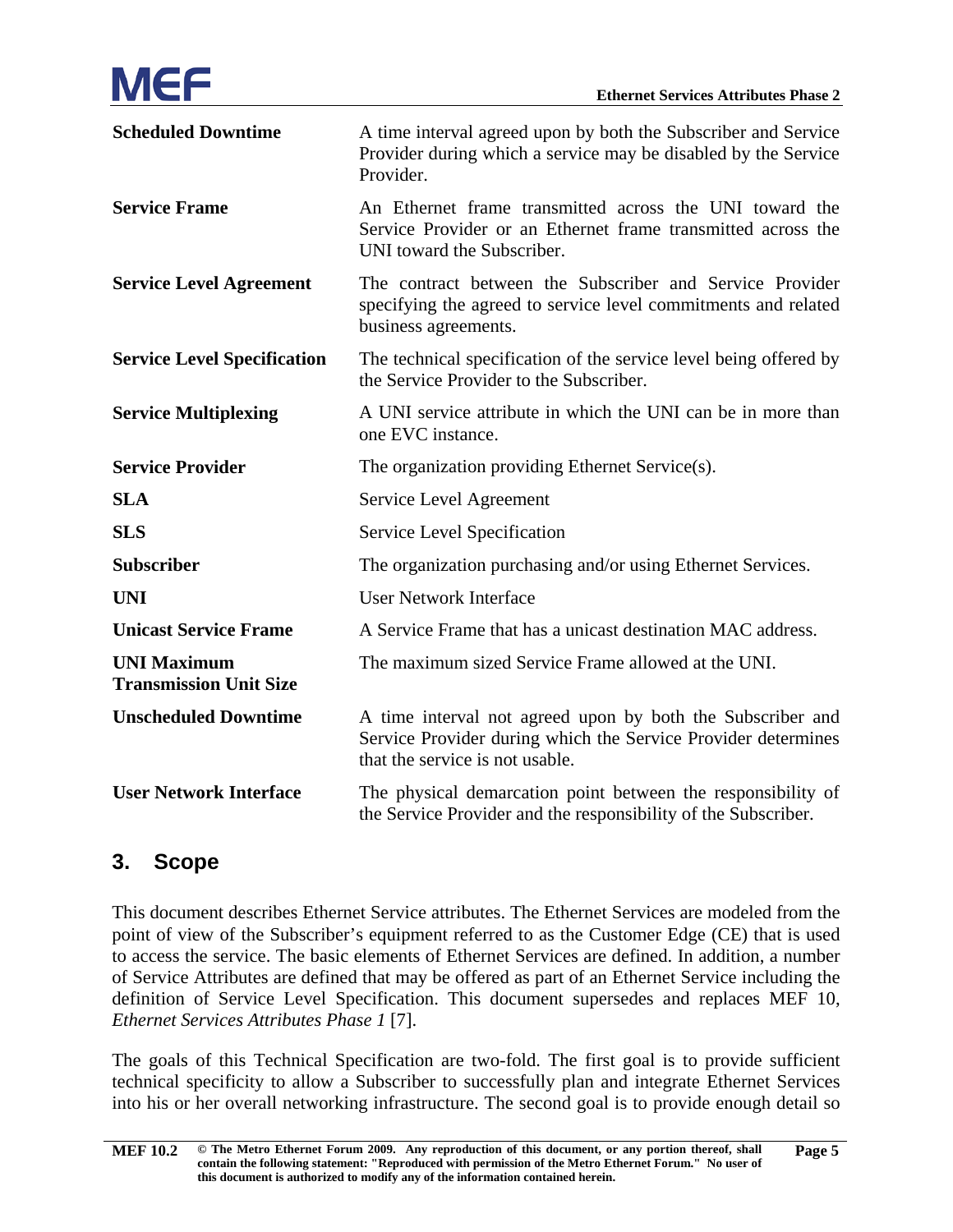that Customer Edge equipment vendors can implement capabilities into their products so that they can be used to successfully access Ethernet Services. It follows as a corollary that vendors of Service Provider network equipment will make use of this information for implementing functions that complement the functions in the CE.

This specification includes the following topics that are in addition or changes to the material of [\[7\]:](#page-55-1)

- A new type of EVC, the Rooted-Multipoint EVC is defined (Section [6.1.2.2\)](#page-14-0).
- Performance metrics for Multipoint EVCs are defined (Sections [6.9.2,](#page-22-0) [6.9.4,](#page-26-0) [6.9.6,](#page-29-1) and [6.9.8\)](#page-33-0).
- An Availability Performance metric is defined for EVCs (Sections [6.9.7](#page-30-0) and [6.9.8\)](#page-33-0).
- A new Class of Service Identifier based on DSCP is defined (Section [6.8.3\)](#page-20-1).
- The Egress Bandwidth Profile is defined (Section [7.11.3\)](#page-46-1).
- The definition of CE-VLAN ID Preservation has been slightly modified in the interest of aligning with the emerging Provider Bridges Standard of IEEE 802.1ad – 2005 [\[10\]](#page-55-2) (Section [6.6.1\)](#page-17-2).
- The maximum transmission unit size at the UNI is defined (Section [7.4\)](#page-36-0).
- The maximum transmission unit size for an EVC is defined (Section [6.10\)](#page-34-0).
- Maximum number of UNIs in a multipoint EVC is defined (Section [6.4\)](#page-15-1).

#### <span id="page-11-0"></span>**4. Compliance Levels**

The key words "**MUST**", "**MUST NOT**", "**REQUIRED**", "**SHALL**", "**SHALL NOT**", "**SHOULD**", "**SHOULD NOT**", "**RECOMMENDED**", "**MAY**", and "**OPTIONAL**" in this document are to be interpreted as described in RFC 211[9\[1\].](#page-54-2) All key words must be in upper case, bold text.

#### <span id="page-11-1"></span>**5. Introduction**

This document provides the model and framework for Ethernet Services. The model is built on the reference model as shown in [Figure 1.](#page-12-1)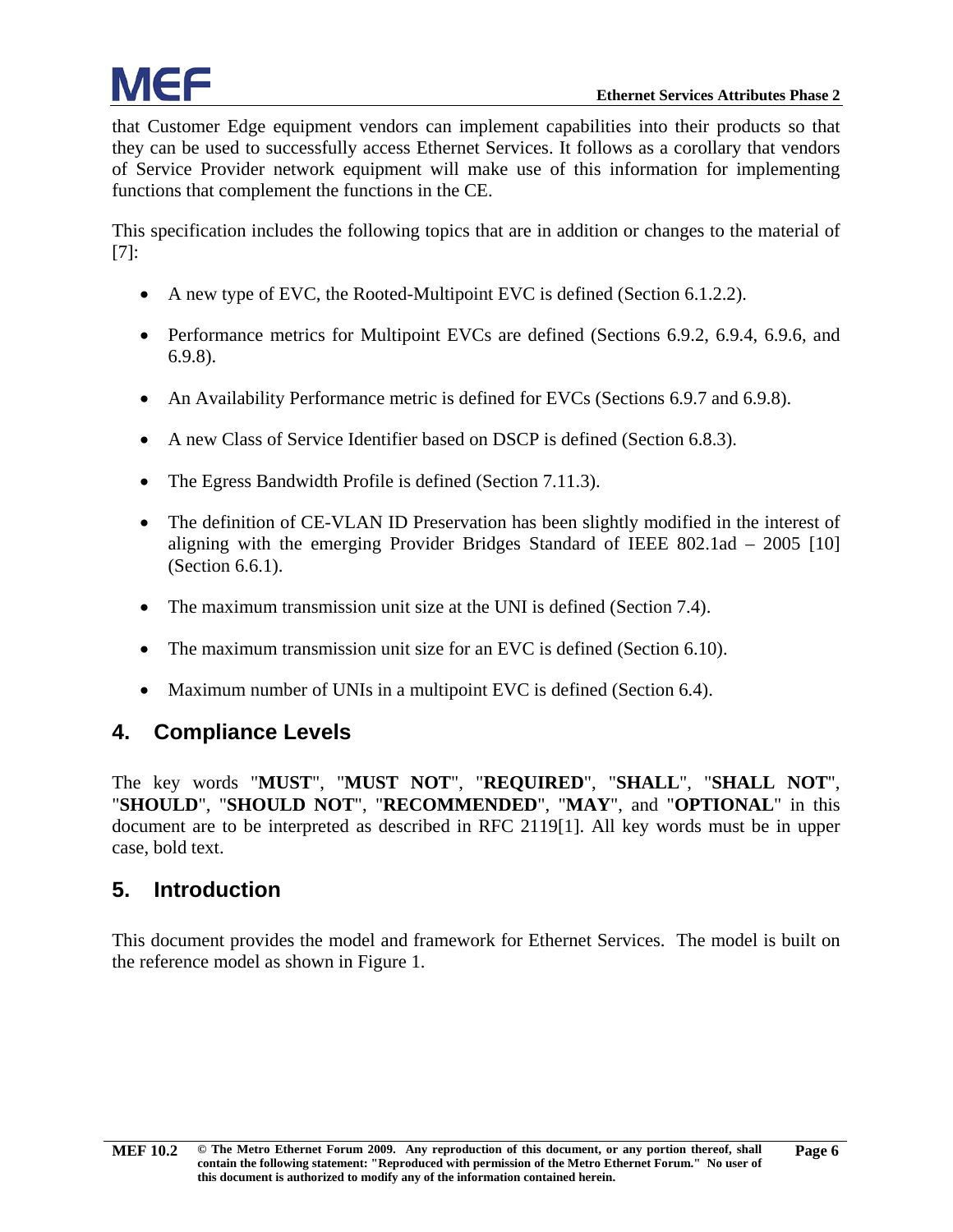



**Figure 1 – Ethernet Services Model**

<span id="page-12-1"></span>The technical definition of a service is in terms of what is seen by each Customer Edge (CE). This includes the User Network Interface (UNI), which is the physical demarcation point between the responsibility of the Service Provider and the responsibility of the Subscriber. A UNI **MUST** be dedicated to a single Subscriber.<sup>[1](#page-12-2)</sup>

The CE and MEN exchange Service Frames across the UNI. A Service Frame is an Ethernet [\[2\]](#page-54-3) frame transmitted across the UNI toward the Service Provider (called an ingress Service Frame) or an Ethernet [\[2\]](#page-54-3) frame transmitted across the UNI toward the Subscriber (called an egress Service Frame). The Service Frame consists of the first bit of the Destination MAC Address through the last bit of the Frame Check Sequence. The protocol as seen by the CE operating at the UNI **MUST** be standard Ethernet [\[2\]](#page-54-3) with the exception that may have a length greater than that specified in [\[2\].](#page-54-3) (See Section [6.10](#page-34-0) and Section [7.4.](#page-36-0)) There are no assumptions about the details of the Metro Ethernet Network. It could consist of a single switch or an agglomeration of networks based on many different technologies. Management of the services is not addressed in this document. See MEF 7, *EMS-NMS Information Model* [\[12\],](#page-55-3) for the management perspective of the Ethernet Phase 1 service attributes.

Connectivity between UNIs is specified by the Ethernet Virtual Connection (EVC). There are a number of types of EVC and a number of service attributes that an EVC can have. These are described in Section [6.](#page-12-0)

There are a number of different service attributes for a UNI. These are described in Section [7.](#page-34-1)

Section [8](#page-50-3) contains a framework for defining a service. Attributes used in this framework include Ethernet Virtual Connection type, traffic parameters, Service Frame delivery, and performance.

#### <span id="page-12-0"></span>**6. Ethernet Virtual Connection Service Attributes**

A fundamental aspect of Ethernet Services is the Ethernet Virtual Connection (EVC). An EVC is an association of two or more UNIs. These UNIs are said to be "in the EVC." A given UNI can support more than one EVC via the Service Multiplexing attribute as described in Section [7.4.](#page-36-0)

<span id="page-12-2"></span> $1$  Multiplexing traffic from multiple Subscribers onto a single link can be a valuable function but is an internal MEN function and is not visible at the UNI.

**[MEF 10.2](#page-0-0) © The Metro Ethernet Forum 2009. Any reproduction of this document, or any portion thereof, shall contain the following statement: "Reproduced with permission of the Metro Ethernet Forum." No user of this document is authorized to modify any of the information contained herein. Page 7**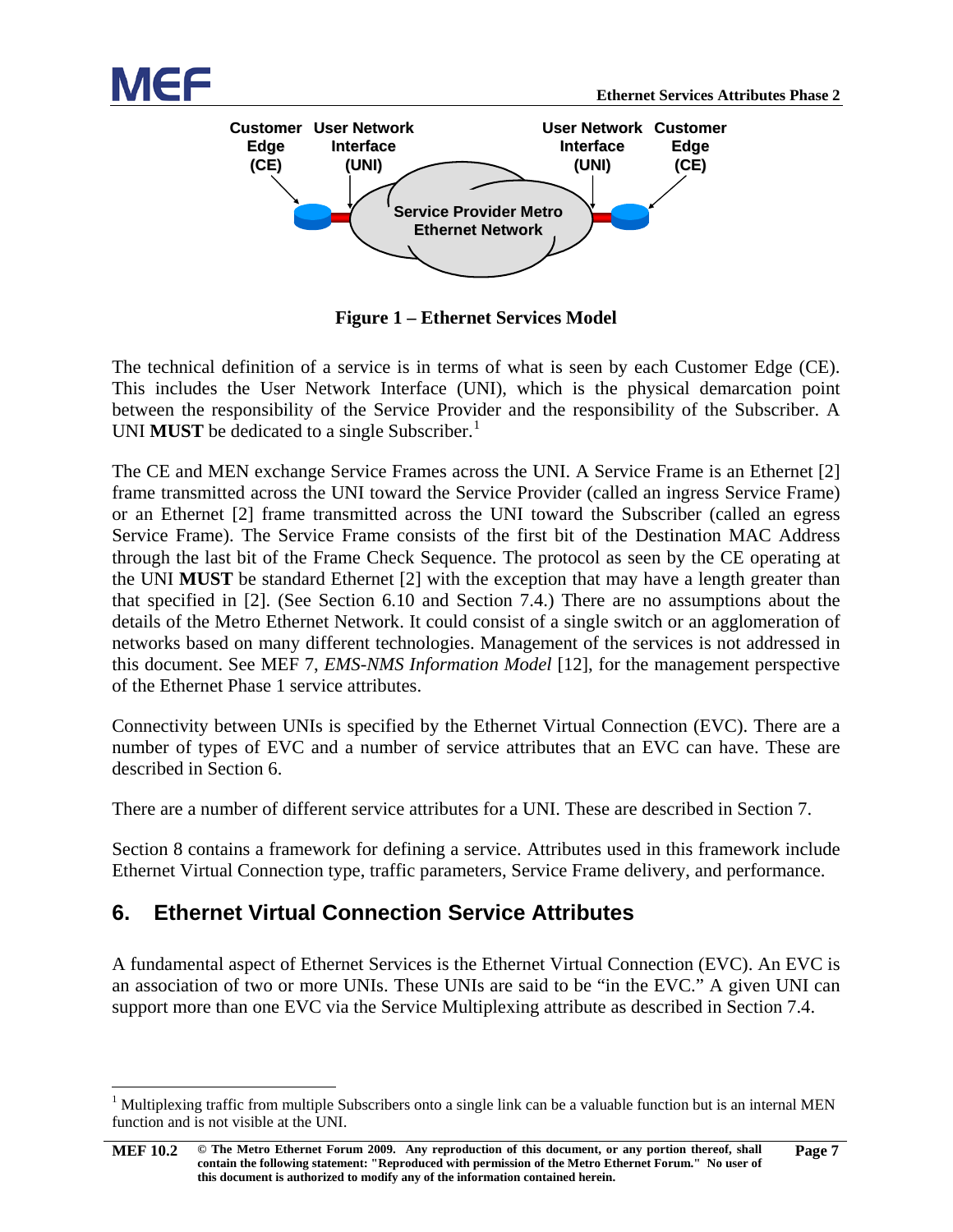An ingress Service Frame that is mapped to the EVC (see Section [7.6\)](#page-36-2) can be delivered to one or more of the UNIs in the EVC other than the ingress UNI. It **MUST NOT** be delivered back to the ingress UNI.<sup>[2](#page-13-5)</sup> It **MUST NOT** be delivered to a UNI not in the EVC. An EVC is always bidirectional in the sense that ingress Service Frames can originate at any UNI in an EVC.

#### <span id="page-13-0"></span>**6.1 Ethernet Virtual Connection Type Service Attribute**

<span id="page-13-1"></span>There are three types of EVC. They are as described in Sections [6.1.1,](#page-13-1) [6.1.2.1,](#page-13-3) and [6.1.2.2.](#page-14-0)

#### **6.1.1 Point-to-Point EVC**

In a Point-to-Point EVC, exactly two UNIs **MUST** be associated with one another. An ingress Service Frame mapped (see Section [7.7\)](#page-37-1) to the EVC at one UNI **MUST NOT** result in an egress Service Frame at a UNI other than the other UNI in the EVC. The rules under which a Service Frame is delivered to the destination UNI are specific to the particular service definition. [Figure](#page-13-4)  [2](#page-13-4) illustrates two Point-to-Point EVCs.



**Figure 2 – Point-to-Point EVCs**

#### <span id="page-13-4"></span><span id="page-13-2"></span>**6.1.2 Multipoint EVCs**

In a Multipoint EVC, two<sup>[3](#page-13-6)</sup> or more UNIs **MUST** be associated with one another. An ingress Service Frame mapped to the EVC at one of the UNIs **MUST NOT** result in an egress Service Frame at a UNI that is not in the EVC.

#### <span id="page-13-3"></span>*6.1.2.1 Multipoint-to-Multipoint EVC*

In a Multipoint-to-Multipoint EVC, the rules under which a frame is delivered to a UNI in the EVC are specific to the particular service definition. Typically, a single broadcast or multicast ingress Service Frame (as determined from the destination MAC address) at a given UNI would be replicated in the Metro Ethernet Network and a single copy would be delivered to each of the other UNIs in the EVC. This kind of delivery would also typically apply to a Service Frame for which the MEN has not yet learned an association of the destination MAC address with an EVC, UNI pair. [Figure 3](#page-14-2) illustrates a Multipoint-to-Multipoint EVC.

<span id="page-13-6"></span><span id="page-13-5"></span><sup>&</sup>lt;sup>2</sup> There may be frames that are not Service Frames that should be delivered back to the ingress UNI. An example might be a loop-back frame. These kinds of frames are beyond the scope of this Technical Specification.<br><sup>3</sup> A Multipoint-to-Multipoint EVC with two UNIs is different from a Point-to-Point EVC because one or more additional UNIs can be added to the Multipoint-to-Multipoint EVC.

**[MEF 10.2](#page-0-0) © The Metro Ethernet Forum 2009. Any reproduction of this document, or any portion thereof, shall contain the following statement: "Reproduced with permission of the Metro Ethernet Forum." No user of this document is authorized to modify any of the information contained herein. Page 8**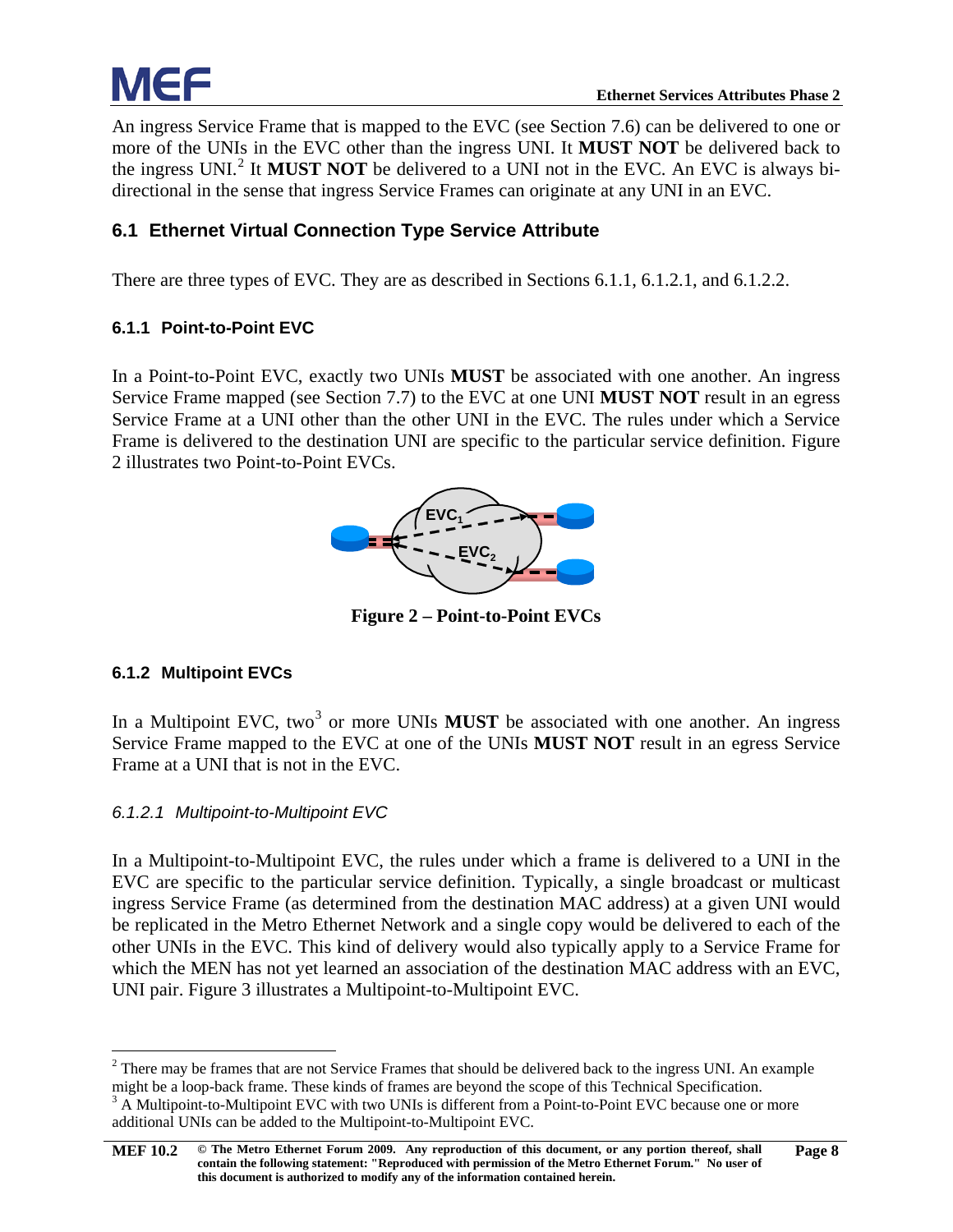



**Figure 3 – Multipoint-to-Multipoint EVC**

<span id="page-14-2"></span><span id="page-14-0"></span>*6.1.2.2 Rooted-Multipoint EVC*

In a Rooted-Multipoint EVC, one or more of the UNIs **MUST** be designated as a Root and each of the other UNIs **MUST** be designated as a Leaf. An ingress Service Frame mapped to the EVC at a Root UNI **MAY** be delivered to one or more of the other UNIs in the EVC. An ingress Service Frame mapped to the EVC at a Leaf UNI **MUST NOT** result in an egress Service Frame at another Leaf UNI but **MAY** result in an egress Service Frame at some or all of the Root UNIs. The rules under which a frame is delivered to a UNI in the EVC are specific to the particular service definition. Typically, a single broadcast or multicast ingress Service Frame (as determined from the destination MAC address) at a Root UNI would be replicated in the Metro Ethernet Network and a single copy would be delivered to each of the other UNIs in the EVC. This kind of delivery would also typically apply to a Service Frame for which the MEN has not yet learned an association of the destination MAC address with an EVC, UNI pair. [Figure 4](#page-14-3) illustrates a Rooted-Multipoint EVC with one Root UNI.



**Figure 4 – Rooted-Multipoint EVC**

#### <span id="page-14-3"></span><span id="page-14-1"></span>**6.2 EVC ID Service Attribute**

The EVC ID is an arbitrary string administered by the Service Provider that is used to identify an EVC within the MEN. The EVC ID **MUST** be unique across all EVCs in the MEN. It is intended for management and control purposes. The EVC ID is not carried in any field in the Service Frame. As an example, the Acme Service Provider might use "EVC-0001898-ACME-MEGAMART" to represent the  $1898<sup>th</sup>$  EVC in the MEN and the customer for the EVC is MegaMart.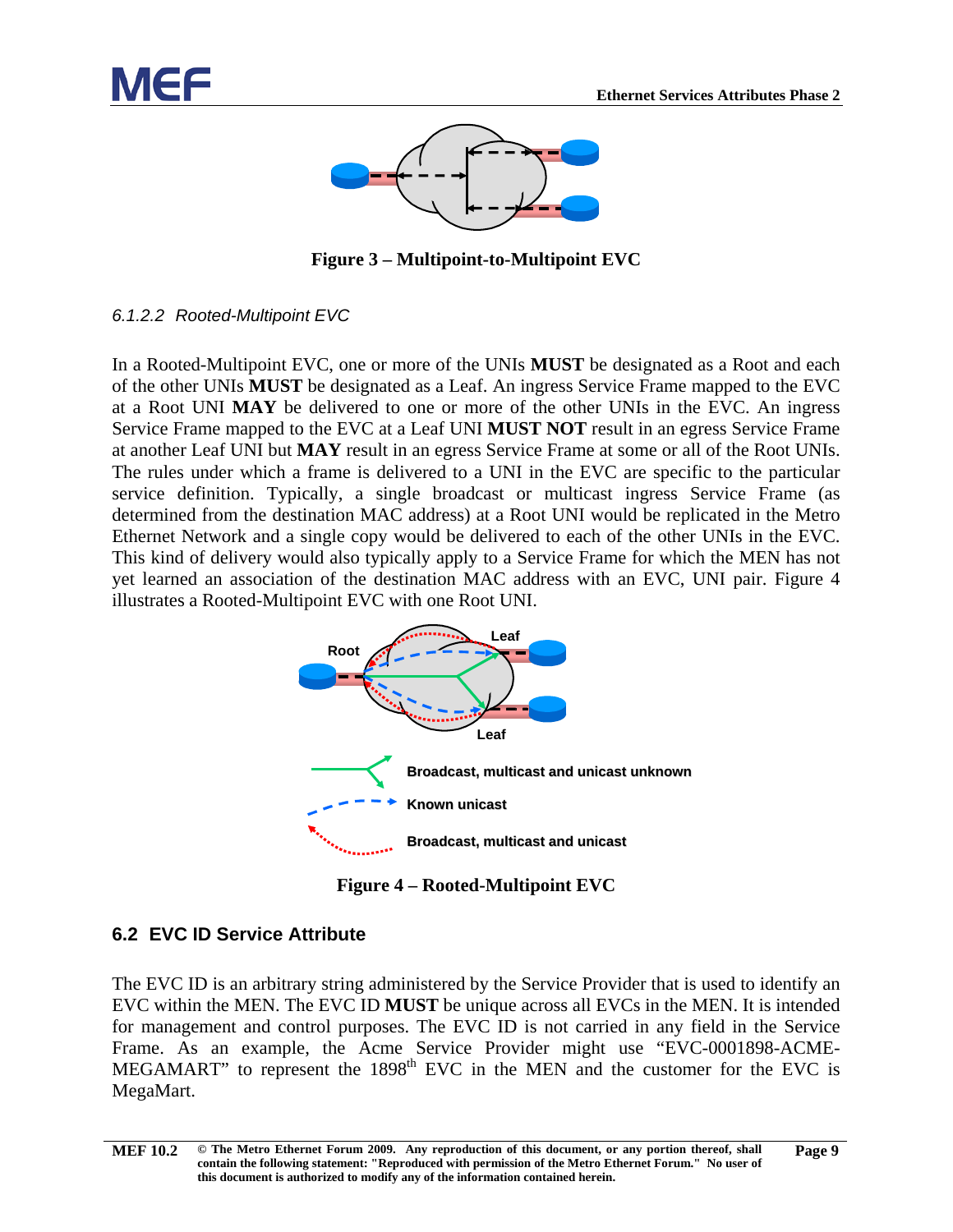

#### <span id="page-15-0"></span>**6.3 UNI List Service Attribute**

The UNI List for an EVC is a list of pairs of the form <UNI Identifier (see Section [7.1\)](#page-35-0), UNI Type>. The list **MUST** have exactly one such pair for each UNI in the EVC. The UNI Type **MUST** have the value either "Root" or "Leaf." If the type of EVC is Point-to-Point or Multipoint-to-Multipoint, then the UNI Type **MUST** equal "Root."

#### <span id="page-15-1"></span>**6.4 Maximum Number of UNIs Service Attribute**

The Maximum Number of UNIs (MNU) service attribute specifies the maximum number of UNIs allowed in the UNI List service attribute. For a Point-to-Point EVC, MNU **MUST** be two. For a Multipoint EVC, MNU **MUST** be two or greater.

#### <span id="page-15-2"></span>**6.5 Service Frame Delivery Service Attributes**

#### <span id="page-15-3"></span>**6.5.1 Types of Service Frame**

<span id="page-15-4"></span>There are several types of Service Frame.

#### *6.5.1.1 Unicast Service Frame*

<span id="page-15-5"></span>This is a Service Frame that has a unicast destination MAC address.

#### *6.5.1.2 Multicast Service Frame*

<span id="page-15-6"></span>This is a Service Frame that has a multicast destination MAC address.

#### *6.5.1.3 Broadcast Service Frame*

<span id="page-15-7"></span>This is a Service Frame with the broadcast destination MAC address.

#### *6.5.1.4 Layer 2 Control Protocol Service Frame*

Given that there are several Layer 2 protocols used for various control purposes, it is important that Metro Ethernet Networks be able to process such information effectively.<sup>[4](#page-15-8)</sup> A Service Frame whose destination MAC address is one of the addresses listed in [Table 1,](#page-16-2) **MUST** be treated as Layer 2 Control Protocol Service Frame.

Some Layer 2 Control protocols share the same destination MAC address and are identified by additional fields such as the Ethertype and a protocol identifier. Therefore, disposition of Service Frames carrying Layer 2 Control Protocols **MAY** be different for different protocols that use the

<span id="page-15-8"></span><sup>&</sup>lt;sup>4</sup> This capability will be especially important for Subscribers who choose to deploy IEEE 802.1D [\[8\]](#page-55-4) or IEEE 802.1Q [\[9\]](#page-55-5) bridges (as opposed to routers) as CEs.

**[MEF 10.2](#page-0-0) © The Metro Ethernet Forum 2009. Any reproduction of this document, or any portion thereof, shall contain the following statement: "Reproduced with permission of the Metro Ethernet Forum." No user of this document is authorized to modify any of the information contained herein. Page 10**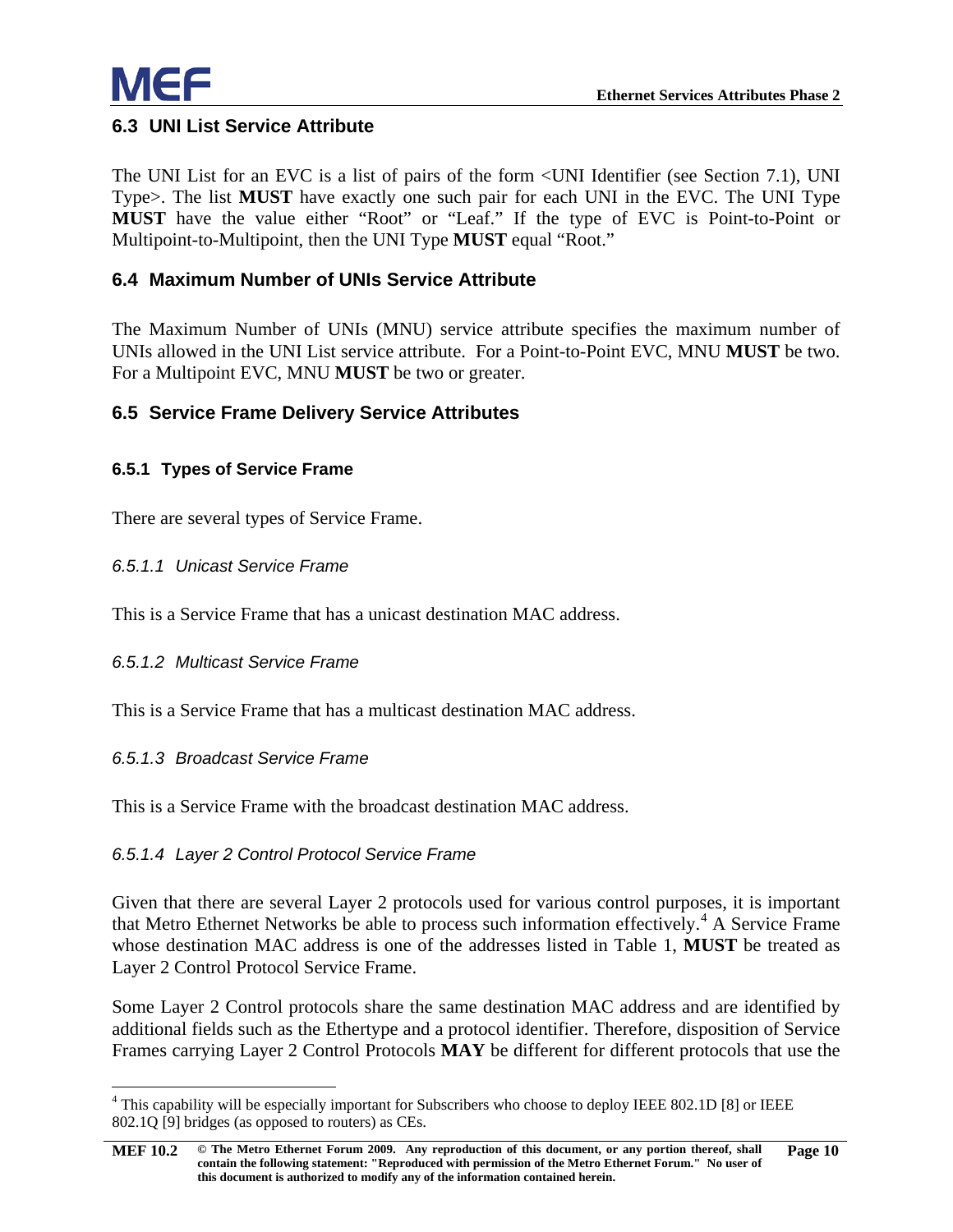

same destination MAC address. [\[5\]](#page-55-6) contains some recommendations for the delivery of specific Layer 2 Control protocols.

| <b>MAC Addresses</b>                                                        | <b>Description</b>   |
|-----------------------------------------------------------------------------|----------------------|
| 01-80-C2-00-00-00 through 01-80-C2-00-00-0F   Bridge Block of protocols     |                      |
| 01-80-C2-00-00-20 through 01-80-C2-00-00-2F $\vert$ GARP Block of protocols |                      |
| $01 - 80 - C2 - 00 - 00 - 10$                                               | All Bridges Protocol |

#### **Table 1 – List of Standardized Layer 2 Control Protocols**

<span id="page-16-2"></span>A Service Provider **MAY** define additional addresses for identifying Layer 2 Control protocols in addition to those in [Table 1.](#page-16-2)

#### <span id="page-16-0"></span>*6.5.1.5 Data Service Frame*

A Service Frame that is either Unicast, Multicast, or Broadcast is referred to as a Data Service Frame. Thus, Service Frames are divided into two groups, Data Service Frames and Layer 2 Control Protocol Frames.

#### <span id="page-16-1"></span>**6.5.2 Service Frame Disposition**

The disposition of an ingress Service Frame is described by one of the following:

- Discard: The Service Frame is discarded. An example is a Service Frame containing a particular Layer 2 Control protocol, (e.g., IEEE 802.3x), that is always discarded at the UNI. (See Section [7.13.](#page-49-3)) All ingress Service Frames with an invalid FCS **MUST** be discarded by the MEN.
- Deliver Unconditionally: No matter what the content (assuming correct FCS) of the Service Frame, it is delivered across the other (egress) UNI(s). This might be the behavior of a Point-to-Point EVC.
- Deliver Conditionally: The Service Frame is delivered across an egress UNI if certain conditions are met. An example of such a condition is that the destination MAC address is known by the Metro Ethernet Network to be "at" the destination UNI. Another example is broadcast throttling where some Service Frames with the broadcast destination MAC address are dropped to limit the amount of such traffic. When this option is in force the conditions **MUST** be specified.
- Tunnel: This applies only to Layer 2 Control Protocol Service Frames. See Section [6.7.](#page-18-1)

More details about the disposition of Layer 2 Control Protocol Service Frames are presented in Sections [6.7](#page-18-1) and [7.13.](#page-49-3)

<span id="page-16-3"></span> <sup>5</sup> <sup>5</sup>Hexadecimal canonical format

**[MEF 10.2](#page-0-0) © The Metro Ethernet Forum 2009. Any reproduction of this document, or any portion thereof, shall contain the following statement: "Reproduced with permission of the Metro Ethernet Forum." No user of this document is authorized to modify any of the information contained herein. Page 11**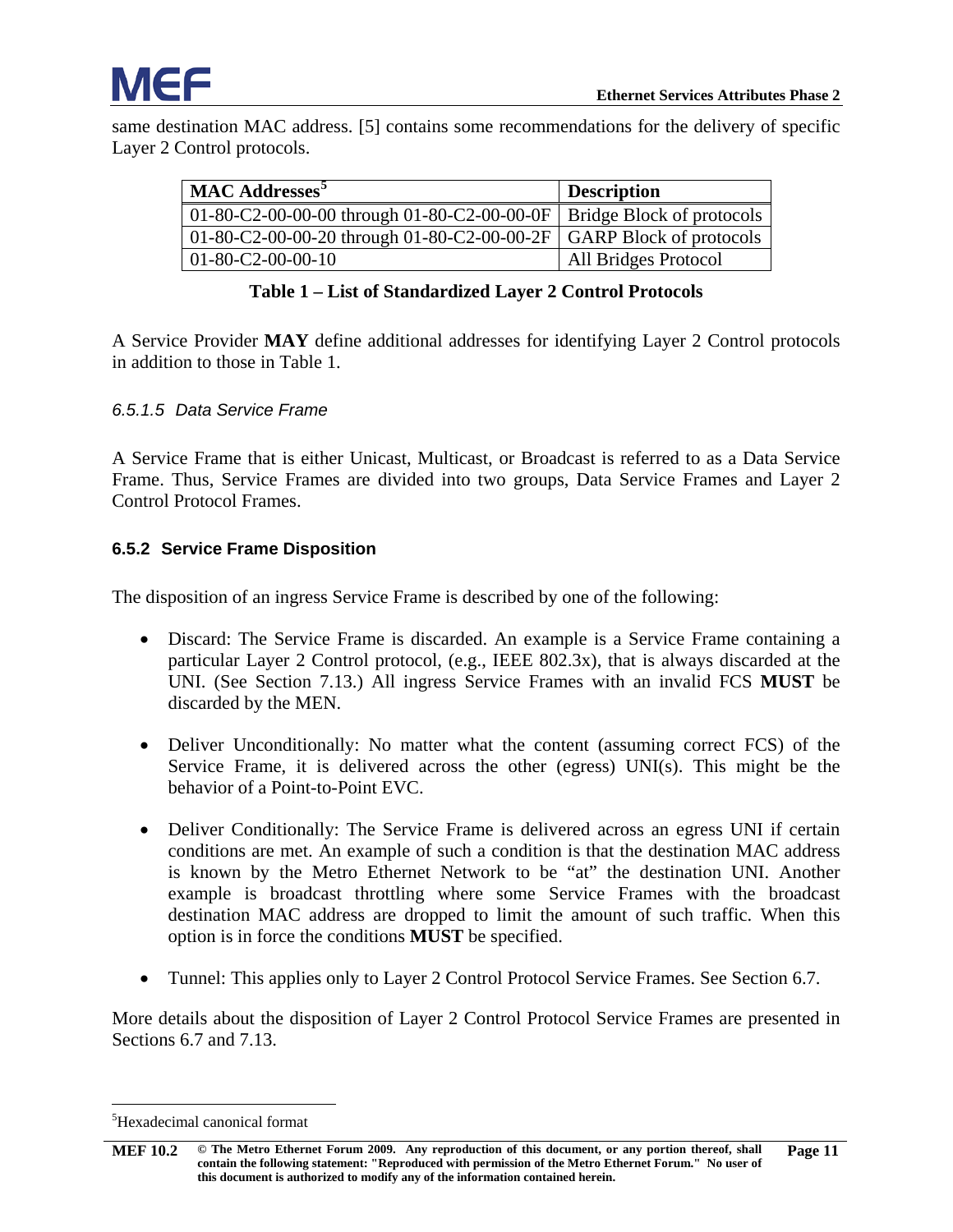Note that this is a description of the ideal service. Service Frames that should be delivered might be discarded due to network failure or congestion conditions. See the EVC Related Performance Service Attributes in Section [6.8.](#page-19-0)

#### <span id="page-17-0"></span>**6.5.3 Service Frame Transparency**

All fields of each egress Service Frame **MUST** be identical to the same fields of the corresponding ingress Service Frame except as follows:

- The egress Service Frame **MAY** have an IEEE 802.1Q Customer VLAN Tag [\[10\]](#page-55-2) while the corresponding ingress Service Frame does not. In this case the egress Service Frame **MUST** have a recalculated FCS.
- The egress Service Frame **MAY** not have an IEEE 802.1Q Customer VLAN Tag [\[10\]](#page-55-2) while the corresponding ingress Service Frame does have a Tag. In this case the egress Service Frame **MUST** have a recalculated FCS.
- If both the egress Service frame and corresponding ingress Service Frame have an IEEE 802.1Q Customer VLAN Tag [\[10\],](#page-55-2) the contents of the Tag in the egress Service Frame **MAY** be different from the contents of the Tag in the corresponding ingress Service Frame. If the contents of the ingress and egress tags are different, the egress Service Frame **MUST** have a recalculated FCS.

However, specific attributes of an EVC **MAY** enforce the condition that additional fields must be identical at ingress and egress. See Section [6.6.](#page-17-1)

#### <span id="page-17-1"></span>**6.6 CE-VLAN Tag Preservation Service Attributes**

Service Frames at the UNI may contain an IEEE 802.1Q Customer VLAN Tag [\[10\].](#page-55-2) Such a Tag is referred to as a Customer Edge VLAN Tag (CE-VLAN Tag). The portion of the CE-VLAN Tag that identifies a VLAN indicates the Customer Edge VLAN ID (CE-VLAN ID). (See Section [7.6.](#page-36-2)) The portion of the CE-VLAN Tag that contains the Priority Code Point bits is called the Customer Edge VLAN CoS (CE-VLAN CoS). An EVC **MAY** have two attributes related to CE-VLAN Tag Preservation as described in the following two subsections.

#### <span id="page-17-2"></span>**6.6.1 CE-VLAN ID Preservation Service Attribute**

A Service Frame is defined to have its CE-VLAN ID Preserved when the relationship between the ingress Service Frame and its corresponding egress Service Frame(s) is as described in [Table](#page-18-2)  [2.](#page-18-2)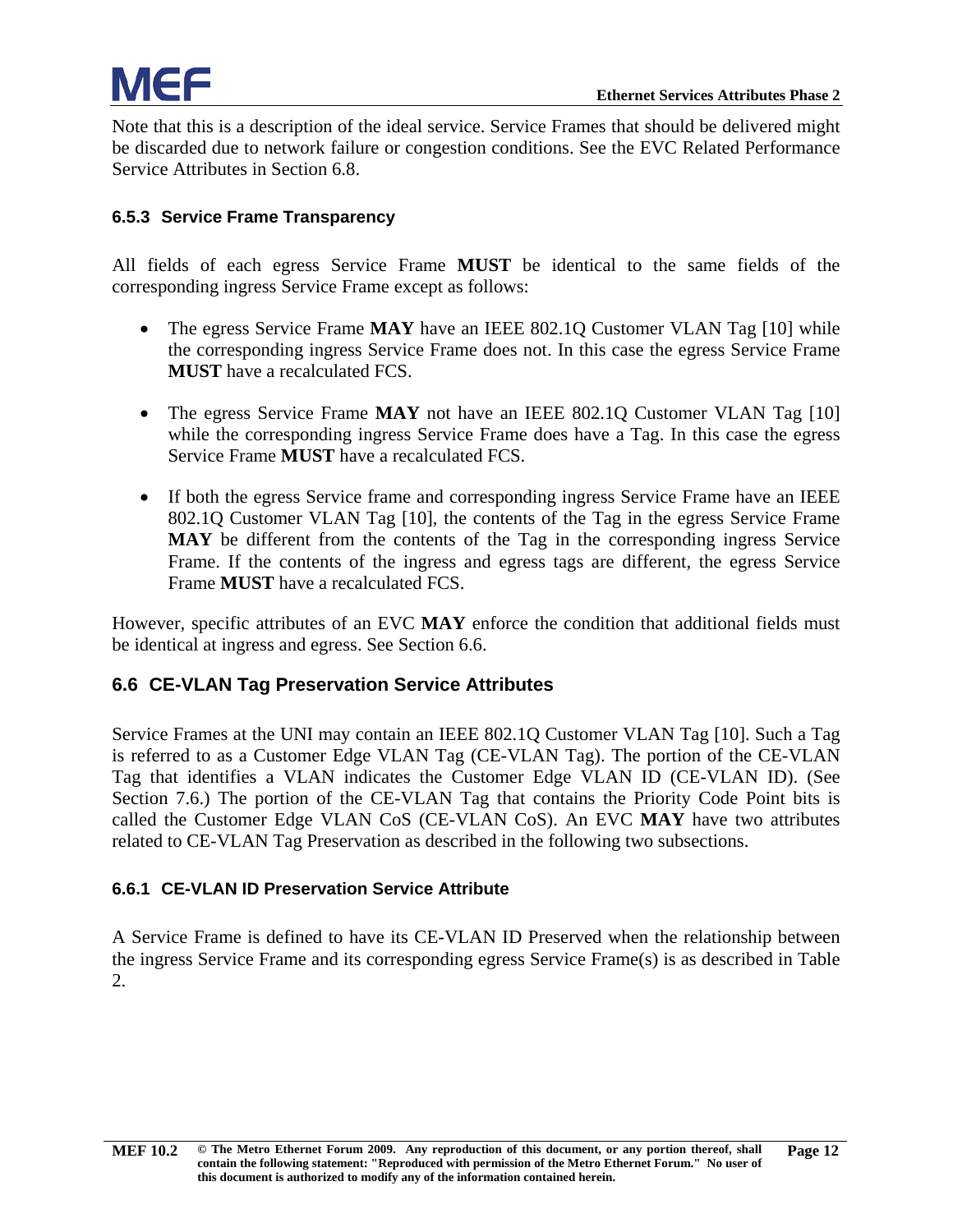

| <b>Ingress Service Frame</b> | Egress Service Frame(s) <sup>6</sup>                         |
|------------------------------|--------------------------------------------------------------|
| No IEEE 802.1Q Customer      | No IEEE 802.1Q Customer VLAN Tag [10]                        |
| VLAN Tag $[10]$              |                                                              |
| Contains IEEE 802.1Q         | Contains IEEE 802.1Q Customer VLAN Tag [10] with VLAN ID     |
| Customer VLAN Tag [10]       | equal to the VLAN ID of the Tag on the ingress Service Frame |

#### <span id="page-18-2"></span>**Table 2 – CE-VLAN ID Preservation for a Service Frame**

An EVC with the CE-VLAN ID Preservation Service Attribute **MUST** preserve the CE-VLAN ID for Service Frames as described in [Table 3.](#page-18-3)

| <b>CE-VLAN ID/EVC Map</b>       | <b>Service Frames with CE-VLAN ID Preserved</b>    |  |  |
|---------------------------------|----------------------------------------------------|--|--|
| <b>Characteristic</b>           |                                                    |  |  |
| All to One Bundling at all UNIs | All Data Service Frames                            |  |  |
| All other cases                 | All tagged Data Service Frames with VLAN ID in the |  |  |
|                                 | range $1 - 4094$                                   |  |  |

#### <span id="page-18-3"></span>**Table 3 – CE-VLAN ID Preservation Service Attribute for an EVC**

When an EVC includes a UNI at which more than one CE-VLAN ID is mapped to the EVC by the CE-VLAN ID/EVC Map (see Sections [7.9](#page-39-2) and [7.10\)](#page-40-0), the EVC **MUST** have the CE-VLAN ID Preservation Service Attribute.

Note that when the CE-VLAN ID configured for untagged and priority tagged Service Frames (see Section [7.6.1\)](#page-36-3) is mapped to an EVC with the CE-VLAN ID Preservation Service Attribute, ingress untagged and priority tagged Service Frames at this UNI are not mandated to have their CE-VLAN ID preserved except in the case of All to One Bundling.

An obvious benefit of the CE-VLAN ID Preservation feature is enhanced operational simplicity. For example, for a Subscriber connecting multiple campuses using IEEE 802.1Q bridges, the feature obviates the task of renumbering VLANs in different corporate campuses.

#### <span id="page-18-0"></span>**6.6.2 CE-VLAN CoS Preservation Service Attribute**

In an EVC with CE-VLAN CoS Preservation, an egress Service Frame resulting from an ingress Service Frame that contains a CE-VLAN CoS **MUST** have the identical CE-VLAN CoS.

#### <span id="page-18-1"></span>**6.7 EVC Layer 2 Control Protocol Processing Service Attribute**

In some cases, it is desirable to carry Layer 2 Control Protocols across the Service Provider network. This is called Layer 2 Control Protocol *tunneling* because the frame **MUST** be passed through the Service Provider network without being processed<sup>[7](#page-18-5)</sup> and delivered to the proper UNI

<span id="page-18-4"></span><sup>&</sup>lt;sup>6</sup> Note that in the case of a Multipoint EVC, a single ingress Service Frame can result in more than one egress Service Frame.<br><sup>7</sup> For example, the Subscriber's Ethernet information can be encapsulated in another frame separate from the control

<span id="page-18-5"></span>protocol frame.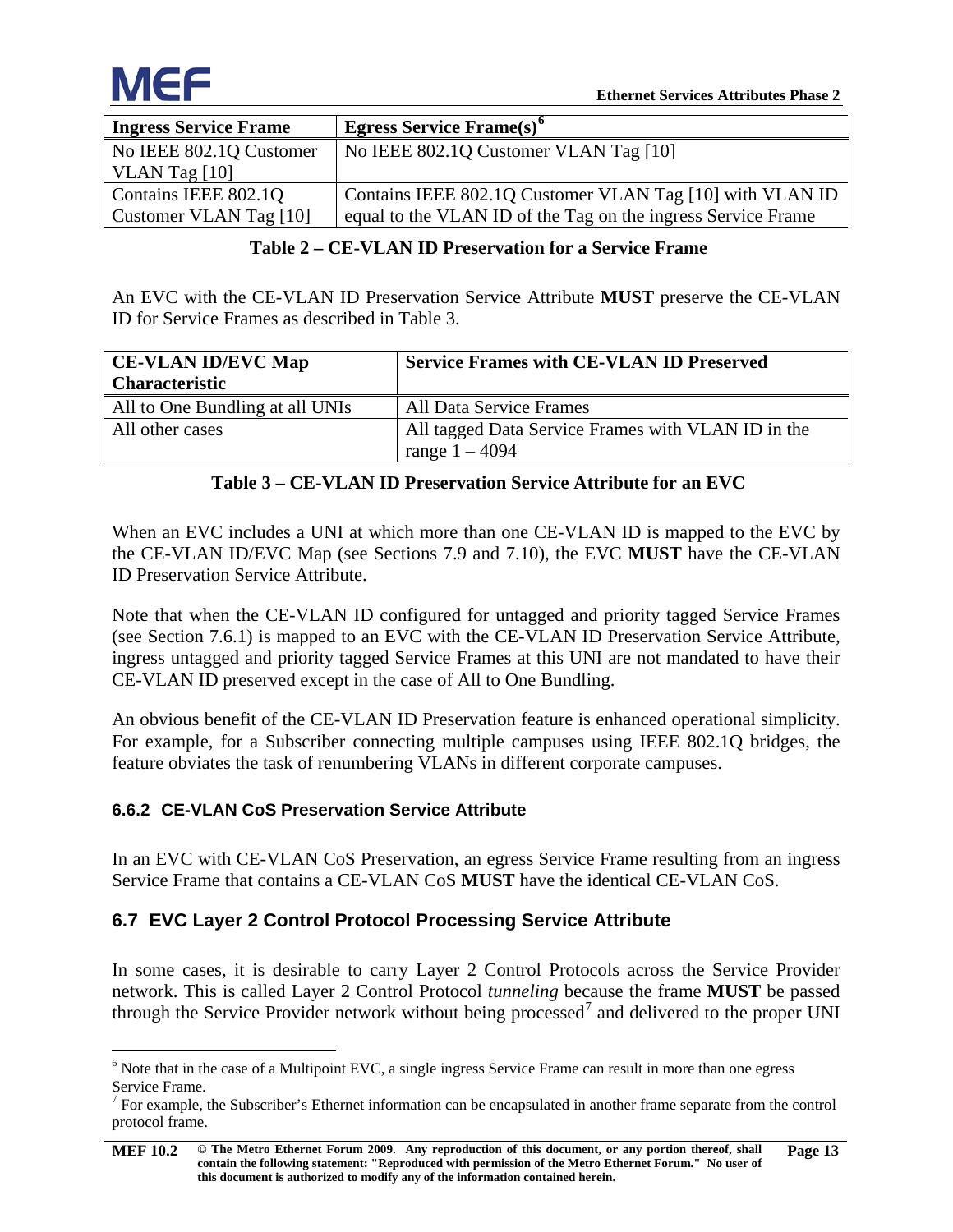or UNIs. The tunneling capability can be extremely useful, for example, when the Subscriber chooses to attach bridges to all UNIs and thus BPDUs need to be carried across the Network. When a Layer 2 Control Protocol is tunneled, the Service Frame at each egress UNI **MUST** be identical to the corresponding ingress Service Frame.

For a given EVC at a given UNI, the Service Provider defines which Layer 2 Control Protocols will be tunneled via the EVC and which will be discarded. If a Service Frame carrying a Layer 2 Control Protocol is tunneled, it **MUST** be tunneled on the EVC that is identified by the CE-VLAN/EVC Map for the CE-VLAN ID indicated by the Service Frame carrying the Layer 2 Control Protocol.<sup>[8](#page-19-2)</sup> See Section [7.7.](#page-37-1)

Note that if a Layer 2 Control Protocol is to be tunneled, then all UNIs in the EVC **MUST** be configured to pass the Layer 2 Control Protocol to the EVC. See Section [7.13.3.](#page-50-1)

#### <span id="page-19-0"></span>**6.8 Class of Service Identifier Service Attribute**

Service Frame delivery performance is specified for all Service Frames transported within an EVC with a particular Class of Service instance. The Class of Service instance for a given Service Frame is identified by a Class of Service Identifier that is indicated by content in one or more fields in the Service Frame. For example, suppose that three Classes of Service are offered called silver, gold, and platinum and, at a given UNI, there are three instances of silver service, two instances of gold service and one instance of platinum service. Then there would be six Class of Service Identifiers, one for each Class of Service instance.

A Service Frame delivery performance **MAY** be to discard the Service Frame. Thus a Class of Service Identifier may be specified for Service Frame discard.

Service Frames mapped to different EVCs **MUST** have different Class of Service Identifiers. There **SHALL** be three mutually exclusive ways to determine the Class of Service Identifier from the content of a given Service Frame as described in Sections [6.8.1,](#page-19-1) [6.8.2,](#page-20-0) and [6.8.3.](#page-20-1)

#### <span id="page-19-1"></span>**6.8.1 Class of Service Identifier Based on EVC**

In this case, all ingress Data Service Frames mapped to the EVC **SHALL** have the same Class of Service Identifier.

As an example, consider EVC 1 and EVC 2 at a UNI. Data Service Frames on EVC 1 have a first Class of Service Identifier that indicates gold service. Data Service Frames on EVC 2 have a second Class of Service Identifier that indicates silver service. All tunneled Layer 2 Control Protocols on EVC 1 also have the first Class of Service Identifier thus indicating gold service. All tunneled Layer 2 Control Protocols on EVC 2 have a third Class of Service Identifier that indicates platinum service.

<span id="page-19-2"></span><sup>&</sup>lt;sup>8</sup> Tunneling of BPDUs when Service Multiplexing is in effect at a UNI can lead to undesirable behavior. For example, if bridges are attached to all UNIs, then tunneled BPDUs will not reach all of the bridges and the Spanning Tree Protocol will not operate properly.

**[MEF 10.2](#page-0-0) © The Metro Ethernet Forum 2009. Any reproduction of this document, or any portion thereof, shall contain the following statement: "Reproduced with permission of the Metro Ethernet Forum." No user of this document is authorized to modify any of the information contained herein. Page 14**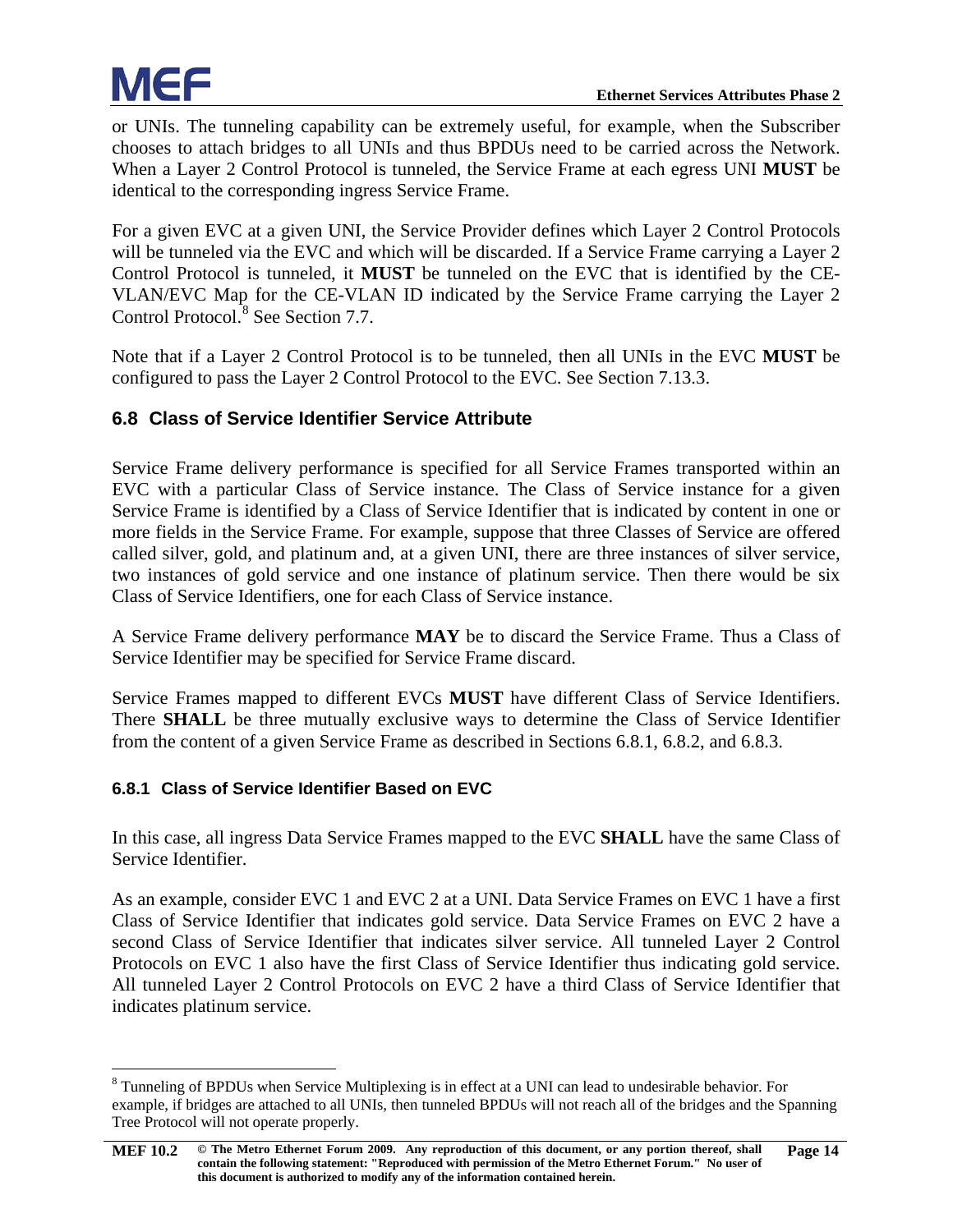#### <span id="page-20-0"></span>**6.8.2 Class of Service Identifier Based on Priority Code Point Field**

In this case, the Class of Service Identifier for an ingress Data Service Frame **SHALL** be determined by the EVC and non-overlapping sets of values of the CE-VLAN CoS. If the ingress Data Service Frame is untagged, it **SHALL** have the same Class of Service Identifier as an ingress Data Service Frame with Priority Code Point field  $= 0$ . The union of the sets of CE-VLAN CoS values **MUST** contain all of the possible CE-VLAN CoS values.

As an example, consider EVC 1 and EVC 2 at a UNI. Tagged and priority tagged Data Service Frames on EVC 1 with Priority Code Point values 4, 5, 6, and 7 have a first Class of Service Identifier that indicates gold service. Tagged and priority tagged Data Service Frames on EVC 1 with Priority Code Point values 0 and 3 have a second Class of Service Identifier that indicates silver service. Tagged and priority tagged Data Service Frames on EVC 1 with Priority Code Point values 1 and 2 have a third Class of Service Identifier that indicates Service Frame discard. Untagged Data Service Frames on EVC 1 also have the second Class of Service Identifier that indicates silver service. Tagged Data Service Frames on EVC 2 with Priority Code Point value 7 have a third Class of Service Identifier that indicates platinum service. All other Data Service Frames on EVC 2 have a fourth Class of Service Identifier that indicates gold service.

#### <span id="page-20-1"></span>**6.8.3 Class of Service Identifier Based on DSCP**

In this case, the Class of Service Identifier for an ingress Data Service Frame containing an IP packet **SHALL** be determined by the EVC and non-overlapping sets of values of the DSCP.<sup>[9](#page-20-4)</sup> The union of the sets of DSCP values **MUST** contain all of the possible DSCP values. All ingress Data Service Frames not containing an IP packet and mapped to a given EVC **SHALL** have the same Class of Service Identifier with a value agreed upon by the Subscriber and the Service Provider.

#### <span id="page-20-2"></span>**6.8.4 Class of Service Identifier Based on Layer 2 Control Protocol**

In each method for determining the Class of Service Identifier described in Sections [6.8.1,](#page-19-1) [6.8.2,](#page-20-0) and [6.8.3,](#page-20-1) in addition Layer 2 Control Protocols that are tunneled on the EVC **MAY** be divided up into subsets and each subset MAY have a Class of Service Identifier.<sup>[10](#page-20-5)</sup>

#### <span id="page-20-3"></span>**6.9 EVC Related Performance Service Attributes**

The EVC Related Performance Service Attributes specify the Service Frame delivery performance. Four performance attributes are considered in this specification. These are Frame Delay Performance, Inter-Frame Delay Variation Performance, Frame Loss Ratio Performance, and Availability Performance.

<span id="page-20-4"></span> <sup>9</sup> In IP version 4, the DSCP is contained in the TOS field. In IP version 6, the DSCP is contained in the Traffic Class Octet.

<span id="page-20-5"></span><sup>&</sup>lt;sup>10</sup> For example, Service Frames carrying a BPDU could be assigned one Class of Service Identifier while Service Frames carrying a GARP protocol message could be assigned a different Class of Service Identifier.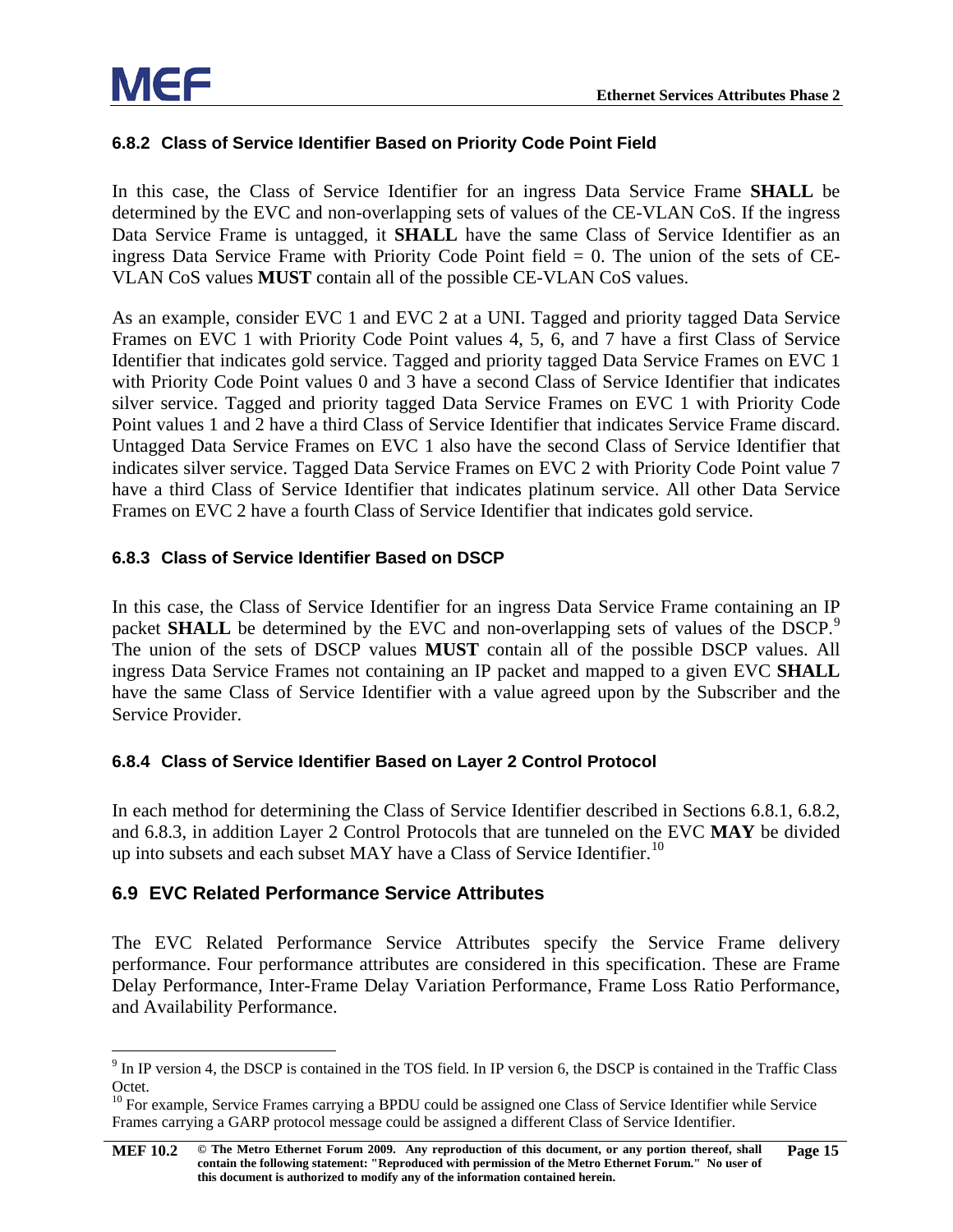Performance Attributes apply to "Qualified" Service Frames, which are frames that meet the following criteria for a given ordered pair of UNIs and a given Class of Service:

- Each Service Frame **MUST** be the first egress Service Frame at the same UNI *j* resulting from an ingress Service Frame at the other UNI *i* of the ordered pair. The Service Frame MAY be a Unicast (see Section [6.5.1.1\)](#page-15-4), Multicast (see Section [6.5.1.2\)](#page-15-5), Broadcast (see Section [6.5.1.3\)](#page-15-6), or Layer 2 Control Protocol (see Section [6.5.1.4\)](#page-15-7) Service Frame. Note that a single ingress Service Frame can result in multiple egress Service Frames, e.g., a Multicast Service Frame.
- The first bit of each Service Frame **MUST** arrive at the ingress UNI within the time interval *T*,
- Each Service Frame **MUST** have the Class of Service Identifier for the Class of Service instance in question, and
- Each ingress Service Frame **MUST** have an Ingress Bandwidth Profile compliance of Green.

Such Service Frames are elements of the set of **Qualified Service Frames** for an Ordered Pair of UNIs and a given Class of Service on an EVC.

Performance Attributes **MUST NOT** apply to Service Frames with the level of conformance determined to be Yellow or Red. Typically, the Frame Loss Ratio Performance will be degraded for Service Frames determined to be Yellow. Service Frames determined to be Red will be discarded. (See Section [7.11.2.5.](#page-46-0))

For a given EVC and Class of Service instance, Performance Objectives **MAY** be specified over any given subset of the Ordered Pairs of UNIs (describing transmission direction) on the EVC. Once a subset of UNI pairs is defined, then all attributes in this section **SHALL** have performance objectives applying to that subset. Section [10.4](#page-62-0) provides examples on how to structure these metrics to be UNI-oriented and EVC-oriented.

Values of the Service Frame delay, delay variation, and loss performance during periods of unavailable time **MUST NOT** be used to determine Service Frame delivery compliance. A process **MUST** be established to exclude all performance during unavailable periods from comparison with Service Frame performance objectives.

The assessment of all performance attributes **SHOULD** account for unexpected arrival phenomena, such as frame duplication, or frames arriving in a different order from that observed on ingress, and the presence of these phenomena alone do not necessarily exclude a Service Frame from the set of Qualified Service Frames.

#### <span id="page-21-0"></span>**6.9.1 Frame Delay Performance for a Point-to-Point EVC**

NOTE – The contents of this section in [\[13\]](#page-55-7) have been deleted, and the scope of Section [6.9.2](#page-22-0) has been broadened to cover the Point-to-Point EVC case.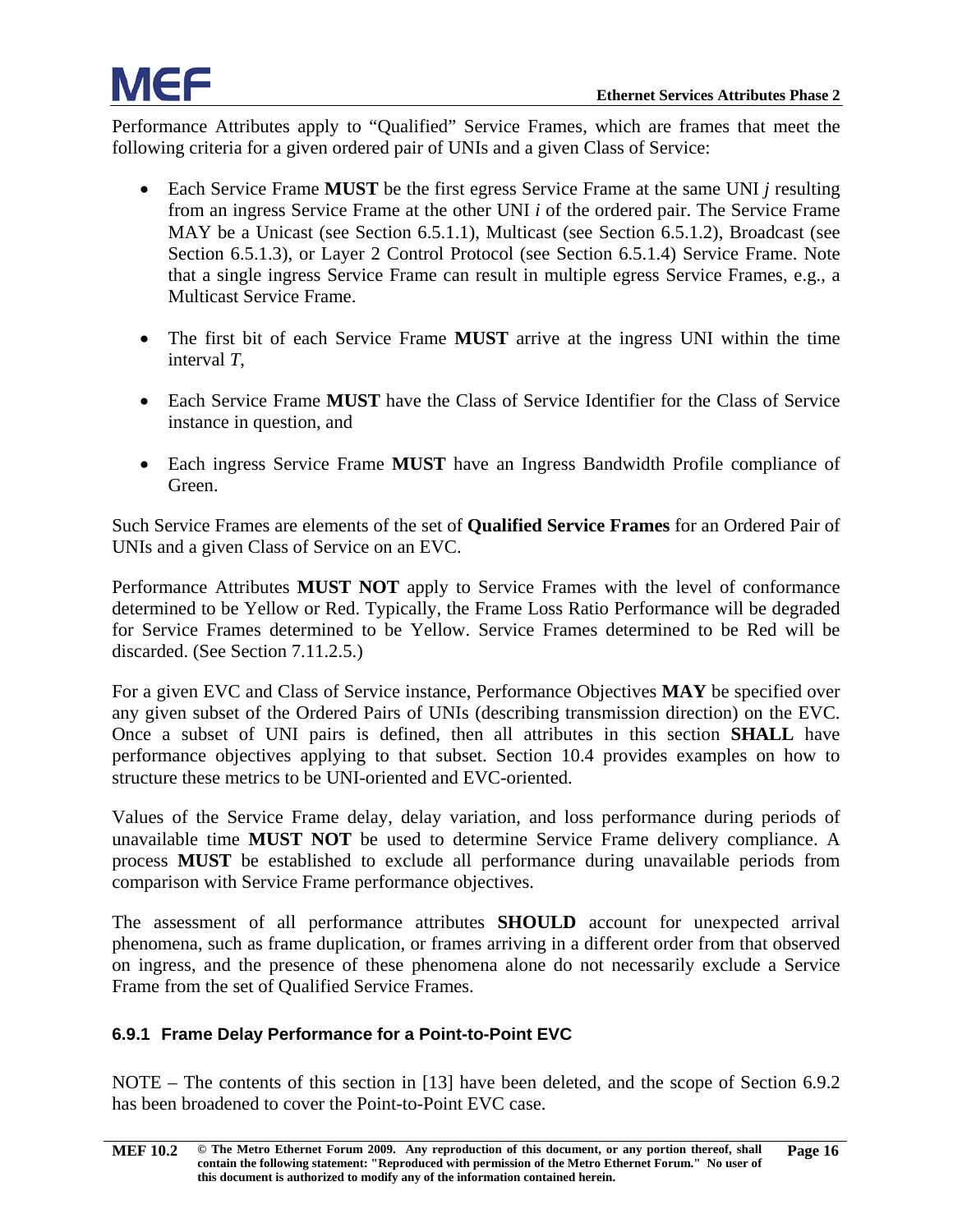

#### <span id="page-22-0"></span>**6.9.2 One-way Frame Delay Performance for an EVC**

This section defines three performance attributes: the One-way Frame Delay Performance corresponding to a percentile of the distribution, the One-way Mean Frame Delay, and the Oneway Frame Delay Range.

The One-way Frame Delay for an egress Service Frame at a given UNI in the EVC is defined as the time elapsed from the reception at the ingress UNI of the first bit of the corresponding ingress Service Frame until the transmission of the last bit of the Service Frame at the given UNI. This delay definition is illustrated in [Figure 5.](#page-22-1)



**Figure 5 - Frame Delay for Service Frame**

<span id="page-22-1"></span>Note that this definition of Frame Delay for a Service Frame is the one-way<sup>[11](#page-22-2)</sup> delay that includes the delays encountered as a result of transmission across the ingress and egress UNIs as well as that introduced by the MEN.

There **MAY** be multiple Frame Delay Performance Objectives defined for a particular Class of Service instance on an EVC. Each such metric is based on a subset of the ordered pairs of UNIs in the EVC for a time interval *T*. Each Frame Delay Performance metric **SHALL** be defined as follows:

- Let the UNIs in the EVC be numbered from 1 to *m*. And let *S* be a subset of the ordered UNI pairs in the EVC. That is  $S \subseteq \{ \langle i, j \rangle | i = 1, ..., m, j = 1, ..., m, i \neq j \}.$
- Let  $\overline{d}_T^{\langle i,j\rangle}$  represent the P-Percentile of one-way delay for all Qualified Service Frames delivered to UNI *j* resulting from an ingress Service Frame at UNI *i*. If there are no such egress Service Frames at UNI *j* resulting from ingress Service Frames at UNI *i*, then  $\overline{d}_T^{\langle i,j\rangle}$  = Undefined.

<span id="page-22-2"></span> $11$  One-way delay is difficult to measure and therefore one way delay may be approximated from two way measurements. However these techniques are beyond the scope of this document.

**[MEF 10.2](#page-0-0) © The Metro Ethernet Forum 2009. Any reproduction of this document, or any portion thereof, shall contain the following statement: "Reproduced with permission of the Metro Ethernet Forum." No user of this document is authorized to modify any of the information contained herein. Page 17**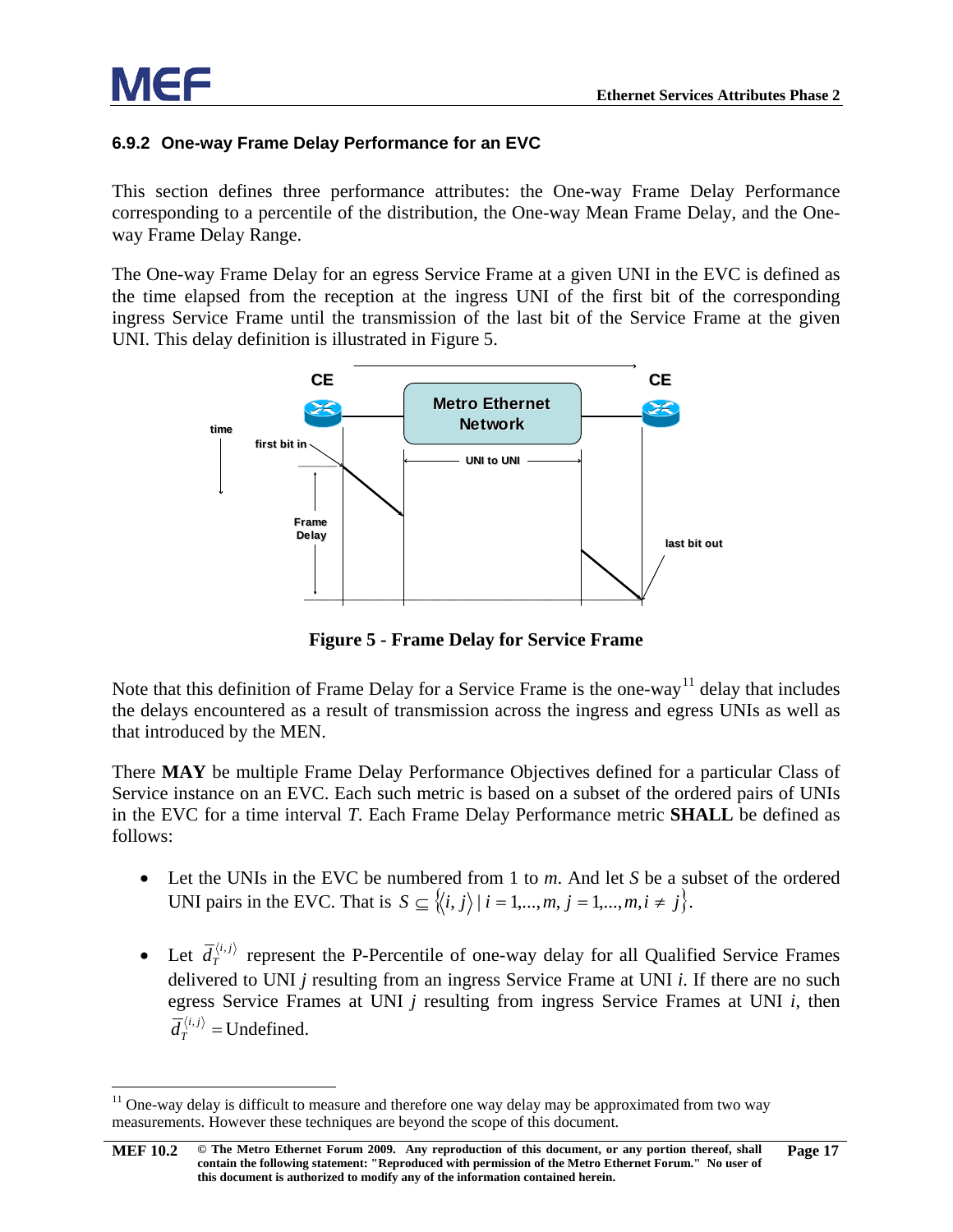- Then the One-way Frame Delay Performance metric **SHALL** be defined as the maximum value of all of the values  $\overline{d}_T^{(i,j)}$  for  $\langle i, j \rangle \in S$ , unless all  $\overline{d}_T^{(i,j)}$  are Undefined in which case the performance is Undefined.
- Let  $\overline{d}_{Tyx}^{\langle i,j\rangle} = \overline{d}_{Ty}^{\langle i,j\rangle} \overline{d}_{Tx}^{\langle i,j\rangle}$ *i j*  $\overline{d}_{Tyx}^{(i,j)} = \overline{d}_{Txy}^{(i,j)} - \overline{d}_{Tx}^{(i,j)}$  represent the difference between Percentiles  $P_y$  and  $P_x$  (where  $P_y > P_x$  and *i* and *j* are the same pair in each term) of one-way delay for all Qualified Service Frames delivered to UNI *j* resulting from an ingress Service Frame at UNI *i*. If there are no such egress Service Frames at UNI *j* resulting from ingress Service Frames at UNI *i*, then  $\overline{d}_{\text{Try}}^{\langle i,j \rangle}$  = Undefined.
- Then the One-way Frame Delay Range Performance metric **SHALL** be defined as the maximum value of all of the values of the difference  $\overline{d}_{Tyx}^{\langle i,j\rangle} = \overline{d}_{Ty}^{\langle i,j\rangle} - \overline{d}_{Tx}^{\langle i,j\rangle}$ *i j*  $\overline{d}_{Tyx}^{\langle i,j\rangle} = \overline{d}_{Ty}^{\langle i,j\rangle} - \overline{d}_{Tx}^{\langle i,j\rangle}$  for  $\langle i,j\rangle \in S$ , unless all  $\overline{d}_{Txy}^{\langle i,j\rangle}$  are Undefined in which case the performance is Undefined.
- Let  $\overline{\mu}_{T}^{\langle i,j\rangle}$  represent the arithmetic mean of one-way delay for all Qualified Service Frames delivered to UNI *j* resulting from an ingress Service Frame at UNI *i*. If there are no such egress Service Frames at UNI *j* resulting from ingress Service Frames at UNI *i*, then  $\overline{\mu}_T^{\langle i,j\rangle}$  = Undefined.
- Then the One-way Mean Frame Delay Performance metric **SHALL** be defined as the maximum value of all of the values  $\overline{\mu}_T^{(i,j)}$  for  $\langle i, j \rangle \in S$ , unless all  $\overline{\mu}_T^{(i,j)}$  are Undefined in which case the performance is Undefined.

To restate the Frame Delay definition mathematically, let the UNIs in the EVC be numbered from 1 to *m* and let  $D_T^{\langle i,j\rangle}$  be the set of one-way Frame Delay values for all Qualified Service Frames at UNI *j* resulting from an ingress Service Frame at UNI *i*.  $D_T^{(i,j)}$  can be expressed as  $\left\{ \! d_1^{\left\langle i,j \right\rangle},d_2^{\left\langle i,j \right\rangle},\! . . . ,d_{N_{l\pm i}\setminus}^{\left\langle i,j \right\rangle} \right\} \! ,$  $\langle i,j \rangle$   $\langle j, j \rangle$   $\langle i, j \rangle$  $D_T^{\langle i,j\rangle} = \left\langle d_1^{\langle i,j\rangle}, d_2^{\langle i,j\rangle},...,d_{N_{\langle i,j\rangle}}^{\langle i,j\rangle} \right\rangle$ , 1 ,  $=\langle d_1^{\langle i,j\rangle}, d_2^{\langle i,j\rangle},..., d_{N_{\langle i,j\rangle}}^{\langle i,j\rangle}\rangle$ , where  $d_k^{\langle i,j\rangle}$  is the one-way Frame Delay of the k<sup>th</sup> Service Frame. Define  $\overline{d}_T^{\langle i,j\rangle}$  for  $P > 0$  as

$$
\overline{d}_{T}^{\langle i,j\rangle} = \begin{cases} \min\left\{d \mid P \leq \frac{100}{N_{\langle i,j\rangle}} \sum_{k=1}^{N_{\langle i,j\rangle}} I\left(d, d_{k}^{\langle i,j\rangle}\right) \right\} & \text{if } N_{\langle i,j\rangle} \geq 1\\ \text{undefined otherwise} \end{cases}
$$

where,

$$
I(d, d_k) = \begin{cases} 1 \text{ if } d \ge d_k \\ 0 \text{ otherwise.} \end{cases}
$$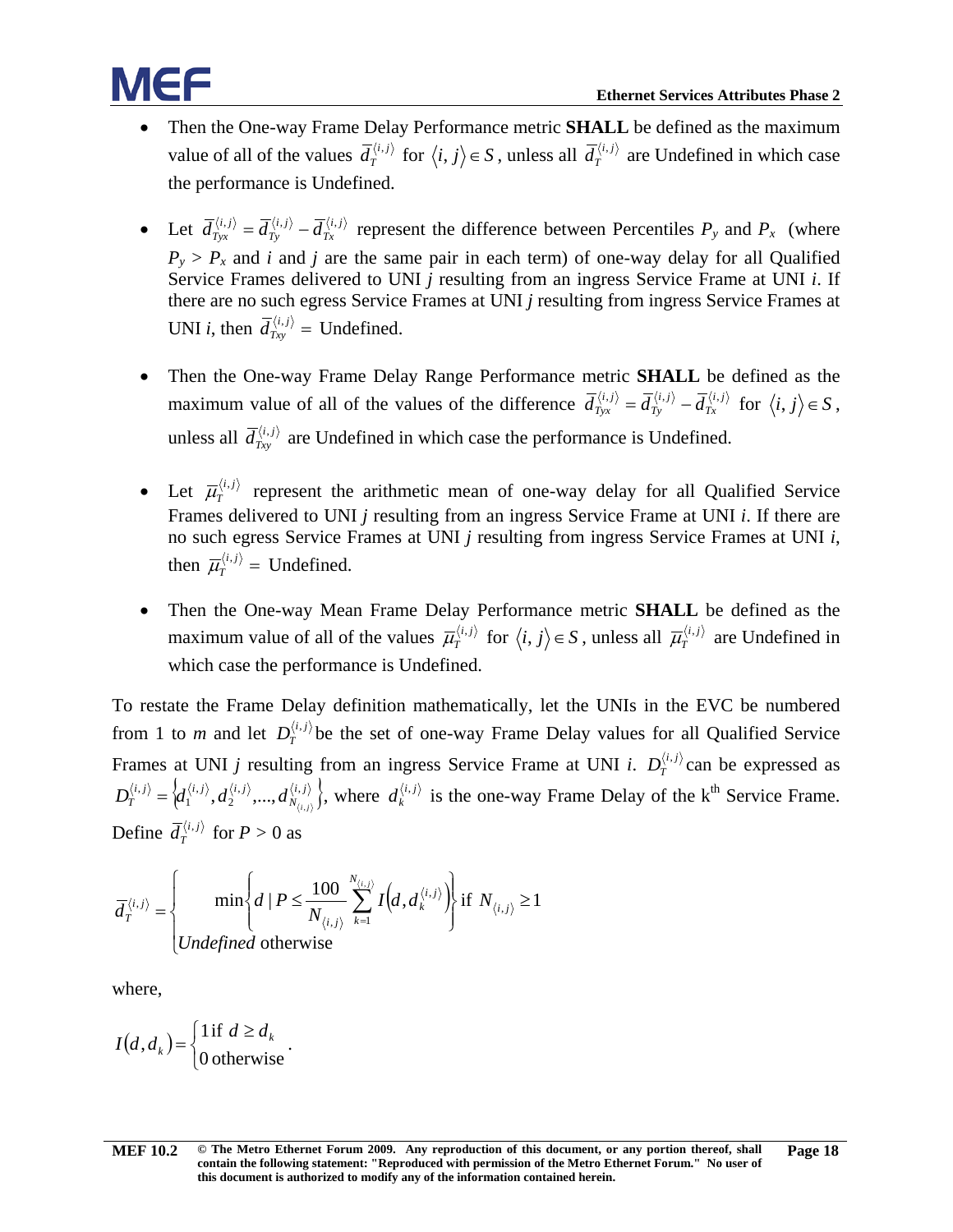$\bar{d}_T^{(i,j)}$  is the minimal delay during the time internal *T* that *P* percent of the frames do not exceed. Note that when *P*>0, only values of *d* within  $D_T^{\langle i,j\rangle}$  will satisfy  $P \leq (100/N_{\langle i,k\rangle})\Sigma I(d,d_k)$ .

Then a one-way Frame Delay Performance metric for an EVC can be expressed as

$$
\overline{d}_{T,S} = \begin{cases} \max \left\{ \overline{d}_T^{\langle i,j \rangle} \mid \langle i,j \rangle \in S \text{ and where } N_{\langle i,j \rangle} > 0 \right\} \\ Undefined \text{ when all } N_{\langle i,j \rangle} = 0 \mid \langle i,j \rangle \in S \end{cases}.
$$

The One-way Frame Delay attribute permits specification of multiple values for  $P$ ,  $(P_0, P_1, P_2, P_3)$ ...) and corresponding objectives  $(\hat{d}_0^{\langle i,j\rangle}, \hat{d}_1^{\langle i,j\rangle}, \hat{d}_2^{\langle i,j\rangle}, ...)$ . Another parameter is the objective for the difference between the delay performance of two selected percentiles,  $P_x$  and  $P_y$ , expressed as

$$
\overline{d}_{Tyx}^{\langle i,j\rangle} = \begin{cases}\n(\overline{d}_{Ty}^{\langle i,j\rangle} - \overline{d}_{Tx}^{\langle i,j\rangle}) & \text{if } N_{\langle i,j\rangle} > 0 \\
\text{undefined if } N_{\langle i,j\rangle} = 0\n\end{cases}
$$

Then a one-way Frame Delay Range Performance metric for an EVC can be expressed as

$$
\overline{d}_{TyxS} = \begin{cases} \max \left\{ \overline{d}_{Tyx}^{\langle i,j \rangle} \mid \langle i,j \rangle \in S \text{ and where } N_{\langle i,j \rangle} > 0 \right\} \\ Undefined \text{ when all } N_{\langle i,j \rangle} = 0 \mid \langle i,j \rangle \in S \end{cases}.
$$

The **minimum one-way delay** is an element of  $D_T^{\langle i,j \rangle}$ , where  $d_{\min}^{\langle i,j \rangle} \leq d_k^{\langle i,j \rangle}$  (for all  $k = 1, 2, \ldots, N_{(i,j)}$ , and is a possible selection as one of the percentiles. The minimum delay represents the  $N_{\langle i,j\rangle}$ <sup>-1</sup>th percentile and all lower values of *P* as  $P \to 0$ .

Another One-way Frame Delay attribute is the arithmetic mean of  $D_T^{(i,j)}$ , which can be expressed as

$$
\overline{\mu}_{T}^{\langle i,j\rangle} = \begin{cases}\n\frac{1}{N_{\langle i,j\rangle}} \sum_{k=1}^{N_{\langle i,j\rangle}} \left(d_k^{\langle i,j\rangle}\right) \text{ if } N_{\langle i,j\rangle} > 0 \\
\text{ undefined if } N_{\langle i,j\rangle} = 0\n\end{cases}
$$

Then a One-way Mean Frame Delay Performance metric for an EVC can be expressed as

$$
\overline{\mu}_{TS} = \begin{cases} \max \left\{ \overline{\mu}_{T}^{\langle i,j \rangle} \mid \langle i,j \rangle \in S \text{ and } \overline{\mu}_{T}^{\langle i,j \rangle} \text{ where } N_{\langle i,j \rangle} > 0 \right\} \\ Undefined \text{ when all } N_{\langle i,j \rangle} = 0 \mid \langle i,j \rangle \in S \end{cases}.
$$

The parameters of a One-way Frame Delay Performance metric are given in [Table 4.](#page-25-1)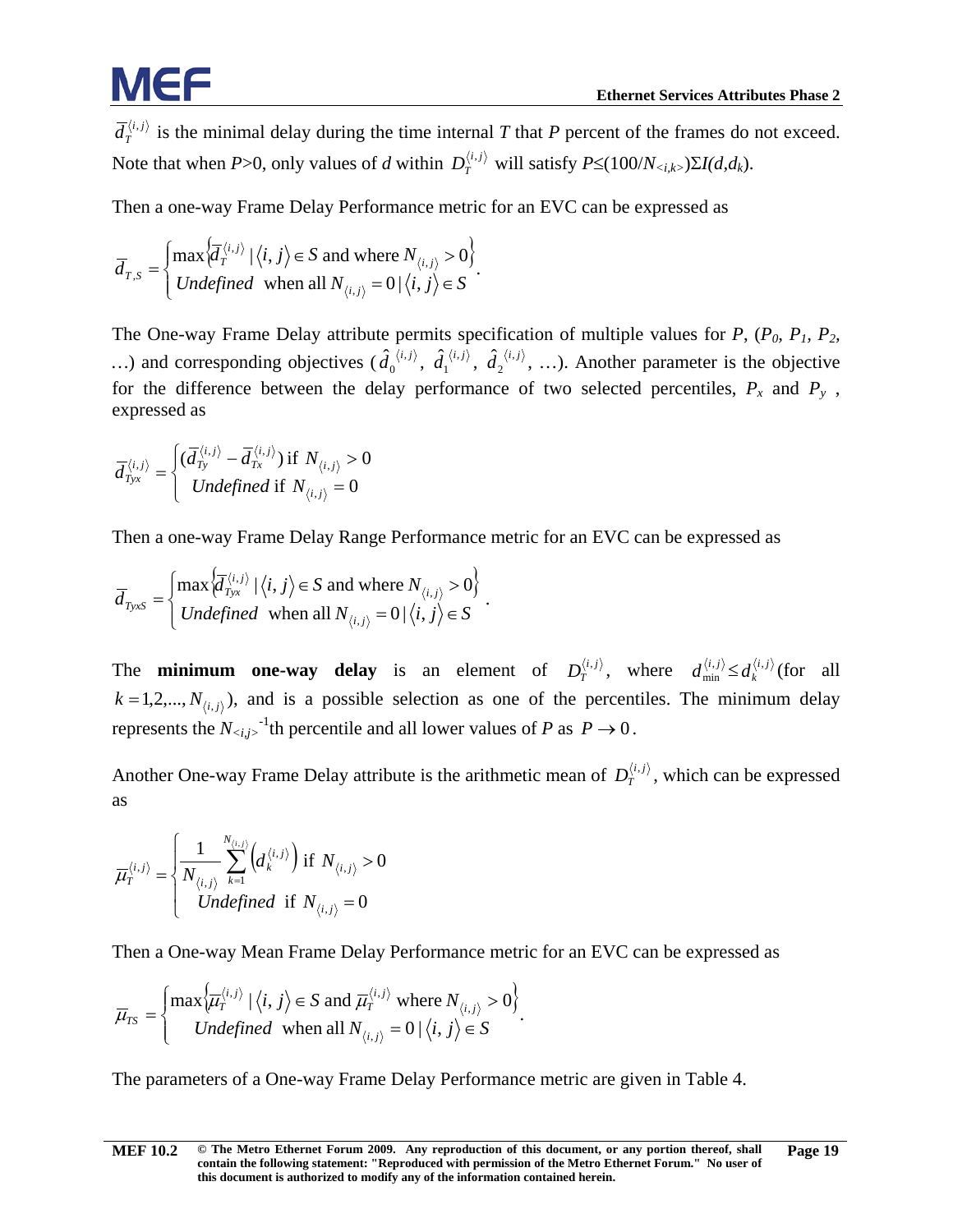

| Parameter      | <b>Description</b>                                                                                                                                                            |
|----------------|-------------------------------------------------------------------------------------------------------------------------------------------------------------------------------|
|                | The time interval                                                                                                                                                             |
| S              | Subset of the ordered UNI pairs of the EVC                                                                                                                                    |
| $P_{x}$        | A specific percentile of the Frame Delay Performance, $P_r > 0$                                                                                                               |
| $P_{y}$        | Another specific percentile of the Frame Delay Performance, where $P_v > P_v$                                                                                                 |
| $\hat{d}_x$    | One-way Frame Delay Performance Objective corresponding to $P_r$                                                                                                              |
| $\hat{d}_y$    | One-way Frame Delay Performance Objective corresponding to $P_{v}$                                                                                                            |
|                | One-way Frame Delay Range Objective corresponding to the Frame Delay                                                                                                          |
| $\hat{d}_{yx}$ | Performance at $P_x$ and $P_y$ $\overline{d}_{Tw}^{\langle i,j\rangle} = (\overline{d}_{Tw}^{\langle i,j\rangle} - \overline{d}_{Tw}^{\langle i,j\rangle})$ where $P_y > P_x$ |
| $\hat{\mu}$    | One-way Mean Frame Delay Performance Objective                                                                                                                                |

**Table 4 – One-way Frame Delay Performance Parameters**

<span id="page-25-1"></span>Given *T*, *S*,  $P_x$ , and a one-way Frame Delay Performance objective  $\hat{d}_x$ , expressed in time units, the one-way Frame Delay Performance **SHALL** be defined as met over the time interval *T* for the subset *S* if and only if  $\bar{d}_{T, S} \leq \hat{d}_x$ . Further, given  $P_y$  and a One-way Frame Delay Performance objective  $\hat{d}_y$ , expressed in time units, the objective for one-way Frame Delay Range between  $P_x$ and  $P_y$  **SHALL** be defined as met over the time interval *T* for the subset *S* if and only if  $\bar{d}_{TyxS} \leq \hat{d}_{yx}$ . Finally, given a One-way Mean Frame Delay Performance objective  $\hat{\mu}$  , expressed in time units, the Frame Delay Performance **SHALL** be defined as met over the time interval *T* if and only if  $\overline{\mu}_{TS} \leq \hat{\mu}$ .

Recall that if any of the above Service Frame Performance attributes are Undefined for time interval *T* and ordered pair  $\langle i, j \rangle$ , then the performance for that ordered pair **SHALL** be excluded from calculations on the performance of pairs in *S*. For a given set *S*, if the Service Performance is Undefined for *all* ordered pairs, then the performance for *S* **SHALL** be defined as compliant.

For a Point-to-Point EVC, *S* **MAY** include one or both of the ordered pairs of UNIs in the EVC.

For a Multipoint-to-Multipoint EVC, *S* **MAY** be any subset of the ordered pairs of UNIs in the EVC.

For a Rooted-Multipoint EVC, *S* **MUST** be such that all ordered pairs in *S* contain at least one UNI that is designated as a Root.

#### <span id="page-25-0"></span>**6.9.3 Inter-Frame Delay Variation Performance for a Point-to-Point EVC**

NOTE – The contents of this section in [\[13\]](#page-55-7) have been deleted, and the scope of Section [6.9.4](#page-26-0) has been broadened to cover the Point-to-Point EVC case.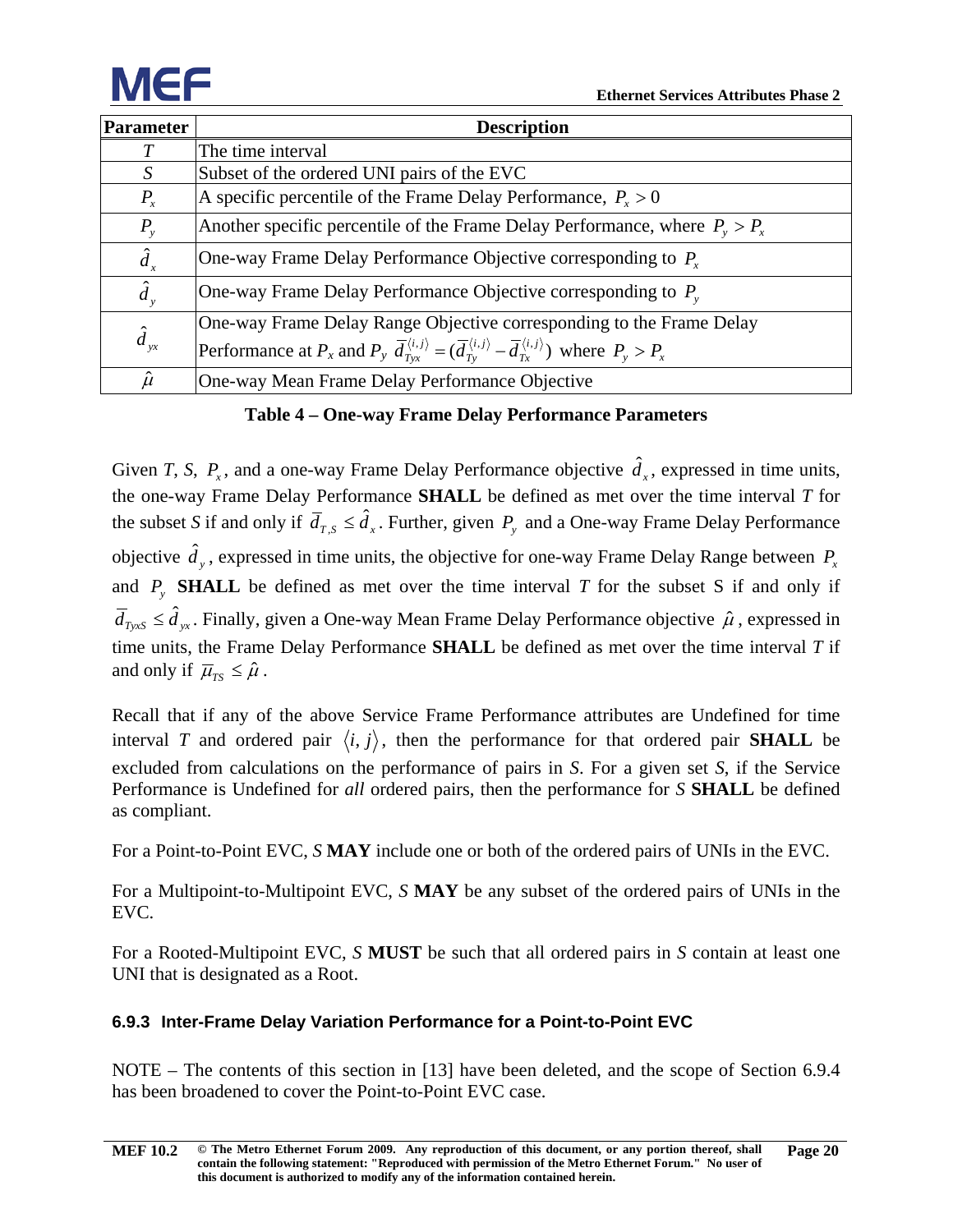#### <span id="page-26-0"></span>**6.9.4 Inter-Frame Delay Variation Performance for an EVC**

Inter-Frame Delay Variation (IFDV) is the difference between the one-way delays of a pair of selected Service Frames. This definition is borrowed from RFC3393 [6] where IP packet delay variation is defined. For a particular Class of Service Identifier and an ordered pair of UNIs in the EVC, IFDV Performance is applicable to Qualified Service Frames.

NOTE – Earlier documents refer to Inter-Frame Delay Variation as "Frame Delay Variation".

The Inter-Frame Delay Variation Performance **SHALL** be defined as the P-percentile of the absolute values of the difference between the Frame delays of all Qualified Service Frame pairs that satisfy the following conditions:

• The difference in the arrival times of the first bit of each Service Frame at the ingress UNI was exactly ∆*t*.

This definition is in agreement with the IP packet delay variation definition given in [6] where the delay variation is defined as the difference between the one-way delay of two packets selected according to some selection function and are within a given interval  $[T_1, T_2]$ .

Inter-Frame Delay Variation Performance depends on the choice of the value for ∆*t*. Values for both ∆*t* and *T* typically should be chosen to achieve a reasonable level of statistical accuracy.

The choice of the value for ∆*t* can be related to the application timing information. As an example for voice applications where voice frames are generated at regular intervals, ∆*t* may be chosen to be few multiples of the inter-frame time.

Let  $a_i$ , be the time of the arrival of the first bit of the i<sup>th</sup> Service Frame at the ingress UNI, then the two frames i and j are selected according to the selection criterion:

$$
\left\{ a_j - a_i = \Delta t \quad and \quad j > i \right\}
$$

Let  $r_i$  be the time frame *i* is successfully received (last bit of the frame) at the egress UNI, then the difference in the delays encountered by frame *i* and frame *j* is given by  $d_i - d_i$ . Define

$$
\Delta d_{ij} = |d_i - d_j| = |(r_i - a_i) - (r_j - a_j)| = |(a_j - a_i) - (r_j - r_i)|
$$

With *d* i being the delay of the j<sup>th</sup> frame, a positive value for  $d_i - d_i$  implies that the two frames are closer together at the egress UNI while a negative value implies that the two frames are further apart at the egress UNI. If either or both frames are lost or not delivered due to, for example, FCS violation, then the value  $\Delta d_{ij}$  is not defined and does not contribute to the evaluation of the Inter-Frame Delay Variation.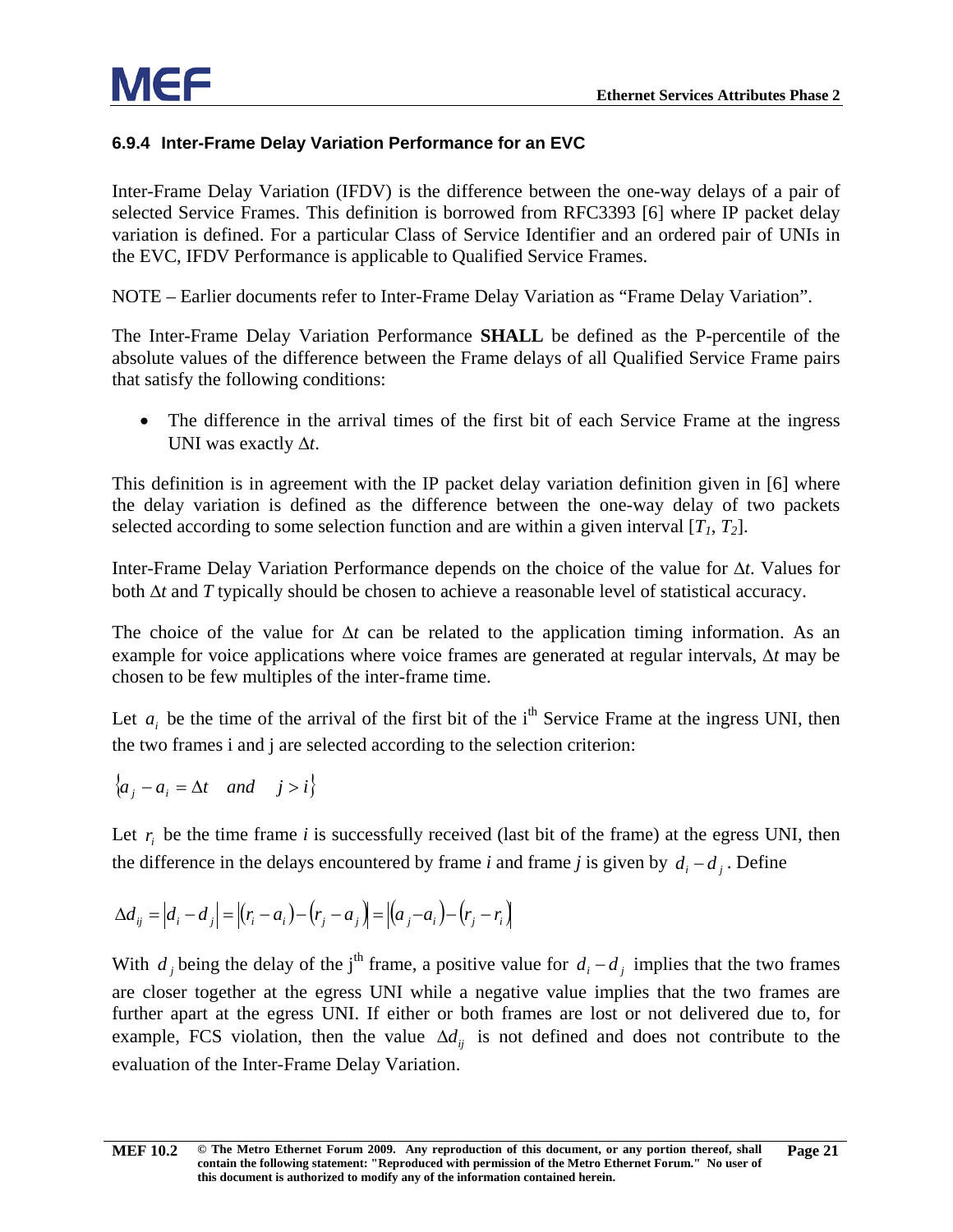[Figure 6](#page-27-0) shows a depiction of the different times that are related to Inter-Frame Delay Variation Performance.



**Figure 6 – Inter-Frame Delay Variation Definition**

<span id="page-27-0"></span>For a particular Class of Service instance, Inter-Frame Delay Variation Performance metrics **MAY** be specified over any given subset of two or more UNIs on an EVC. Each such metric is based on a subset of the ordered pairs of UNIs in the EVC for a time interval *T*. Each Inter-Frame Delay Variation Performance metric **SHALL** be defined as follows:

- Let the UNIs in the EVC be numbered from 1 to m. And let S be a subset of the ordered UNI pairs in the EVC. That is  $S \subseteq \{ \langle i, j \rangle | i = 1, \ldots, m, j = 1, \ldots, m, i \neq j \}.$
- Let  $\Delta \tilde{d}_T^{\langle i,j \rangle}$  be the P-percentile of the absolute value of the difference between the Frame Delays of all Qualified Service Frame pairs whose difference in the arrival times of the first bit of each Service Frame in the pair at UNI *i* was exactly ∆*t* .
- If there are no such pairs of Service Frames for UNI *i* and UNI *j*, then  $\Delta \tilde{d}_r^{\langle i,j \rangle} = Undefined$ .
- Then the Inter-Frame Delay Variation Performance metric **SHALL** be the maximum of the values  $\Delta \tilde{d}_T^{\langle i,j \rangle}$  for  $\langle i,j \rangle \in S$ , unless all  $\Delta \tilde{d}_T^{\langle i,j \rangle}$  are Undefined in which case the performance is Undefined.

To restate the definition mathematically, let the UNIs in the EVC be numbered from 1 to *m*. And let *S* be a subset of the ordered UNI pairs in the EVC. That is

$$
S \subseteq \langle \langle i, j \rangle | i = 1, ..., m, j = 1, ..., m, i \neq j \rangle.
$$

Let

$$
V_I^{\langle i,j\rangle}=\{\Delta d_1^{\langle i,j\rangle},\Delta d_2^{\langle i,j\rangle},...,\Delta d_{N_{\langle i,j\rangle}}^{\langle i,j\rangle}\}
$$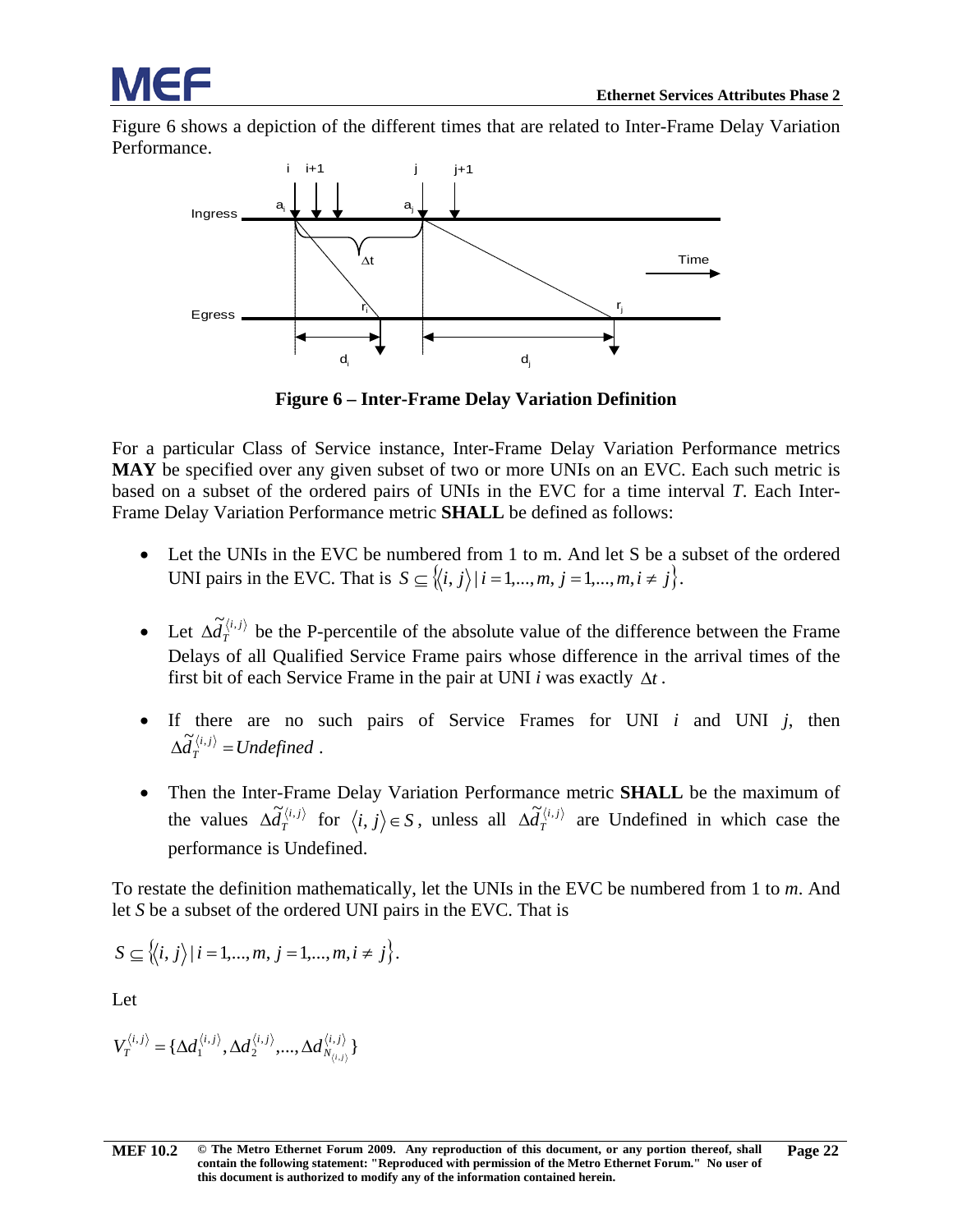

be the set of all absolute value of delay variations for all eligible pairs of Qualified Service Frames from UNI *i* to UNI *j* where the difference in the arrival times of the first bit of each Service Frame at the ingress UNI was exactly ∆*t*. Define

$$
\Delta \tilde{d}_T^{\langle i,j\rangle} = \begin{cases} \min \left\{ d \mid P \le \frac{100}{N_{\langle i,j\rangle}} \sum_{k=1}^{N_{\langle i,j\rangle}} I(d, \Delta d_k^{\langle i,j\rangle}) \right\} & \text{if } N_{\langle i,j\rangle} \ge 1\\ \text{undefined otherwise} \end{cases}
$$

where;

$$
I(d, \Delta d) = \begin{cases} 1 & \text{if } d \geq \Delta d \\ 0 & \text{otherwise} \end{cases}.
$$

Then an Inter-Frame Delay Variation Performance metric for an EVC can be expressed as

$$
\Delta \widetilde{d}_{T,S} = \begin{cases} \max \Big\{ \Delta \widetilde{d}_T^{\langle i,j \rangle} \mid \langle i,j \rangle \in S \text{ and where } N_{\langle i,j \rangle} \ge 1 \Big\} \\ Undefined \text{ when all } N_{\langle i,j \rangle} = 0 \mid \langle i,j \rangle \in S \end{cases}.
$$

For the SLS, an Inter-Frame Delay Variation metric **MUST** specify a set of parameters and an objective. The parameters and objective for an Inter-Frame Delay Variation Performance metric are given in [Table 5.](#page-28-0)

| <b>Parameter</b> | <b>Description</b>                                                                                 |
|------------------|----------------------------------------------------------------------------------------------------|
|                  | The interval                                                                                       |
|                  | Subset of the ordered UNI pairs of the EVC                                                         |
| P                | Inter-Frame Delay Variation Performance percentile                                                 |
| $\Delta t$       | The separation between frame pairs for which Inter-Frame Delay<br>Variation Performance is defined |
| $\check{d}$      | Inter-Frame Delay Variation Performance Objective                                                  |

#### **Table 5 – Inter-Frame Delay Variation Parameters**

<span id="page-28-0"></span>Given *T*, *S*, *P*, ∆*t*, and *d*  $\overline{a}$ , the Inter-Frame Delay Variation Performance **SHALL** be defined as met over the time interval *T* for the subset *S* if and only if  $\Delta \tilde{d}_{T,s} \leq \tilde{d}$ .

Recall that if the Inter-Frame Delay Variation is Undefined for time interval *T* and ordered pair  $\langle i, j \rangle$ , then the performance for that ordered pair **SHALL** be excluded from calculations on the performance of pairs in *S*. For a given set *S*, if the Service Performance is Undefined for *all* ordered pairs, then the performance for *S* **SHALL** be defined as compliant.

For a Point-to-Point EVC, *S* **MAY** be include one or both of the ordered pairs of UNIs in the EVC.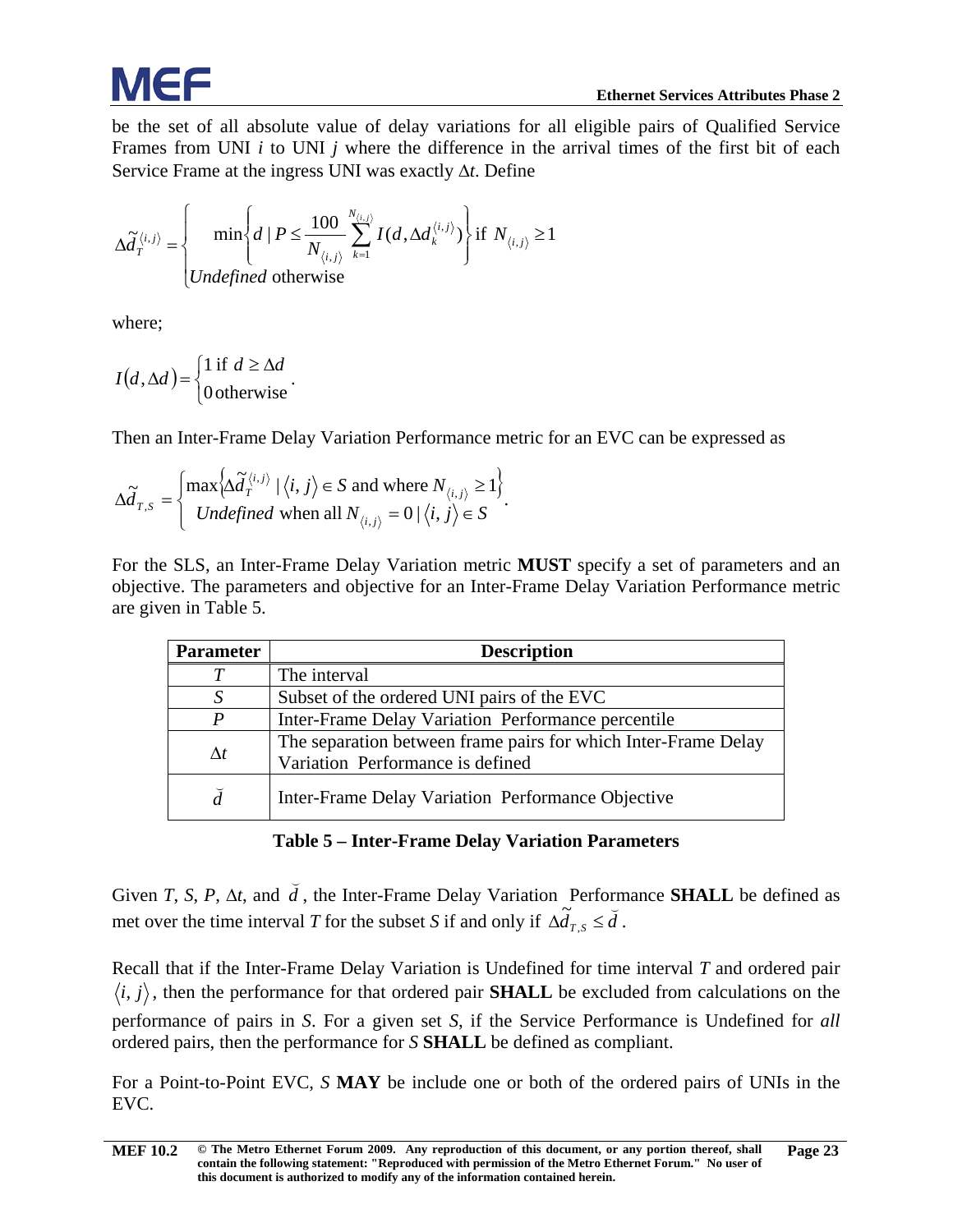For a Multipoint-to-Multipoint EVC, *S* **MAY** be any subset of the ordered pairs of UNIs in the EVC.

For a Rooted-Multipoint EVC, *S* **MUST** be such that all ordered pairs in *S* contain at least one UNI that is designated as a Root.

#### <span id="page-29-0"></span>**6.9.5 One-way Frame Loss Ratio Performance for a Point-to-Point EVC**

NOTE – Section [6.9.7](#page-30-0) refers to this section for the definition of the frame loss ratio  $flr(\Delta t_i)$  of a Point-to-Point EVC. For the purposes of the Availability Performance, the Frame Loss Ratio Performance (defined in detail in Section [6.9.6\)](#page-29-1) **SHALL** be defined as follows:

$$
flr(\Delta t_i) = FLR_{\Delta t_i, S} = \begin{cases} \max \Big\{ FLR_{\Delta t_i}^{\langle i, j \rangle} \mid \langle i, j \rangle \in S \text{ and where } I_{\Delta t_i}^{\langle i, j \rangle} \ge 1 \Big\} \\ 0 \text{ when all } I_{\Delta t_i}^{\langle i, j \rangle} = 0 \mid \langle i, j \rangle \in S \end{cases}
$$

where the set of ordered pairs, *S,* contains both ordered pairs of UNIs in the Point-to-Point EVC.

NOTE – The contents of this section in [\[13\]](#page-55-7) have been deleted, and the scope of Section [6.9.6](#page-29-1) has been broadened to cover the Point-to-Point EVC case.

#### <span id="page-29-1"></span>**6.9.6 One-way Frame Loss Ratio Performance for an EVC**

There **MAY** be multiple One-way Frame Loss Ratio Performance metrics defined for a particular Class of Service instance on an EVC. Each such metric is based on a subset of the ordered pairs of UNIs in the EVC for a time interval *T*. Each One-way Frame Loss Ratio Performance metric **SHALL** be defined as follows:

- Let the UNIs in the EVC be numbered from 1 to *m*. And let *S* be a subset of the ordered UNI pairs in the EVC. That is  $S \subseteq \{ \langle i, j \rangle | i = 1, \ldots, m, j = 1, \ldots, m, i \neq j \}.$
- Let  $I_T^{\langle i,j\rangle}$  denote the number of ingress Service Frames at UNI *i* whose first bit arrived at UNI *i* during the time interval *T*, whose Ingress Bandwidth Profile compliance was Green, and that should have been delivered to UNI *j* according to the Service Frame Delivery service attributes (see Sections [6.5.2,](#page-16-1) [6.7,](#page-18-1) and [7.13\)](#page-49-3). Each Service Frame can be a Unicast (see Section [6.5.1.1\)](#page-15-4), Multicast (see Section [6.5.1.2\)](#page-15-5), Broadcast (see Section [6.5.1.3\)](#page-15-6), or Layer 2 Control Protocol (see Section [6.5.1.4\)](#page-15-7) Service Frame.
- Let  $E_T^{\langle i,j\rangle}$  denote the number of such Service Frames delivered to UNI *j*.

• Define 
$$
FLR_T^{\langle i,j \rangle} = \begin{cases} \left( \frac{I_T^{\langle i,j \rangle} - E_T^{\langle i,j \rangle}}{I_T^{i,j}} \right) \times 100 \text{ if } I_T^{\langle i,j \rangle} \ge 1, \\ Undefined \text{ otherwise} \end{cases}
$$
.

**[MEF 10.2](#page-0-0) © The Metro Ethernet Forum 2009. Any reproduction of this document, or any portion thereof, shall contain the following statement: "Reproduced with permission of the Metro Ethernet Forum." No user of this document is authorized to modify any of the information contained herein. Page 24**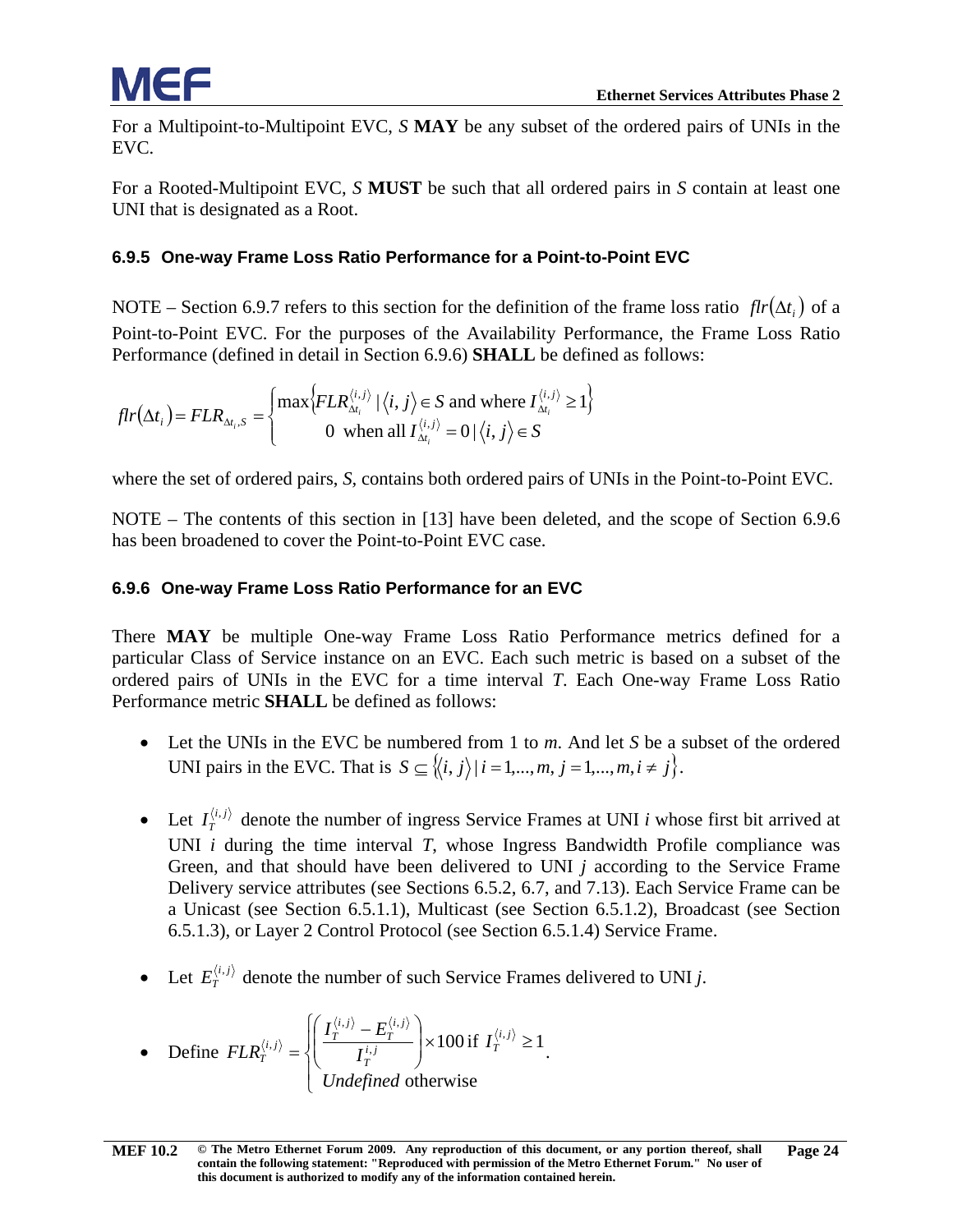

• Then the One-way Frame Loss Ratio Performance metric **SHALL** be defined as  $\{FLR_{T}^{(i,j)} | \langle i, j \rangle \in S \text{ and where } I_{T}^{(i,j)} \geq 1 \}$  $\overline{\mathcal{L}}$  $\overline{ }$ ⇃  $\left($  $=\begin{cases} \max \{FLR_T^{(i,j)} | \langle i, j \rangle \in S \text{ and where } I_T^{(i,j)} \geq 0 \\ Undefined \text{ when all } I_T^{(i,j)} = 0 | \langle i, j \rangle \in S \end{cases}$  $FLR_{T,S} = \left\{ \begin{array}{c} \text{if } \text{if } i \neq j \text{ and } j \neq j \end{array} \right.$ *T i j T i j T*  $T^{T,S}$  *Undefined* when all  $I_T^{\langle i,j \rangle} = 0 \, |\langle i,j \rangle|$  $\max\{FLR_T^{(i,j)}\mid \langle i,j \rangle \in S \text{ and where } I_T^{(i,j)} \geq 1\}$ ,  $\langle J \rangle$   $| J : \rangle$  =  $S$  and where  $I^{(i)}$  $S = \begin{cases} \text{max}_{i} \left( \frac{1}{2} \sum_{i=1}^{n} |x_i y_i|^2 \right) & \text{if } x_i \in I \end{cases}$ 

For the SLS, a One-way Frame Loss Ratio Performance metric entry **MUST** specify a set of parameters and an objective. The parameters and objective of a One-way Frame Loss Ratio Performance metric are given in [Table 6.](#page-30-1)

| <b>Parameter</b> | <b>Description</b>                   |  |  |
|------------------|--------------------------------------|--|--|
|                  | The time interval                    |  |  |
|                  | Subset of the ordered UNI pairs      |  |  |
| ⌒                | One-way Frame Loss Ratio Performance |  |  |
|                  | objective                            |  |  |

**Table 6 – One-way Frame Loss Ratio Performance Parameters**

<span id="page-30-1"></span>Given *T*, S, and a One-way Frame Loss Ratio Performance objective, the One-way Frame Loss Performance **SHALL** be defined as met over the time interval *T* for the subset S if and only if  $FLR$ <sub>*r*</sub>  $\leq \hat{L}$ .

Recall that if the One-way Frame Loss Ratio Performance is Undefined for time interval *T* and ordered pair  $\langle i, j \rangle$ , then the performance for that ordered pair **SHALL** be excluded from calculations on the performance of pairs in *S*. For a given set *S*, if the Service Performance is Undefined for *all* ordered pairs, then the performance for *S* **SHALL** be defined as compliant.

For a Point-to-Point EVC, *S* **MAY** include one or both of the ordered pairs of UNIs in the EVC.

For a Multipoint-to-Multipoint EVC, *S* **MAY** be any subset of the ordered pairs of UNIs in the EVC.

For a Rooted-Multipoint EVC, *S* **MUST** be such that all ordered pairs in *S* contain at least one UNI that is designated as a Root.

#### <span id="page-30-0"></span>**6.9.7 Availability Performance for a Point-to-Point EVC**

Availability Performance is the percentage of time within a specified time interval during which the Frame Loss Ratio Performance (Section [6.9.5\)](#page-29-0) is small. (The precise definition is presented in the following paragraphs.) As an example, a service provider can define the availability performance to be measured over a month and the value for the Availability Performance objective to be 99.9%. In a month with 30 days and no scheduled downtime this parameter will allow the service to be unavailable for approximately 43 minutes out of the whole month.

Informally, Availability Performance is based on Service Frame loss during a sequence of consecutive small time intervals. If the previous sequence was defined as available, and if the frame loss is high for each small time interval in the current sequence, then the current sequence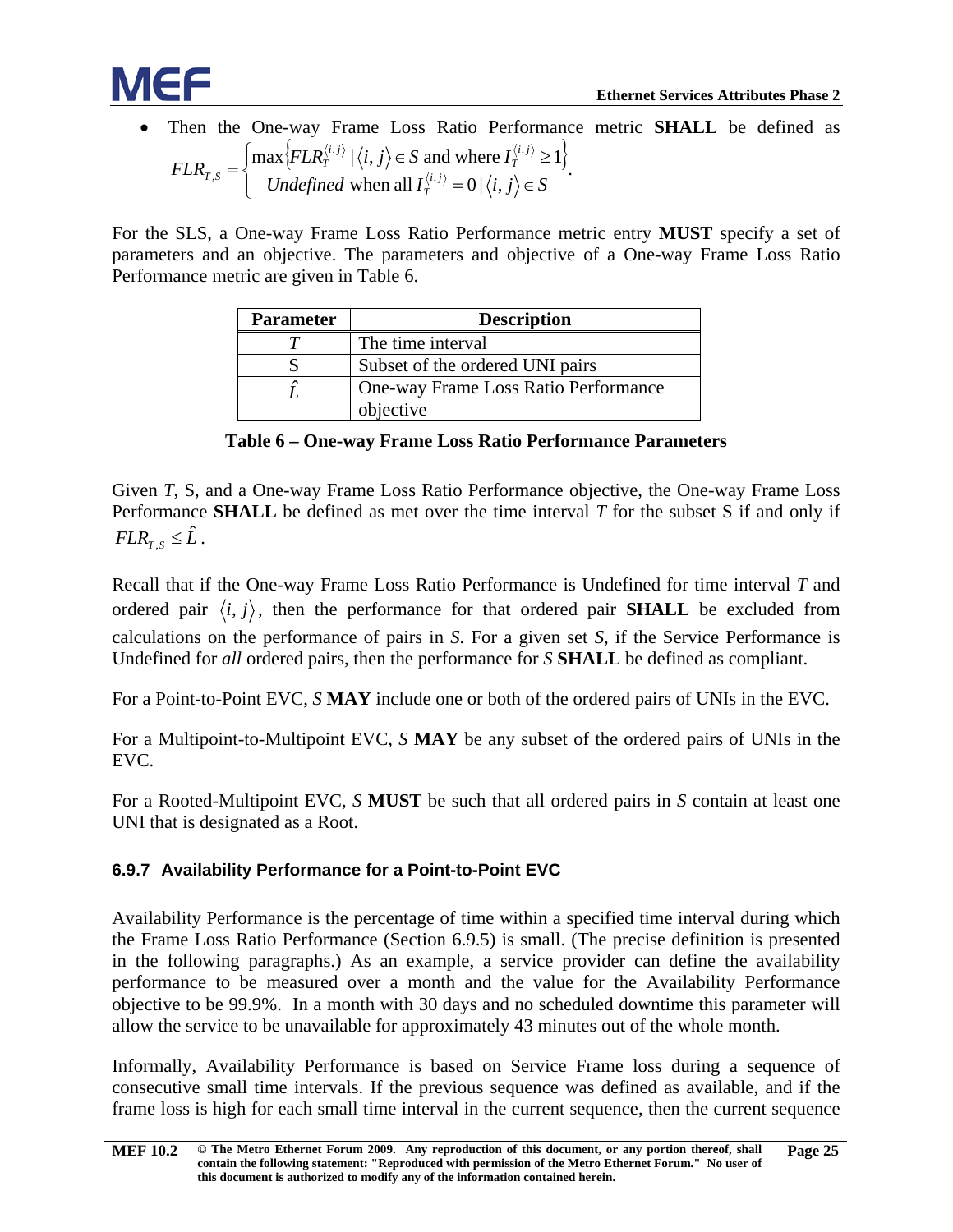is defined as unavailable. Otherwise the current sequence is defined as available. On the other hand, if the previous sequence was defined as unavailable, and if frame loss is low for each small time interval in the current sequence, then the current sequence is defined as available. Otherwise, the current sequence is defined as unavailable. The formal definition follows.

The Availability for a particular Class of Service instance on a Point-to-Point EVC for a time interval *T* is based on the following four parameters:

- ∆*t* , a time interval much smaller than *T*,
- $\bullet$   $C_u$ , a loss ratio threshold which if equaled or exceeded suggests unavailability,
- $C_a$ , a loss ratio threshold which if not exceeded suggests availability with  $C_a \leq C_u$ , and
- *n*, the number of consecutive small time intervals,  $\Delta t$ , over which to assess availability.

Suppose the time interval  $T = [t_0, t_1]$  and define  $\Delta t_i = [t_0 + (i-1)\Delta t, t_0 + i\Delta t]$ , for  $i = 1, 2, ..., n$ . Define sets of *n* consecutive small time intervals as  $S_k = \{ \Delta t_{(k-1)n+1}, \Delta t_{(k-1)n+2}, ..., \Delta t_{kn} \}$ . Also define  $f\{ir(\Delta t_i)\}$  to be the Frame Loss Ratio defined in Section [6.9.5](#page-29-0) with  $\Delta t_i$  replacing *T*. Let  $\widetilde{T} = {\Delta t_i \mid \Delta t_i \subset T}$ . Let *K* be the largest integer such that  $\Delta t_i \in \widetilde{T}$ ,  $\forall \Delta t_i \in S_K$ . In other words,  $S_K$ is the last sequence of small time intervals completely contained in *T*.

Define the function  $D<sub>s</sub>(k)$  to indicate if a sequence of small time intervals includes Scheduled Downtime:

$$
D_s(k) = \begin{cases} 1 \text{ if there is any Scheduled Downtime during } S_k \\ 0 \text{ otherwise} \end{cases}.
$$

Scheduled Downtime is a time interval agreed upon by both the Subscriber and Service Provider during which a service may be disabled by the Service Provider.

Define the function  $D_{\mu}(k)$  to indicate if a sequence of small time intervals includes Unscheduled Downtime:

$$
D_u(k) = \begin{cases} 1 \text{ if there is any Un scheduled Downtime during } S_k \\ 0 \text{ otherwise} \end{cases}.
$$

Unscheduled Downtime is a time interval not agreed upon by both the Subscriber and Service Provider during which the Service Provider determines that the service is not usable. The method by which the Service Provider determines that Unscheduled Downtime is occurring is beyond the scope of this document. When Unscheduled Downtime is occurring, the Service Provider may notify the Subscriber via the Ethernet Local Management Interface[.\[11\]](#page-55-8)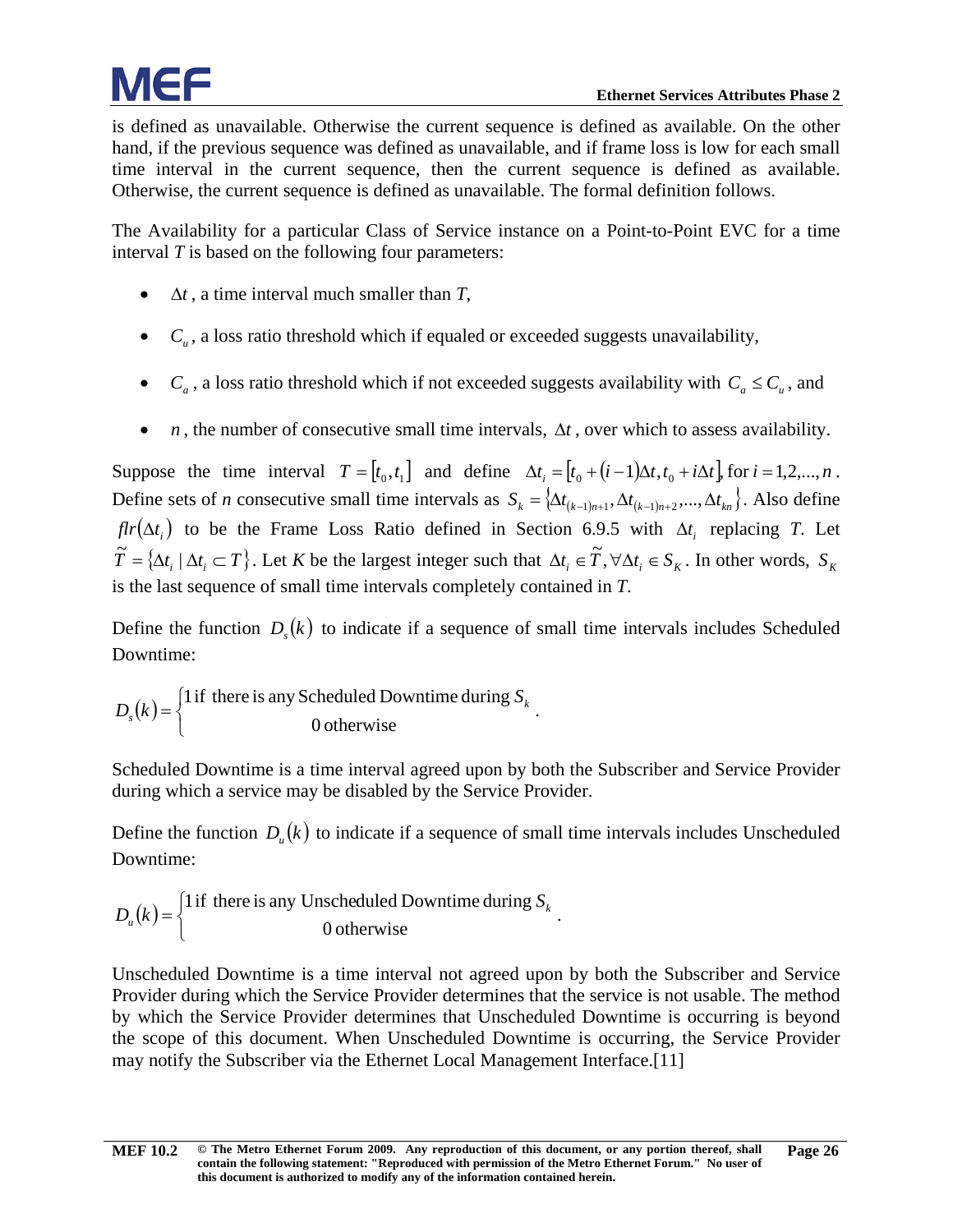Let *M* be the number of sequences that contain Scheduled Downtime and no Unscheduled Downtime. These sequences are excluded when considering availability.

For notation simplicity define

$$
U(k) = \begin{cases} 0 & \text{if } \text{flr}(\Delta t_i) \ge C_u, \forall \Delta t_i \in S_k \\ 1 & \text{otherwise} \end{cases} \text{ and } A(k) = \begin{cases} 1 & \text{if } \text{flr}(\Delta t_i) \le C_a, \forall \Delta t_i \in S_k \\ 0 & \text{otherwise} \end{cases}.
$$

Finally define an indicator function  $I(S_k)$  as follows whose value is 1 if the service is available during  $S_k$  and 0 otherwise:

$$
I(S_1) = \begin{cases} 0 \text{ if } D_u(1) = 1 \\ 1 \text{ otherwise} \end{cases}
$$
  

$$
I(S_k) = \begin{cases} 0 \text{ if } D_u(k) = 1 \\ \text{ if } (D_u(k) = 0) \text{ and } (D_s(k) = 1) \\ U(k) \text{ if } (D_u(k) = 0) \text{ and } (D_s(k) = 0) \text{ and } (I(S_{k-1}) = 1) \end{cases} \text{ for } k = 2,..., K.
$$
  

$$
A(k) \text{ otherwise}
$$

Note that any  $S_k$  that has Unscheduled Downtime is defined as unavailable and thus Unscheduled Downtime overrides Scheduled Downtime during an interval  $S_k$ .

[Figure 7](#page-32-0) illustrates four examples of calculating  $I(S_k)$  when there is no Scheduled Downtime and no Unscheduled Downtime. In this example,  $n = 4$ .

 $S_{k-1}$  *S<sub>k</sub>* 

*I(Sk-1) =* 1 (available) *flr*≥*Cu flr*≥*Cu flr*≥*Cu flr*≥*Cu I(Sk-1) =* 1 (available) *I(Sk) =* 0 (unavailable) *flr*≥*Cu flr*<*Cu flr*≥*Cu flr*≥*Cu I(Sk) =* 1 (available) *flr*≤*Ca flr*≤*Ca flr*≤*Ca flr*≤*Ca I(Sk-1) =* 0 (unavailable) *I(Sk) =* 1 (available) *flr*≤*Ca flr*>*Ca flr*≤*Ca flr*≤*Ca I(Sk I(S ) =* 0 (unavailable) *k-1) =* 0 (unavailable) ∆*t* ∆*t* ∆*t* ∆*t* ∆*t* ∆*t* ∆*t* ∆*t* ∆*t* ∆*t* ∆*t* ∆*t* ∆*t* ∆*t* ∆*t* ∆*t* ∆*t* ∆*t* ∆*t* ∆*t* ∆*t* ∆*t* ∆*t* ∆*t* ∆*t* ∆*t* ∆*t* ∆*t* ∆*t* ∆*t* ∆*t* ∆*t* **Figure 7 – Examples of the Calculation of** ( ) *Sk I*

<span id="page-32-1"></span><span id="page-32-0"></span>**[MEF 10.2](#page-0-0) © The Metro Ethernet Forum 2009. Any reproduction of this document, or any portion thereof, shall contain the following statement: "Reproduced with permission of the Metro Ethernet Forum." No user of this document is authorized to modify any of the information contained herein. Page 27**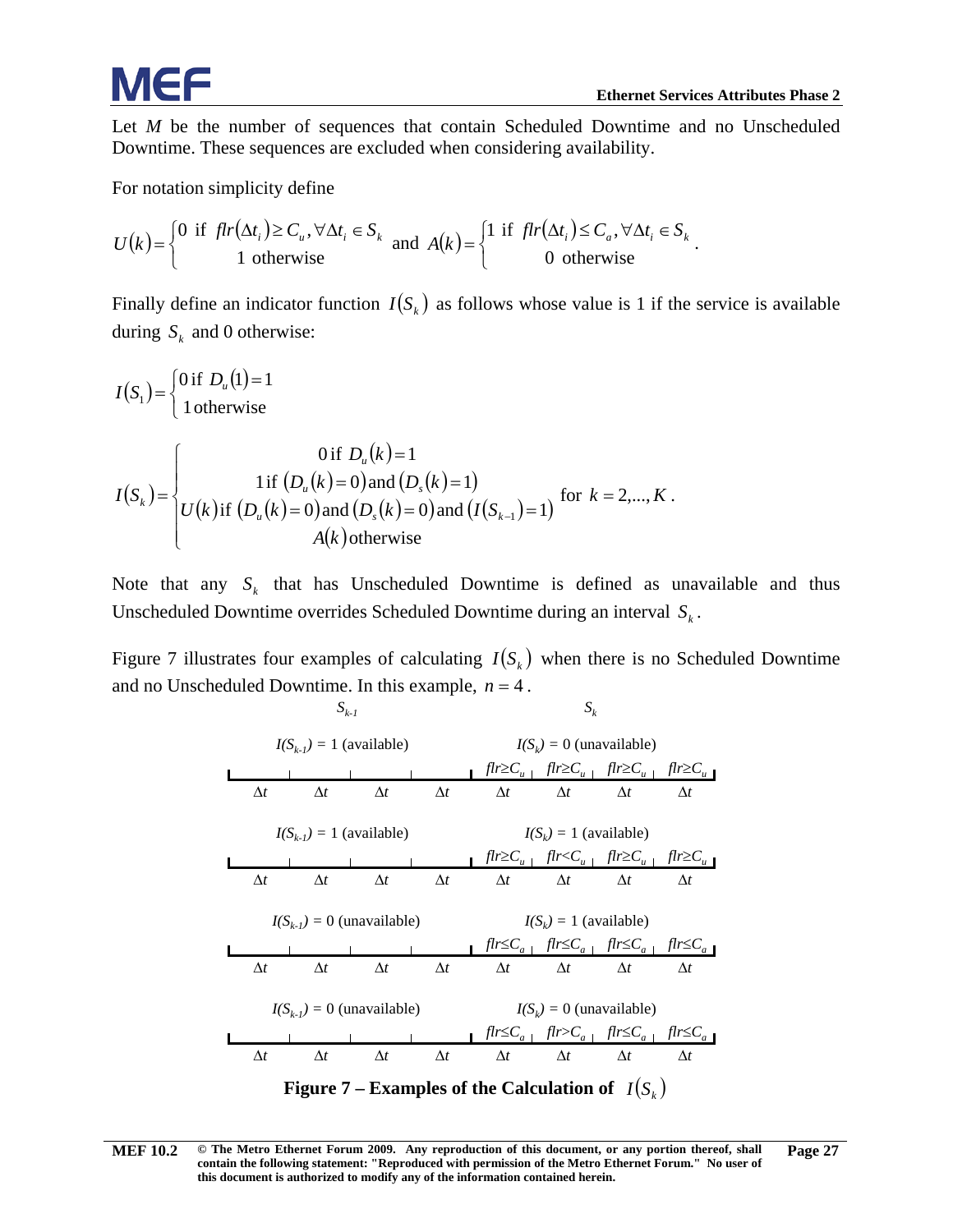Then the Availability Performance metric **SHALL** be defined as

$$
A_{T} = \left\{ \frac{100}{K - M} \left[ \left( \sum_{k=1}^{K} I(S_{k}) \right) - M \right] \text{ if } M < K \right. \tag{100 otherwise}
$$

For the SLS, an Availability Performance metric **MUST** specify a set of parameters and an objective as shown in [Table 7.](#page-33-1)

| <b>Parameter</b> | <b>Description</b>                                                    |
|------------------|-----------------------------------------------------------------------|
|                  | The time interval                                                     |
| Λt               | A time interval much smaller than $T$                                 |
| $C_u$            | Unavailability frame loss ratio threshold                             |
| $C_a$            | Availability frame loss ratio threshold with $C_a \leq C_a$           |
| n                | Number of consecutive small time intervals for assessing availability |
|                  | Availability Performance objective                                    |

**Table 7 – Availability Performance Parameters for a Point-to-Pointe EVC**

<span id="page-33-1"></span>Given *T*,  $\Delta t$ , *C<sub>u</sub>*, *C<sub>a</sub>*, *n*, and an Availability Performance objective,  $\hat{A}$ , the Availability Performance **SHALL** be defined as met over the time interval *T* if and only if  $A_T \geq \hat{A}$ .

#### <span id="page-33-0"></span>**6.9.8 Availability Performance for a Multipoint EVC**

There **MAY** be multiple Availability Performance metrics specified for a particular Class of Service instance on a Multipoint EVC. Each such metric is based on a subset of the pairs of UNIs in the Multipoint EVC and for a time interval *T*. Each Availability Performance metric **SHALL** be defined as follows: Let the UNIs in the EVC be numbered from 1 to *m*. And let *S* be a subset of the UNI pairs in the EVC. That is  $S \subseteq \{ \langle i, j \rangle | i = 1, ..., m, j = 1, ..., m, j > i \}.$ 

- Let ∆*t* be a time interval much smaller than *T*.
- Let  $C_u$  be a loss ratio threshold which if equaled or exceeded suggests unavailability.
- Let  $C_a$  be a loss ratio threshold which if not exceeded suggests availability with  $C_a \leq C_u$ .
- Let *n* be the number of small time intervals,  $\Delta t$ , over which to assess availability.
- Let  $A_T^{(i,j)}$  be denote the availability between UNI *i* and UNI *j* defined in Section [6.9.7](#page-30-0) as if there was a Point-to-Point EVC between UNI *i* and UNI *j*.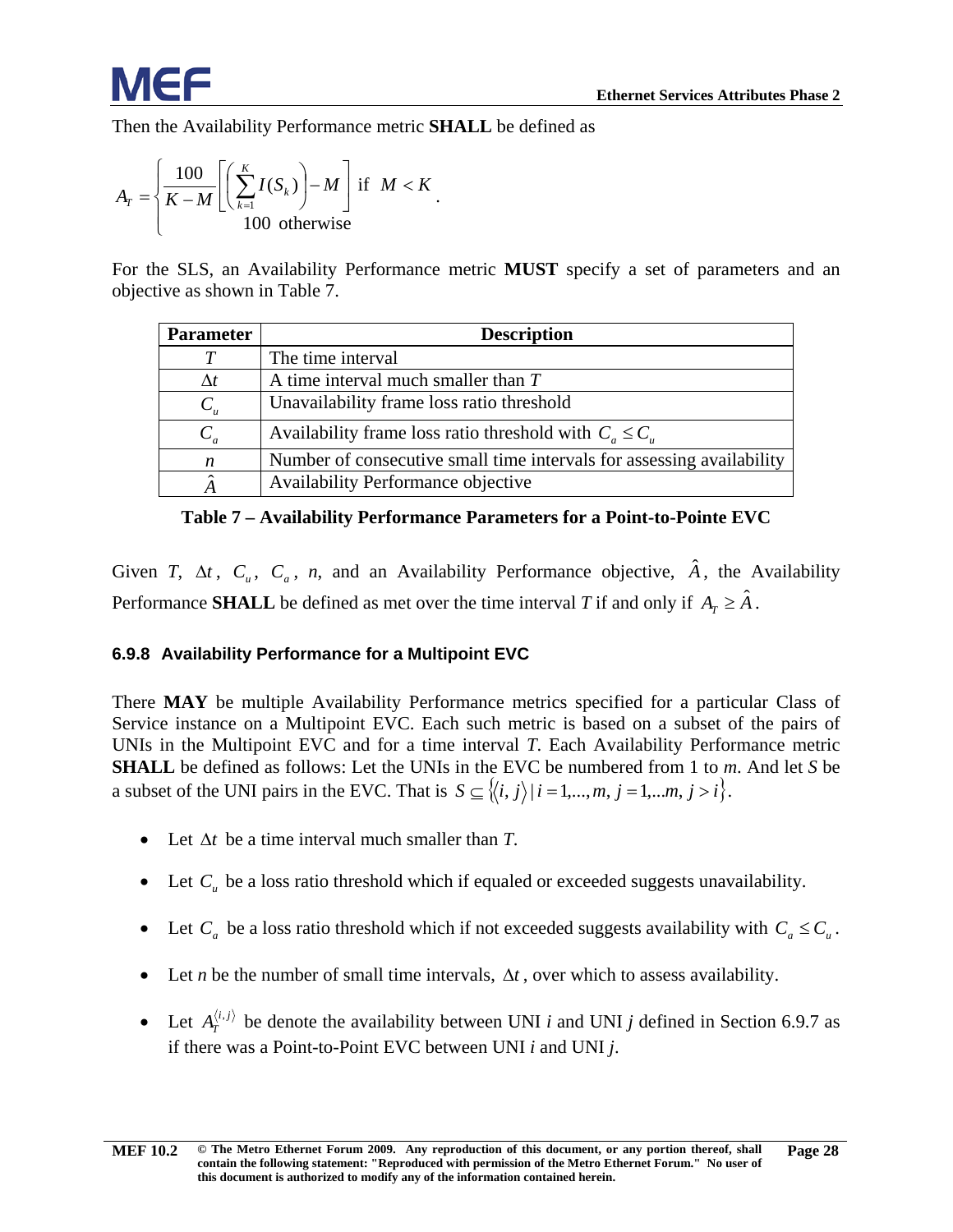

• Then the Availability Performance metric **SHALL** be defined as  $A_{T, S} = \min \Big\{ A_T^{\langle i, j \rangle} \mid \big\langle i, j \big\rangle \in S \Big\}.$ 

For the SLS, an Availability Performance metric **MUST** specify a set of parameters and an objective as shown in [Table 8.](#page-34-2)

| <b>Parameter</b> | <b>Description</b>                                                    |
|------------------|-----------------------------------------------------------------------|
|                  | The time interval                                                     |
|                  | Subset of the UNI pairs                                               |
| $\Delta t$       | A time interval much smaller than $T$                                 |
| $C_u$            | Unavailability frame loss ratio threshold                             |
| $C_a$            | Availability frame loss ratio threshold with $C_a \leq C_u$           |
| n                | Number of consecutive small time intervals for assessing availability |
|                  | Availability Performance objective                                    |

**Table 8 – Availability Performance Parameters for a Multipoint EVC**

<span id="page-34-2"></span>Given *T*, *S*,  $\Delta t$ , *C<sub>u</sub>*, *C<sub>a</sub>*, *n*, and an Availability Performance objective,  $\hat{A}$ , the Availability Performance **SHALL** be defined as met over the time interval *T* if and only if  $A_{T,S} \geq \hat{A}$ .

For a Multipoint-to-Multipoint EVC, *S* **MAY** be any subset of the pairs of UNIs in the EVC.

For a Rooted-Multipoint EVC, *S* **MUST** be such that all pairs in *S* contain at least one UNI that is designated as a Root.

#### <span id="page-34-0"></span>**6.10 EVC Maximum Transmission Unit Size Service Attribute**

The EVC Maximum Transmission Unit Size service attribute specifies the maximum Service Frame size (in Bytes) allowed on the EVC. Every UNI in the EVC **MUST** be capable of supporting this Service Frame size.<sup>[12](#page-34-3)</sup> (See Section [7.4.](#page-36-0)) The MTU **MUST** be specified to have a value greater than or equal to 1522.

When an ingress Service Frame has length greater than the EVC Maximum Transmission Unit Size, the SLS, if any, for this frame **SHALL** not apply to its delivery performance and the result of a Bandwidth Profile that applies to this Service Frame is not defined.

#### <span id="page-34-1"></span>**7. UNI and EVC per UNI Service Attributes**

This section describes attributes at each UNI. These attributes fall into two types:

• Attributes independent of the EVCs at the UNI and

<span id="page-34-3"></span> $12$  The MTU Size for an EVC will be constrained by the MTU size of the network equipment used to carry the frame including the network equipment supporting each UNI. The method of calculating the MTU Size is beyond the scope of this specification.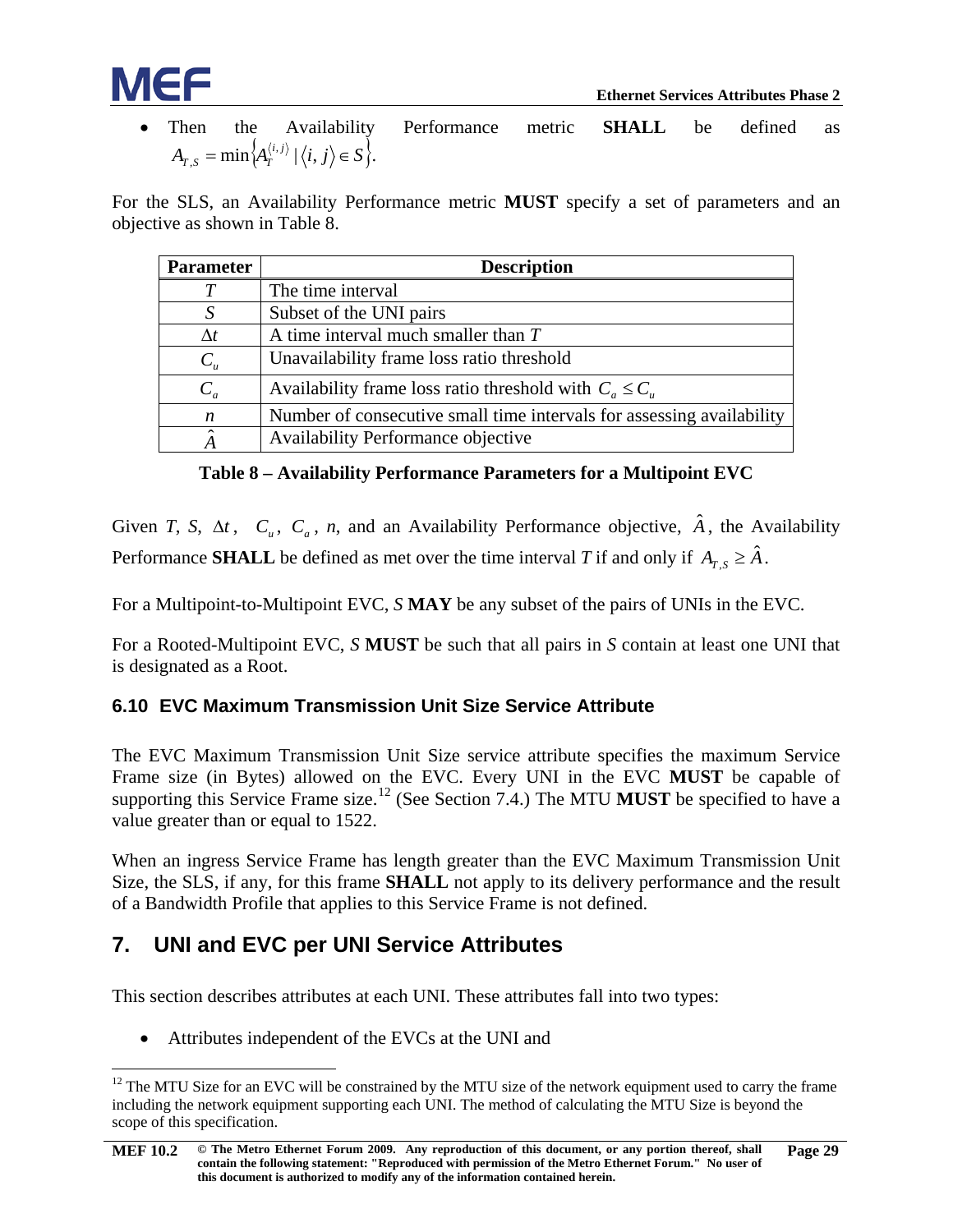• Attributes associated with an EVC at the UNI.

When each attribute is described, its type is noted.

A UNI can have a number of characteristics that will be important to the way that the CE sees a service. One of the key aspects of a service description will be the allowable mix of UNIs with different characteristics in an EVC. For example, a specific (simple) service might require all UNIs to have the same speed at the physical layer. A more sophisticated service may allow a wide variety of speeds.

#### <span id="page-35-0"></span>**7.1 UNI Identifier Service Attribute**

The UNI Identifier attribute is independent of the EVCs at the UNI. It is assigned to the UNI by the Service Provider. It **MUST** be a string and the string **MAY** have any value. The UNI Identifier **MUST** be unique among all UNIs for the MEN. As an example, the Service Provider might use "SCPOP1-Node3-Slot2-Port1" as a UNI Identifier and this could signify Port 1 in Slot 2 of Node 3 in Santa Clara POP1.

#### <span id="page-35-1"></span>**7.2 Physical Layer Service Attribute**

For a UNI, the Speed (in bits per second), Mode, and Physical Medium **MUST** be one of the combinations shown in [Table 9.](#page-35-3) Typically there are no constraints in mixing UNIs with different physical media in the same EVC.[13](#page-35-4) Constraints on the mix of speeds and modes **MAY** be imposed for some services.

| <b>Speed</b>  | <b>Mode</b> | <b>Physical Medium</b>                      |
|---------------|-------------|---------------------------------------------|
| 10 Mbps       | Full duplex |                                             |
| 100 Mbps      | Full duplex |                                             |
| $10/100$ Mbps | Full duplex | All Ethernet physical media compatible with |
| Auto-         |             | Speed and Mode specified in [2] or [3].     |
| Negotiation   |             |                                             |
| 1 Gbps        | Full duplex |                                             |
| 10 Gbps       | Full duplex |                                             |

#### **Table 9 – Possible Physical Layer Characteristics**

<span id="page-35-3"></span>This attribute is independent of the EVCs at the UNI.

#### <span id="page-35-2"></span>**7.3 MAC Layer Service Attribute**

The protocols running at the UNI **MUST** support the IEEE 802.3 – 2005 [\[2\]](#page-54-3) frame formats with the possible exception that the information field **MAY** be larger than 1500 bytes. (See Sections [6.10](#page-34-0) and [7.4.](#page-36-0)) This attribute is independent of the EVCs at the UNI.

<span id="page-35-4"></span> $13$  An exception might be wireless when the service requires stringent requirements on packet loss.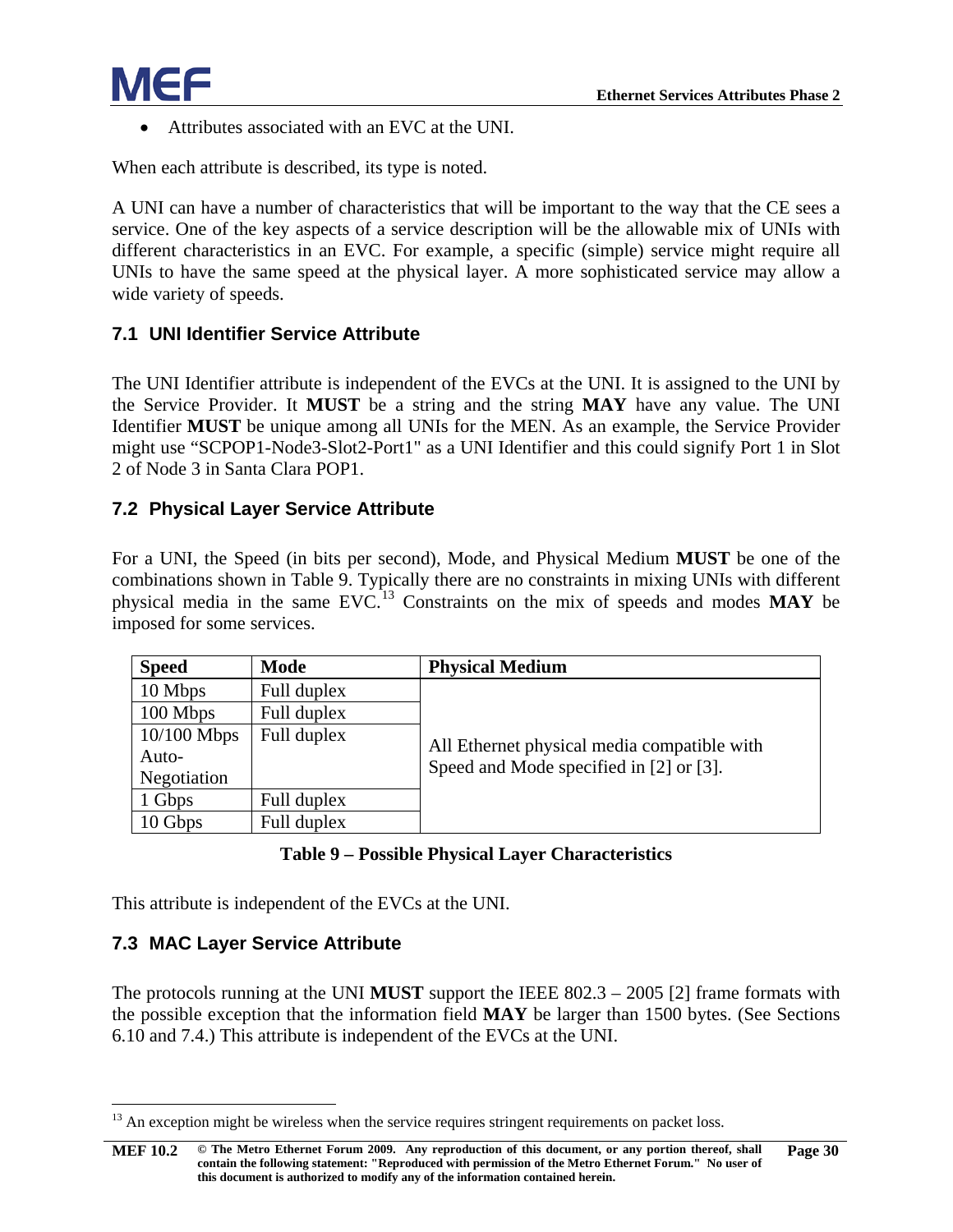

#### <span id="page-36-0"></span>**7.4 UNI Maximum Transmission Unit Size Service Attribute**

The UNI Maximum Transmission Unit Size service attribute specifies the maximum Service Frame size (in Bytes) allowed at the UNI. The UNI MTU Size **MUST** be specified to have a value greater than or equal to 1522. This attribute is independent of the EVCs at the UNI.

The EVC MTU Size for each EVC (see Section [6.10\)](#page-34-0) at the UNI **MUST** be less than or equal to the UNI MTU Size.

#### <span id="page-36-1"></span>**7.5 Service Multiplexing Service Attribute**

A UNI with the Service Multiplexing attribute **MUST** be configurable to support multiple EVCs.[14](#page-36-5) Point-to-Point EVCs and Multipoint EVCs **MAY** be multiplexed in any combination at a UNI. [Figure 8](#page-36-4) shows an example of Service Multiplexing. In this example, CE A is attached to the MEN via a Gigabit Ethernet UNI. CEs B, C, and D are attached via 100 Mbps Ethernet UNIs. Using Service Multiplexing, instances of Point-to-Point EVCs to each of B, C, and D can be implemented at A without requiring 3 physical ports on the CE at A.



<span id="page-36-6"></span>**Figure 8 – Example of Service Multiplexing on UNI A**

<span id="page-36-4"></span>This attribute is independent of the EVCs at the UNI.

#### <span id="page-36-2"></span>**7.6 Identifying an EVC at the UNI**

#### <span id="page-36-3"></span>**7.6.1 Customer Edge VLAN ID**

At the given UNI, the EVC for a Service Frame **MUST** be identified by the Customer Edge VLAN ID (CE-VLAN ID). There are 4095 CE-VLAN IDs numbered 1 through 4095. The CE-VLAN ID for a Service Frame with an IEEE 802.1Q Customer VLAN Tag [\[10\]](#page-55-2) **MUST** be the

<span id="page-36-5"></span><sup>&</sup>lt;sup>14</sup> Since the UNI is dedicated to a single Subscriber, only one Subscriber can access the EVCs at the UNI.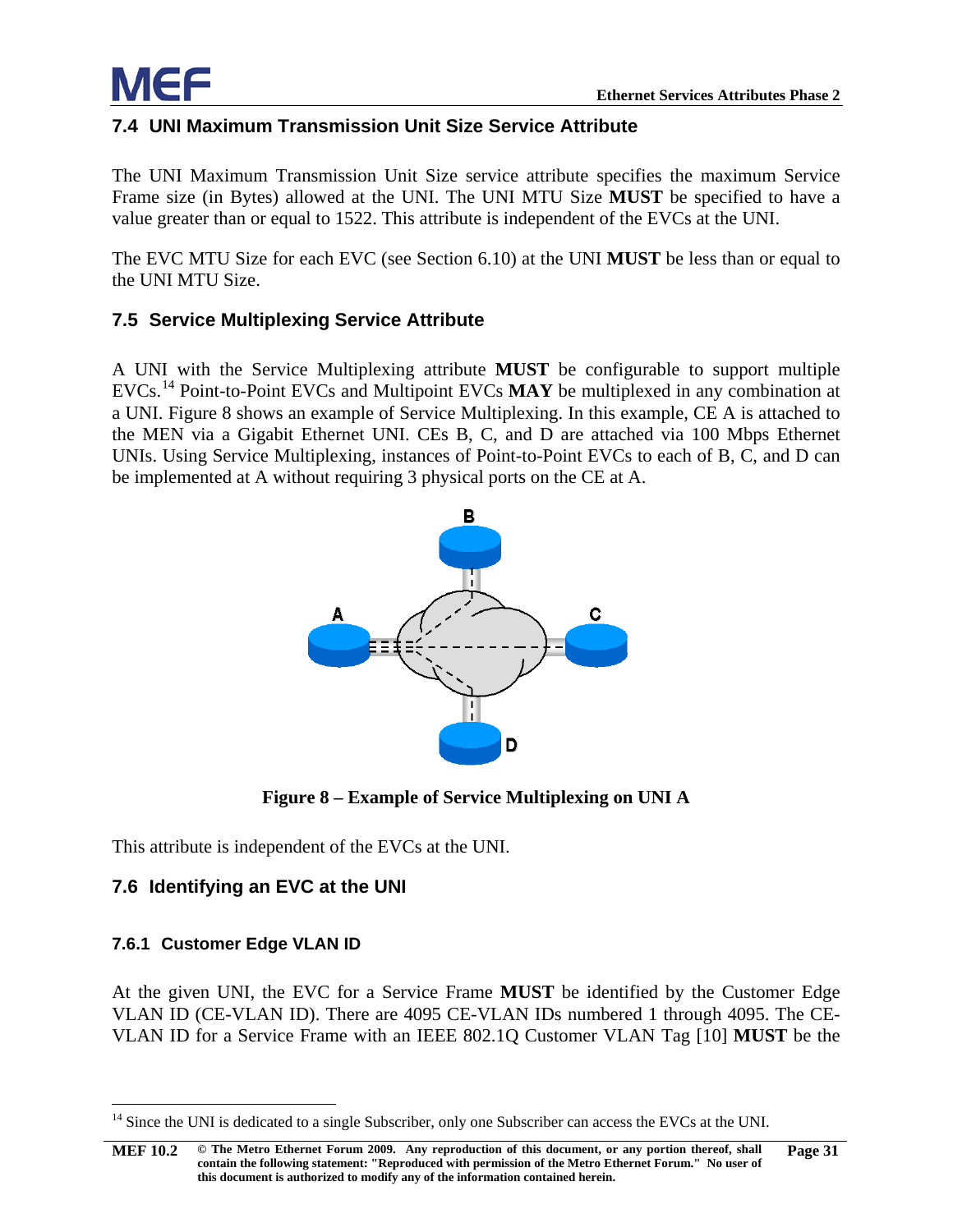value of the VLAN ID, if not 0, in the tag. Untagged and priority tagged<sup>[15](#page-37-3)</sup> Service Frames **MUST** have the same CE-VLAN ID and that value **MUST** be configurable to any value in the range 1, 2, …, 4094. When the CE-VLAN ID Preservation Service Attribute is not in force for an EVC to which the CE-VLAN ID for untagged and priority tagged Service Frames is mapped, egress Service Frames for this EVC at the given UNI **MUST** be untagged. When CE-VLAN ID Preservation Service Attribute is in force for an EVC to which the CE-VLAN ID for untagged and priority tagged Service Frames is mapped, the format of an egress Service Frame for this EVC at the given UNI depends on the format of the corresponding ingress Service Frame at a UNI other than the given UNI in the EVC as described in Section [6.6.1.](#page-17-2)

More than one CE-VLAN ID **MAY** point to the same EVC as described in Section [7.9.](#page-39-2)

Note that certain of the VLAN ID values in IEEE 802.1Q Customer VLAN Tags [\[10\]](#page-55-2) are reserved for special purposes in IEEE 802.1Q bridges and thus the number of VLANs in a subscriber network is less than 4095. Nevertheless, Service Frames with any VLAN ID value as well as untagged Service Frames can exist at the UNI. Consequently the CE-VLAN ID can have 4095 values. However, less than 4095 EVCs **MAY** be supported at a UNI. See Section [7.7.](#page-37-1)

The 4095 CE-VLAN IDs always exist at each UNI and are independent of the EVCs at the UNI. The CE-VLAN ID configured for untagged and priority tagged Service Frames is also independent of the EVCs at the UNI.

#### <span id="page-37-0"></span>**7.6.2 UNI EVC ID Service Attribute**

The UNI EVC ID is a string formed by the concatenation of the UNI ID (Section [7.1\)](#page-35-0) and the EVC ID (Section [6.2\)](#page-14-1) that is used to identify an EVC at the UNI. It is intended for management and control purposes. This attribute is associated with each EVC at the UNI.

#### <span id="page-37-1"></span>**7.7 CE-VLAN ID/EVC Map Service Attribute**

#### <span id="page-37-2"></span>**7.7.1 Basic Concept**

At each UNI there **MUST** be a mapping of each CE-VLAN ID to at most one EVC. The mapping of one or more CE-VLAN IDs to an EVC is an attribute associated with the EVC at the UNI. The collection of all of these mappings is called the CE-VLAN ID/EVC Map. Note that a given CE-VLAN ID **MAY** not be mapped to any EVC. In the simple case, when the Bundling and All to One Bundling attributes (as defined in Sections [7.9](#page-39-2) and [7.10\)](#page-40-0) are not invoked, exactly one CE-VLAN ID **MUST** be mapped to at most one EVC. [Figure 9](#page-38-1) is an example of a CE-VLAN ID/EVC Map. In this example and all of the following examples, the entry in the EVC column can be any suitable identifier for the EVC, e.g., the EVC ID (Section [6.1.2.2\)](#page-14-0) or the UNI EVC ID (Section [7.6.2\)](#page-37-0).

<span id="page-37-3"></span><sup>&</sup>lt;sup>15</sup> A priority tagged Service Frame is a Service Frame with an IEEE 802.1Q [\[9\]](#page-55-5) tag in which the VLAN ID in the tag equals 0.

**[MEF 10.2](#page-0-0) © The Metro Ethernet Forum 2009. Any reproduction of this document, or any portion thereof, shall contain the following statement: "Reproduced with permission of the Metro Ethernet Forum." No user of this document is authorized to modify any of the information contained herein. Page 32**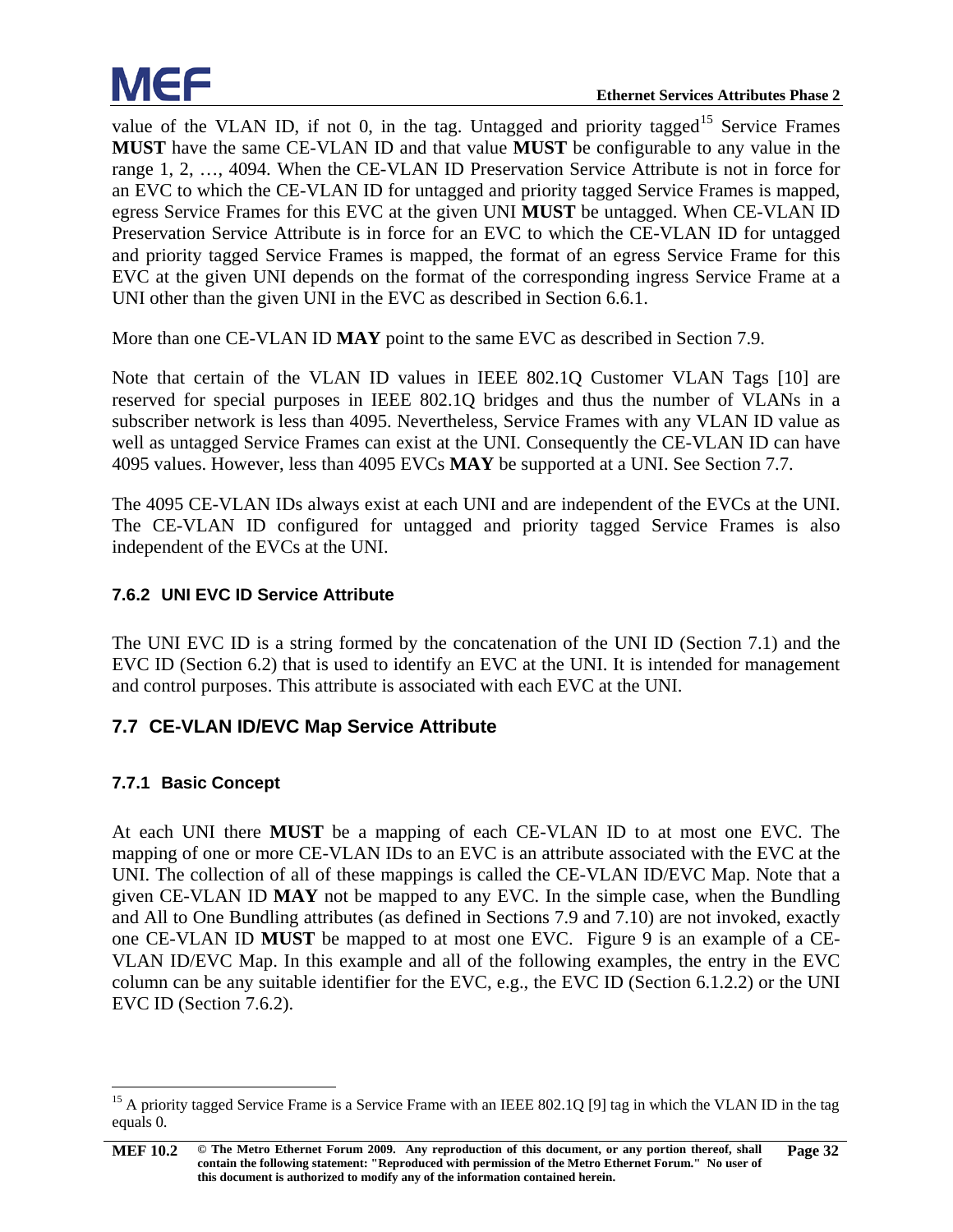<span id="page-38-4"></span>

**Figure 9 – Example of a CE-VLAN ID/EVC Map**

<span id="page-38-1"></span>In this example, an ingress Service Frame with CE-VLAN ID 47 is transported according to the properties and attributes of  $EVC_1$ . An untagged or priority tagged ingress Service Frame is transported according to the properties and attributes of EVC3. An egress frame coming from  $EVC<sub>2</sub>$  is given CE-VLAN ID 1343.

When an instance of the CE-VLAN ID/EVC Map does not contain an entry for a given CE-VLAN ID, any ingress Service Frame at the UNI with this CE-VLAN ID **MUST** be discarded by the MEN. Also, an egress Service Frame **MUST NOT** have a CE-VLAN ID with this value at the UNI while using this instance of the CE-VLAN ID/EVC Map.

In some scenarios, it may be necessary for the Subscriber and the Service Provider to agree upon the CE-VLAN ID/EVC Map at the UNI. One way to implement this is to have the Service Provider dictate the mapping. This is what is frequently done with the mapping between DLCIs and permanent virtual connections for Frame Relay. Also note that for a given UNI, the CE-VLAN ID/EVC Map may be constrained by the range of CE-VLAN ID values that can be supported by the CE and the range of CE-VLAN ID values that can be supported by the Service Provider.<sup>[17](#page-38-3)</sup>

#### <span id="page-38-0"></span>**7.7.2 CE-VLAN ID Significance**

CE-VLAN ID values **MAY** only be significant at a given UNI. Restated, the CE-VLAN ID/EVC mapping for a given EVC at a UNI **MAY** be different from the mapping at another UNI in the EVC. [Figure 10](#page-39-3) shows valid CE-VLAN ID/EVC Maps for three EVCs between two UNIs. Note that when the CE-VLAN ID Preservation attribute (Section [6.6.1\)](#page-17-2) applies to an EVC, the

<span id="page-38-3"></span><span id="page-38-2"></span><sup>&</sup>lt;sup>16</sup> In this example, the CE-VLAN ID for untagged and priority tagged Service Frames is configured to 17.<br><sup>17</sup> In a future Technical Specification, dynamic EVC setup via a signaling protocol across the UNI may be specifie In that case, it may be desirable to specify the range of CE-VLAN ID values supported by the Service Provider as a UNI attribute. In this phase of this Technical Specification, resolving the CE-VLAN ID/EVC Map is assumed to be done administratively and thus this specifying of a CE-VLAN ID range is not needed.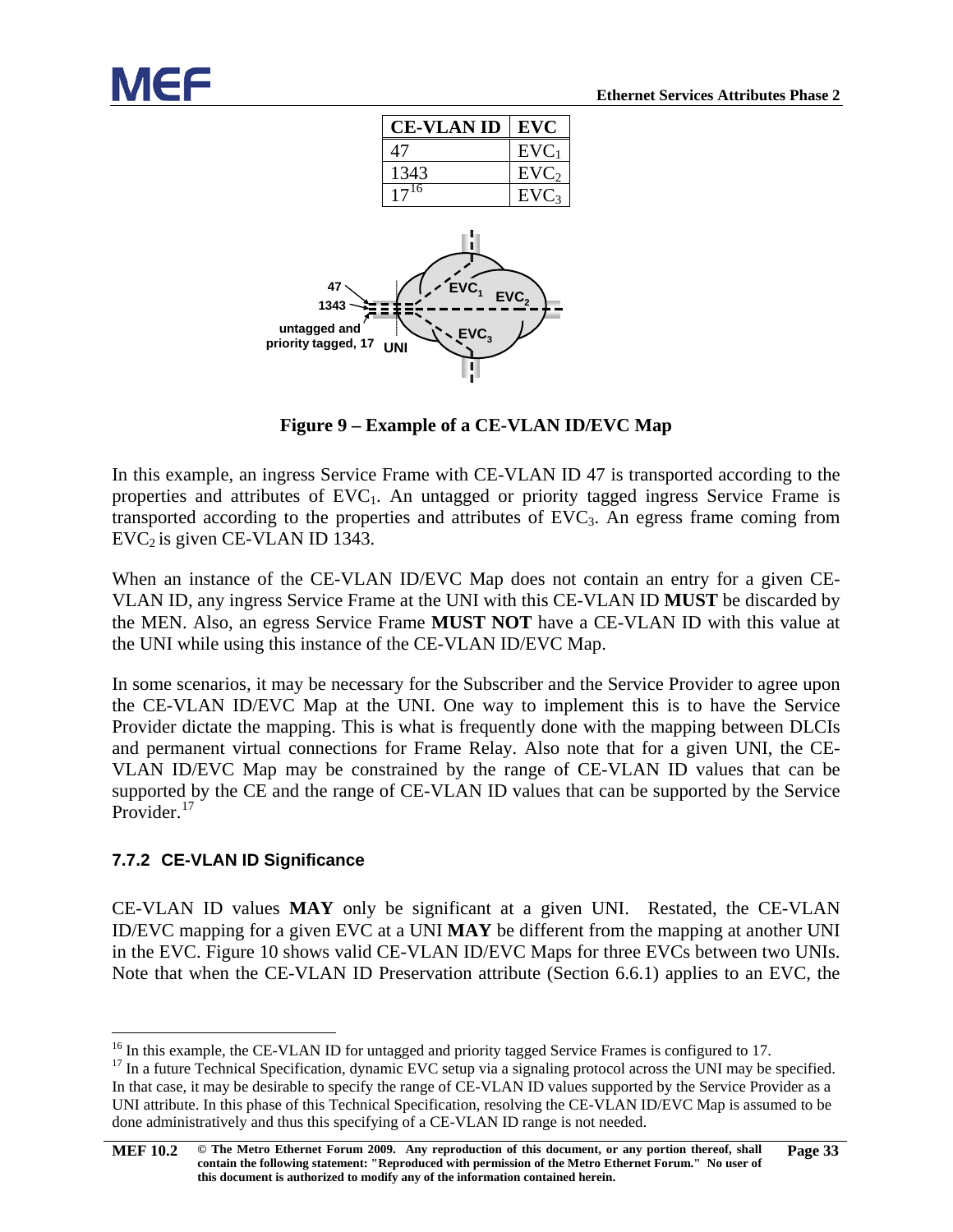mappings for the EVC are identical as is the case for  $EVC<sub>1</sub>$  in [Figure 10.](#page-39-3) (Otherwise the CE-VLAN ID cannot be preserved).



**Figure 10 – Example of CE-VLAN ID/EVC Maps at Two UNIs**

#### <span id="page-39-3"></span><span id="page-39-0"></span>**7.7.3 Describing the Contents of the CE-VLAN ID/EVC Map**

The CE-VLAN ID/EVC Map described here is an abstraction. This description does not constrain how the contents can be described in a protocol, database, service order form, etc. For example, shorthand descriptions such as the example of Section 7.9 or the protocol optimizations of the Ethernet Local Management Interface [\[11\]](#page-55-8) are allowed.

#### <span id="page-39-1"></span>**7.8 Maximum Number of EVCs Service Attribute**

This attribute defines the maximum number of EVCs that the UNI can support. It **MUST** have a value of at least one. This attribute is independent of the EVCs at the UNI.

#### <span id="page-39-2"></span>**7.9 Bundling Service Attribute**

When a UNI has the Bundling attribute, it **MUST** be configurable so that more than one CE-VLAN ID can map to a particular EVC at the UNI. The Bundling service attribute is independent of the EVCs at the UNI. An EVC with more than one CE-VLAN ID mapping to it **MUST** have the CE-VLAN ID Preservation Service Attribute (see Section [6.6.1\)](#page-17-2) and the list of CE-VLAN IDs mapped to the EVC **MUST** be the same at each UNI in the EVC. [Figure 11](#page-40-1) shows an example of Bundling. In this example, UNI A and UNI B have the bundling attribute as seen from the mapping for  $EVC_1$ . (EVC<sub>1</sub> has the CE-VLAN ID Preservation attribute.). Note that Bundling is compatible with Service Multiplexing. In [Figure 11,](#page-40-1) UNI A and UNI B are examples of Service Multiplexing and Bundling on the same UNI.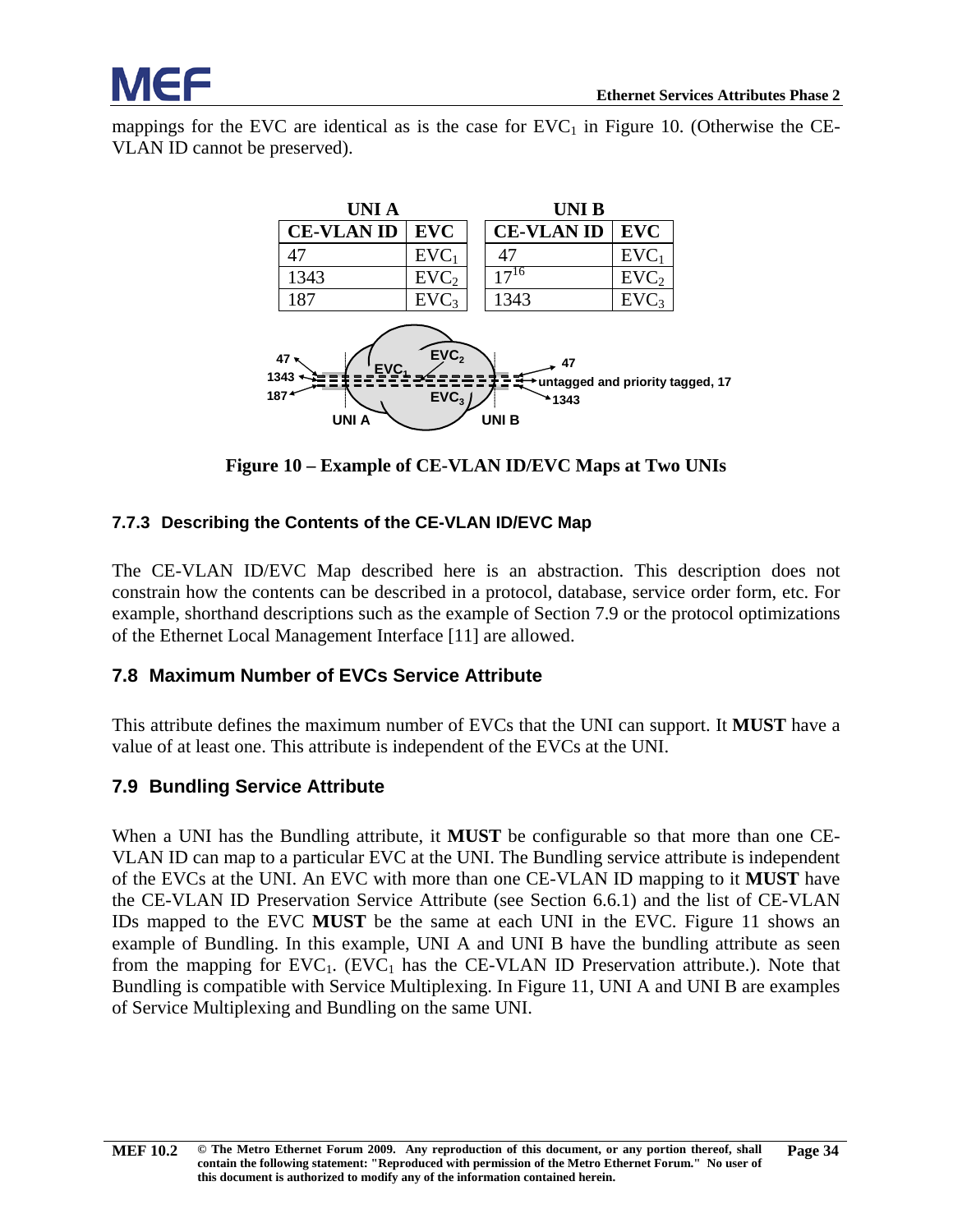



**Figure 11 – Example of Bundling**

<span id="page-40-1"></span>This model does not constrain the way that the Service Provider and Subscriber communicate the contents of the CE-VLAN ID/EVC map. For example, a Service Provider could simply describe bundling as shown in [Figure 12.](#page-40-2)

| <b>Description</b>        |                  |  |  |  |  |
|---------------------------|------------------|--|--|--|--|
| <b>CE-VLAN ID</b><br>EVC. |                  |  |  |  |  |
| 2000                      | $EVC_1$          |  |  |  |  |
| 2001                      | EVC <sub>3</sub> |  |  |  |  |
| All others                | EVC              |  |  |  |  |

| <b>Description</b>      |                  | <b>Actual Map</b> |                    |                  |
|-------------------------|------------------|-------------------|--------------------|------------------|
| <b>CE-VLAN ID   EVC</b> |                  |                   | <b>CE-VLAN ID</b>  | <b>EVC</b>       |
| 2000                    | $EVC_1$          |                   | 2000               | EVC              |
| 2001                    | EVC <sub>3</sub> |                   | 2001               | EVC <sub>3</sub> |
| All others              | EVC <sub>4</sub> |                   | 1999, 2002, , 4095 | EVC <sub>4</sub> |

**Figure 12 – Example of a Simple Description of Bundling** 

#### <span id="page-40-2"></span><span id="page-40-0"></span>**7.10 All to One Bundling Service Attribute**

When a UNI has the All to One Bundling attribute set to TRUE, all CE-VLAN IDs **MUST** map to a single EVC at the UNI. The All to One Bundling service attribute is independent of the EVCs at the UNI. The EVC at the UNI **MUST** have the CE-VLAN ID Preservation Service Attribute (see Section [6.6.1\)](#page-17-2) and the list of CE-VLAN IDs mapped to the EVC **MUST** include all CE-VLAN IDs and be the same at each UNI in the EVC. This means that:

- Such a UNI cannot have Service Multiplexing and
- All UNIs in the EVC must have the All to One Bundling Service Attribute

All to One Bundling is a special case of Bundling but it is sufficiently important to be called out as a separate attribute.

[Table 10](#page-41-2) shows the valid combinations of the bundling and Service Multiplexing attributes.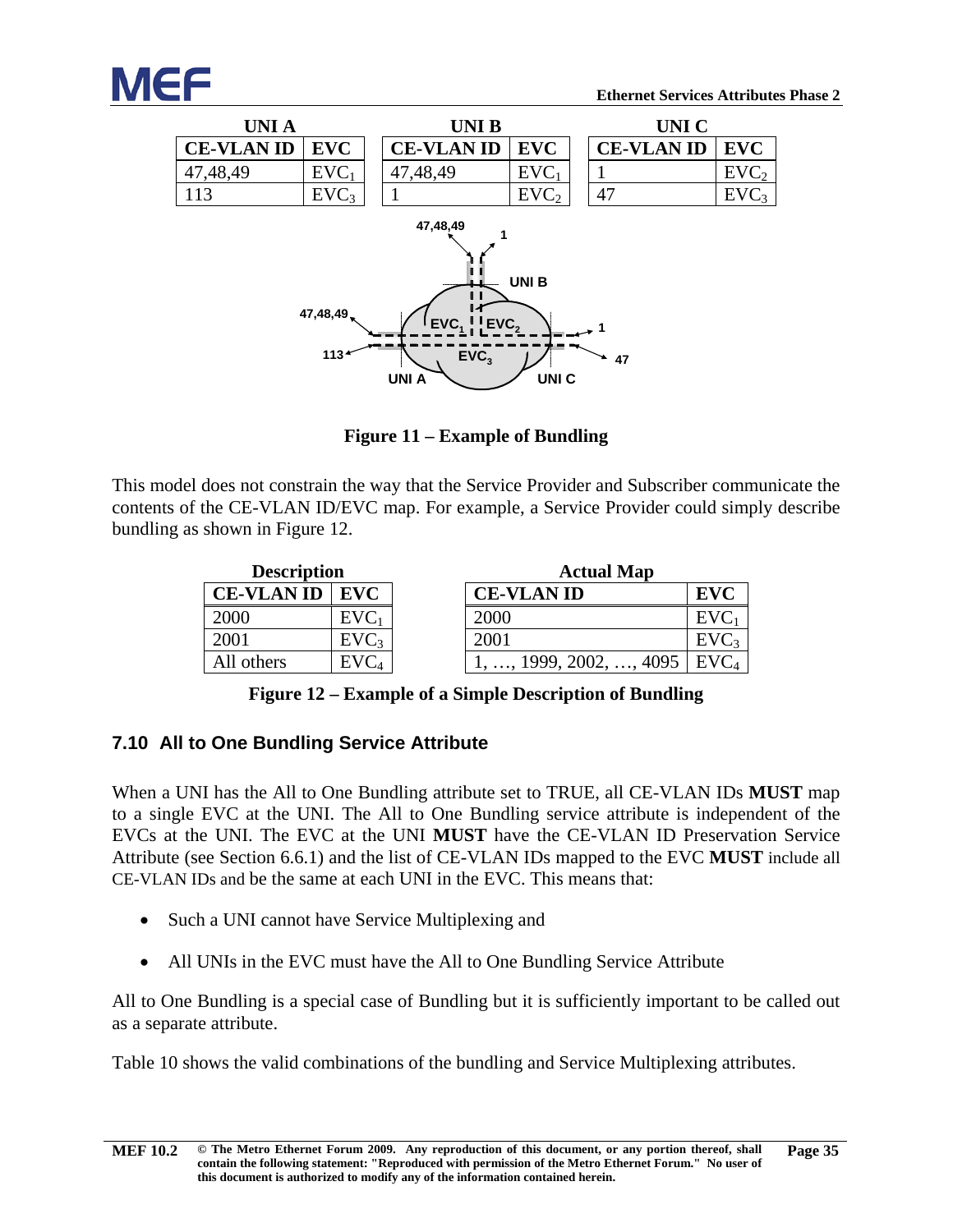

|                      | Valid | Valid                     | Valid       | Valid       | Valid       |
|----------------------|-------|---------------------------|-------------|-------------|-------------|
|                      |       | Combination   Combination | Combination | Combination | Combination |
|                      |       |                           |             |             |             |
| Service Multiplexing |       |                           | ⊽           |             |             |
| <b>Bundling</b>      |       |                           | ⊽           |             |             |
| All to One Bundling  |       |                           |             |             |             |

<span id="page-41-2"></span>

| Table 10 - Valid Combinations of Service Multiplexing, Bundling, and All to One Bundling |  |  |  |
|------------------------------------------------------------------------------------------|--|--|--|
|                                                                                          |  |  |  |

#### <span id="page-41-0"></span>**7.11 Bandwidth Profiles Service Attributes**

A Bandwidth Profile is a method characterizing Service Frames for the purpose of rate enforcement or policing. There are two types of Bandwidth Profile. An Ingress Bandwidth Profile is used to regulate the amount of ingress traffic at a particular UNI, while an Egress Bandwidth Profile is used to regulate the amount of egress traffic at a particular UNI. The Ingress Bandwidth Profile is described in Section [7.11.2.](#page-44-0) The Egress Bandwidth Profile is described in Section [7.11.3.](#page-46-1)

A Bandwidth Profile is a characterization of the lengths and arrival times for Service Frames at a reference point. For the Ingress Bandwidth Profile, this reference point is the ingress UNI. For the Egress Bandwidth Profile, this reference point is the egress UNI.

A Bandwidth Profile, if present, **SHOULD** be enforced by the provider's network since it is part of the Service Level Specification (SLS) and is agreed upon between the Subscriber and the Service Provider.

Typically a Bandwidth Profile defines Service Frame traffic that is less than the full bandwidth of the UNI. Thus the Bandwidth Profile can be considered to be analogous to the traffic policing of Frame Relay[.\[4\]](#page-55-10)

Bandwidth Profiles are associated with the UNI. This allows different Bandwidth Profiles at each UNI in an EVC as in Section [7.11.2.2.](#page-44-2) For example, on a Multipoint-to-Multipoint EVC, a different Bandwidth Profile could apply at each UNI in the EVC. To describe this situation on an EVC basis would require the specification of a vector of Bandwidth Profiles, one for each UNI. Thus, to simplify the description, Bandwidth Profiles are specified as a UNI service attribute.

The Bandwidth Profile defines the set of traffic parameters applicable to a sequence of Service Frames. Associated with the Bandwidth Profile is an algorithm to determine Service Frame compliance with the specified parameters. In the case of an Ingress Bandwidth Profile, rate enforcement is accomplished via the disposition of non-compliant Service Frames.

All Bandwidth Profiles in this Technical Specification are based on the parameters and algorithm described in this section. New algorithms, such as additional algorithms based on Class of Service, are for further study.

#### <span id="page-41-1"></span>**7.11.1 Standard Bandwidth Profile Parameters and Algorithm**

The parameters comprising the Bandwidth Profile parameters are: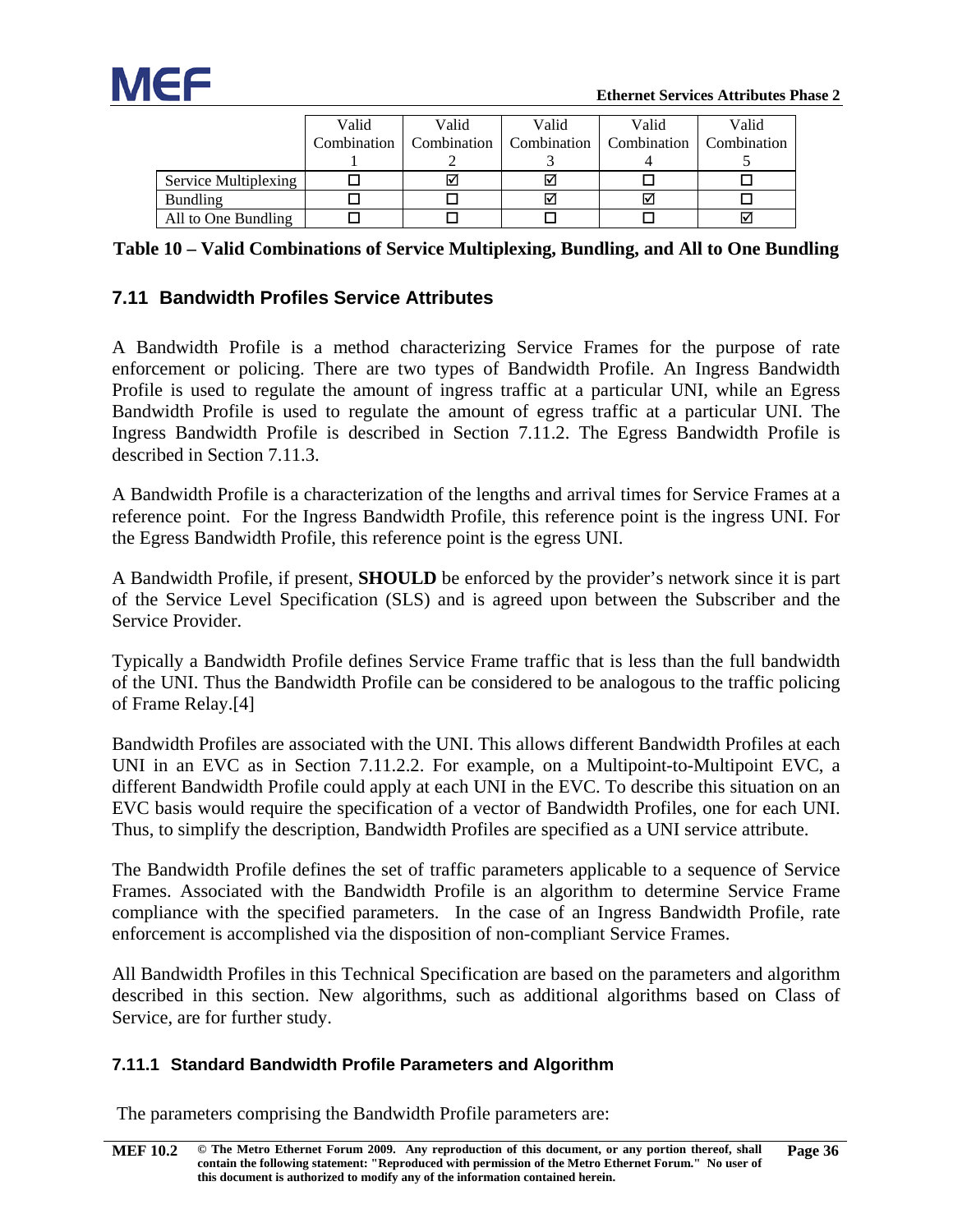

- **Committed Information Rate** (*CIR*) expressed as bits per second. *CIR* **MUST** be  $\geq 0$ .
- **Committed Burst Size** (*CBS*) expressed as bytes. When CIR > 0, *CBS* **MUST** be greater than or equal to the largest Maximum Transmission Unit size among all of the EVCs that the Bandwidth Profile applies to. See Section [6.10.](#page-34-0)
- **• Excess Information Rate** (*EIR*) expressed as bits per second. *EIR* **MUST** be  $\geq 0$ .
- **Excess Burst Size** (*EBS*) expressed as bytes. When *EIR* > 0, *EBS* **MUST** be greater than or equal to the largest Maximum Transmission Unit size among all of the EVCs that the Bandwidth Profile applies to. See Section [6.10.](#page-34-0)
- **Coupling Flag** (*CF*) **MUST** have only one of two possible values, 0 or 1.
- **Color Mode** (*CM*) **MUST** have only one of two possible values, "color-blind" and "color-aware."

Each Service Frame is classified to determine which, if any, Bandwidth Profile is applicable to the Service Frame.<sup>[18](#page-42-0)</sup> Operation of the Bandwidth Profile algorithm is governed by the six parameters, <*CIR*, *CBS*, *EIR*, *EBS*, *CF*, *CM*>. The algorithm declares each Service Frame to be compliant or non-compliant relative to the Bandwidth Profile. The level of compliance is expressed as one of three colors, Green, Yellow, or Red.<sup>[19](#page-42-1)</sup>

The Bandwidth Profile algorithm is said to be in color aware mode when each Service Frame already has a level of compliance (i.e., a color) associated with it and that color is taken into account in determining the level of compliance by the Bandwidth Profile algorithm. The Bandwidth Profile algorithm is said to be in color blind mode when the color (if any) already associated with each Service Frame is ignored by the Bandwidth Profile Algorithm. Color blind mode support is **REQUIRED** for Bandwidth Profiles. Color aware mode is **OPTIONAL** for Bandwidth Profiles. The color mode of operation **MUST** be determined using the parameter CM.

Since the coupling Flag has negligible effect in color blind mode (*CM* = "color-blind"), a service definition that uses color blind operation **MAY** be defined without specifying the value of the coupling flag.

The Bandwidth Profile algorithm is shown in [Figure 13.](#page-43-0) For a sequence of Service Frames,  $\{t_i, l_i\}$ ,  $j \geq 0$ ,  $t_{j+1} \geq t_j$ , with arrival times at the reference point  $t_j$  and lengths  $l_j$ , the level of compliance color assigned to each Service Frame **MUST** be defined according to the algorithm in [Figure 13.](#page-43-0) For this algorithm,  $B_c(t_0) = CBS$  and  $B_c(t_0) = EBS \cdot B_c(t)$  and  $B_c(t)$  can be viewed as the number of bytes in the Committed and Excess token buckets respectively at a given time *t*.

<span id="page-42-0"></span><sup>&</sup>lt;sup>18</sup> Recall that a Service Frame is defined as any Ethernet Frame transmitted across the UNI and thus a Layer 2 Control Protocol Ethernet frame is a Service Frame and thus can be subject to a Bandwidth Profile.

<span id="page-42-1"></span> $19$  The categorization of a Service Frame does not imply any change to the content of the frame. Certain approaches to network implementation may "mark" frames internal to the MEN but such procedures are beyond the scope of this Technical Specification.

**[MEF 10.2](#page-0-0) © The Metro Ethernet Forum 2009. Any reproduction of this document, or any portion thereof, shall contain the following statement: "Reproduced with permission of the Metro Ethernet Forum." No user of this document is authorized to modify any of the information contained herein. Page 37**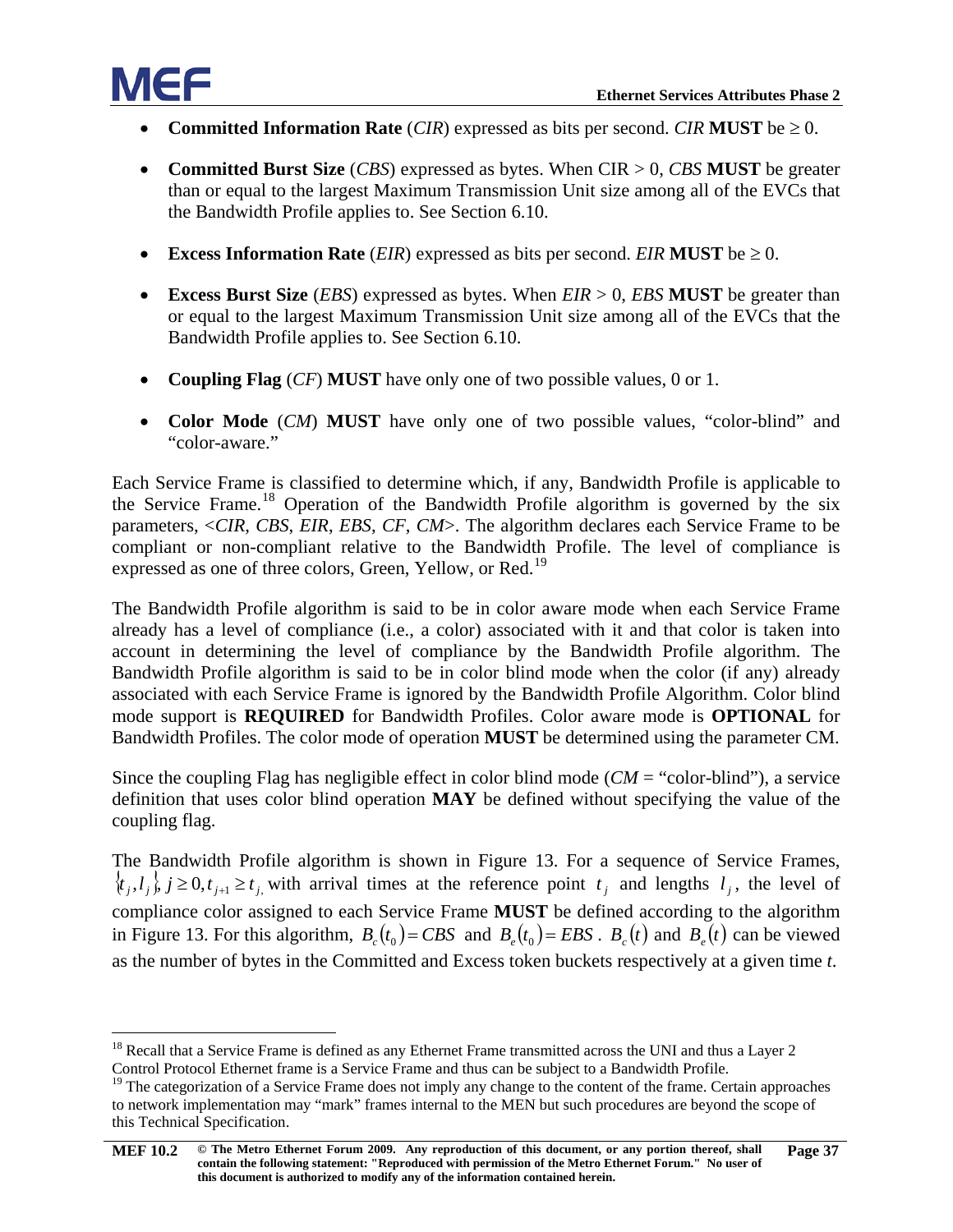



**Figure 13 – The Bandwidth Profile Algorithm**

<span id="page-43-0"></span>Note that the algorithm in [Figure 13](#page-43-0) does not define an implementation of any network equipment. In fact, since the behavior is described with real numbers for representing time, exactly implementing the behavior is theoretically impossible. However, an implementation should be such that over any time interval  $[t_i, t_k]$  the amount of traffic declared green,  $W_G$  and the amount of traffic declared yellow,  $W_Y$  are lower bounded below by the values:

$$
W_G \ge B_c(t_j) + \frac{CIR}{8} \times (t_k - t_j)
$$
  

$$
W_Y \ge B_e(t_j) + \frac{EIR}{8} \times (t_k - t_j)
$$

provided that the traffic is greater than these values.

The Coupling Flag *CF* is set to either 0 or 1. The choice of the value for CF has the effect of controlling the volume of the Service Frames that are declared Yellow. When *CF* is set to 0, the long term average bit rate of Service Frames that are declared Yellow is bounded by *EIR*. When *CF* is set to 1, the long term average bit rate of Service Frames that are declared Yellow is bounded by *CIR* + *EIR* depending on volume of the offered Service Frames that are declared Green. In both cases the burst size of the Service Frames that are declared Yellow is bounded by *EBS*.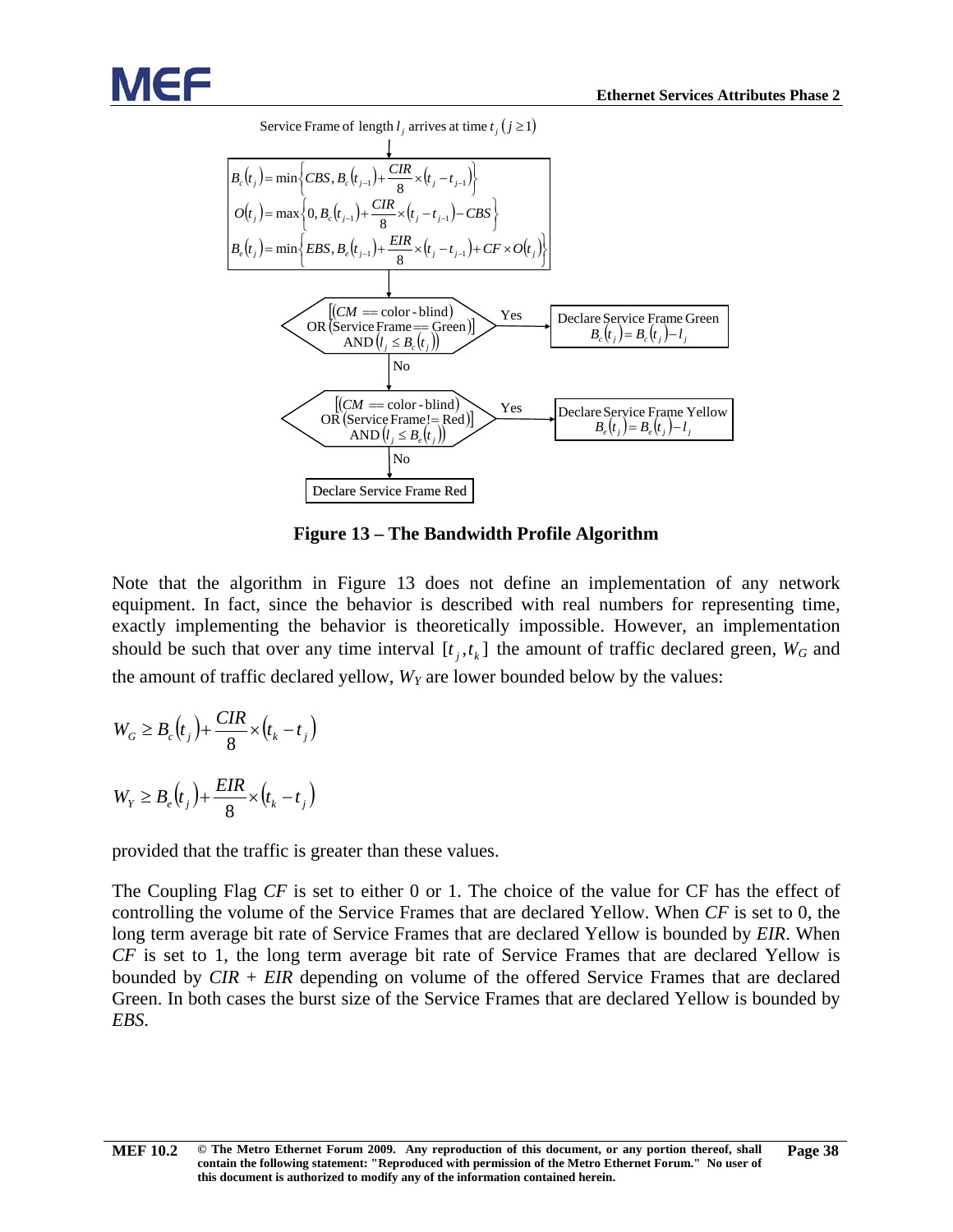#### <span id="page-44-0"></span>**7.11.2 Ingress Bandwidth Profiles Service Attributes**

The Ingress Bandwidth Profile is used to regulate the amount of ingress traffic at a particular UNI. An Ingress Bandwidth Profile is defined for ingress Service Frames at the particular UNI. In other words, the sequence  $\{t_i, l_i\}$ ,  $j \ge 0$ , to which the algorithm of Section [7.11.1](#page-41-1) is applied is based on ingress Service Frames at a UNI. There are three Ingress Bandwidth Profile models as described in Sections [7.11.2.1,](#page-44-1) [7.11.2.2,](#page-44-2) and [7.11.2.3.](#page-45-0)

#### <span id="page-44-1"></span>*7.11.2.1 Ingress Bandwidth Profile per Ingress UNI Service Attribute*

In this model, a single Ingress Bandwidth Profile **MUST** be applied to all ingress Service Frames at the UNI. [Figure 14](#page-44-3) illustrates an example of the application of ingress policing with an Ingress Bandwidth Profile per ingress UNI. In the example of [Figure 14,](#page-44-3) ingress Service Frames for the three EVCs would all be subject to a single Ingress Bandwidth Profile. The Ingress Bandwidth Profile per Ingress UNI manages bandwidth non-discriminately for all EVCs at the UNI, i.e. some EVCs may get more bandwidth while others may get less.

The Ingress Bandwidth Profile per Ingress UNI service attribute is independent of the EVCs at the UNI.



**Figure 14 – Ingress Bandwidth Profile per Ingress UNI**

#### <span id="page-44-3"></span><span id="page-44-2"></span>*7.11.2.2 Ingress Bandwidth Profile per EVC Service Attribute*

In this model, a single Ingress Bandwidth Profile **MUST** be applied to all ingress Service Frames for an instance of an EVC at the UNI. Thus, if a UNI has 3 Ethernet Virtual Connections, there could be 3 Ingress Bandwidth Profiles, one for each EVC. [Figure 15](#page-45-2) illustrates an example of the application of Ingress Bandwidth Profiles per EVC. In this example,  $EVC_1$  could have  $CIR=15$ Mbps,  $EVC_2$  could have  $CIR = 10$  Mbps, and  $EVC_3$  could have  $CIR = 20$  Mbps.

The Ingress Bandwidth Profile per EVC service attribute is associated with each EVC at the UNI.

**[MEF 10.2](#page-0-0) © The Metro Ethernet Forum 2009. Any reproduction of this document, or any portion thereof, shall contain the following statement: "Reproduced with permission of the Metro Ethernet Forum." No user of this document is authorized to modify any of the information contained herein. Page 39**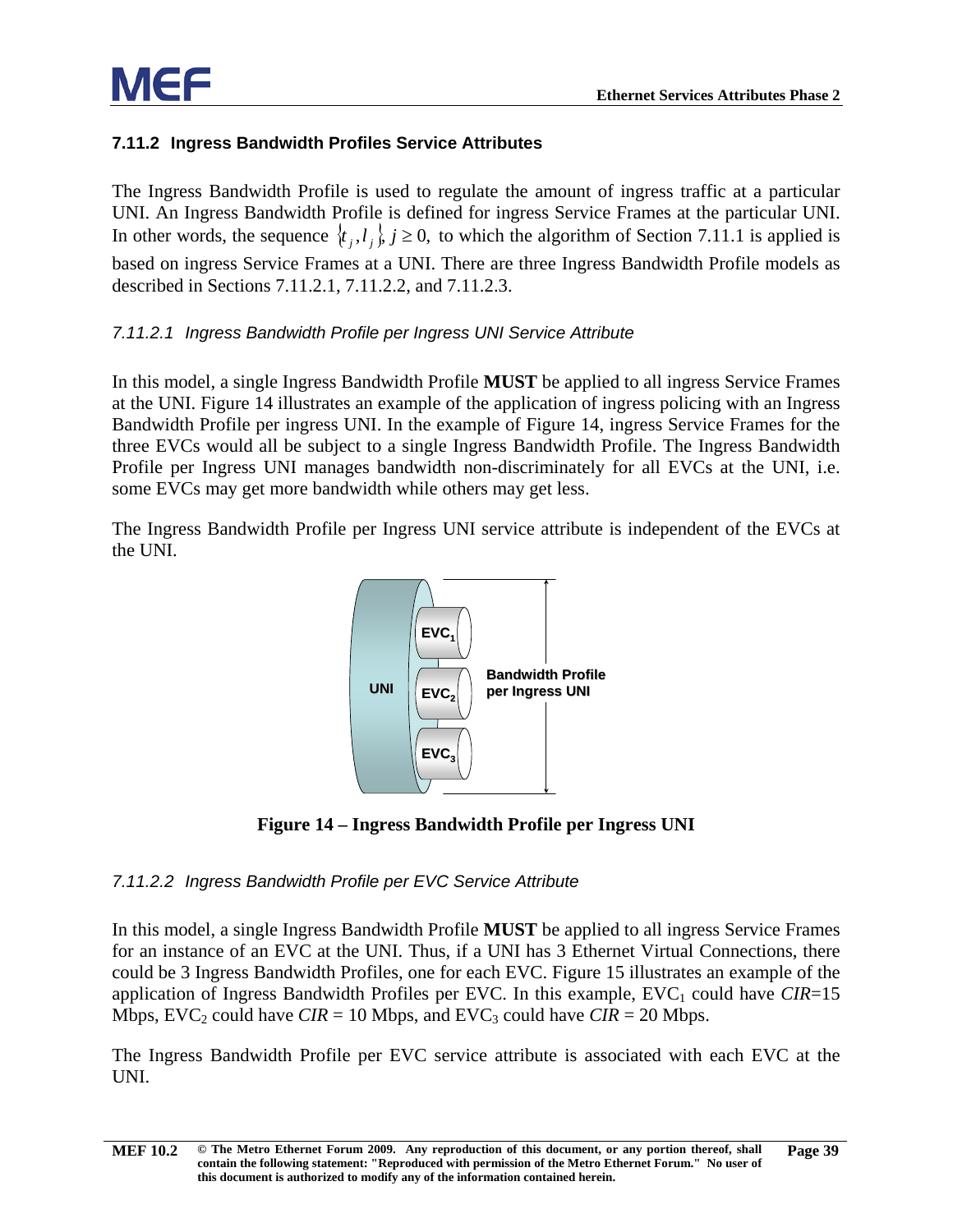

**Figure 15 – Ingress Bandwidth Profile per EVC**

#### <span id="page-45-2"></span><span id="page-45-0"></span>*7.11.2.3 Ingress Bandwidth Profile per Class of Service Identifier Service Attribute*

In this model, a single Ingress Bandwidth Profile **MUST** be applied to all ingress Service Frames with a specific Class of Service Identifier. Class of Service Identifiers are specified in Section [6.8.](#page-19-0) Refer to the example in [Figure 16.](#page-45-3) In this example, there are three Class of Service Identifiers within  $EVC_1$ , each with a separate Ingress Bandwidth Profile.

The Ingress Bandwidth Profile per Class of Service Identifier service attribute is associated with each EVC at the UNI.



**Figure 16 – Ingress Bandwidth Profile per Class of Service Identifier**

#### <span id="page-45-3"></span><span id="page-45-1"></span>*7.11.2.4 Simultaneous Application of the Ingress Bandwidth Profile Application Models*

Multiple models of Ingress Bandwidth Profile application **MAY** exist simultaneously at a UNI. However, a UNI **MUST** be configured such that only a single Ingress Bandwidth Profile applies to any given ingress Service Frame. This means that: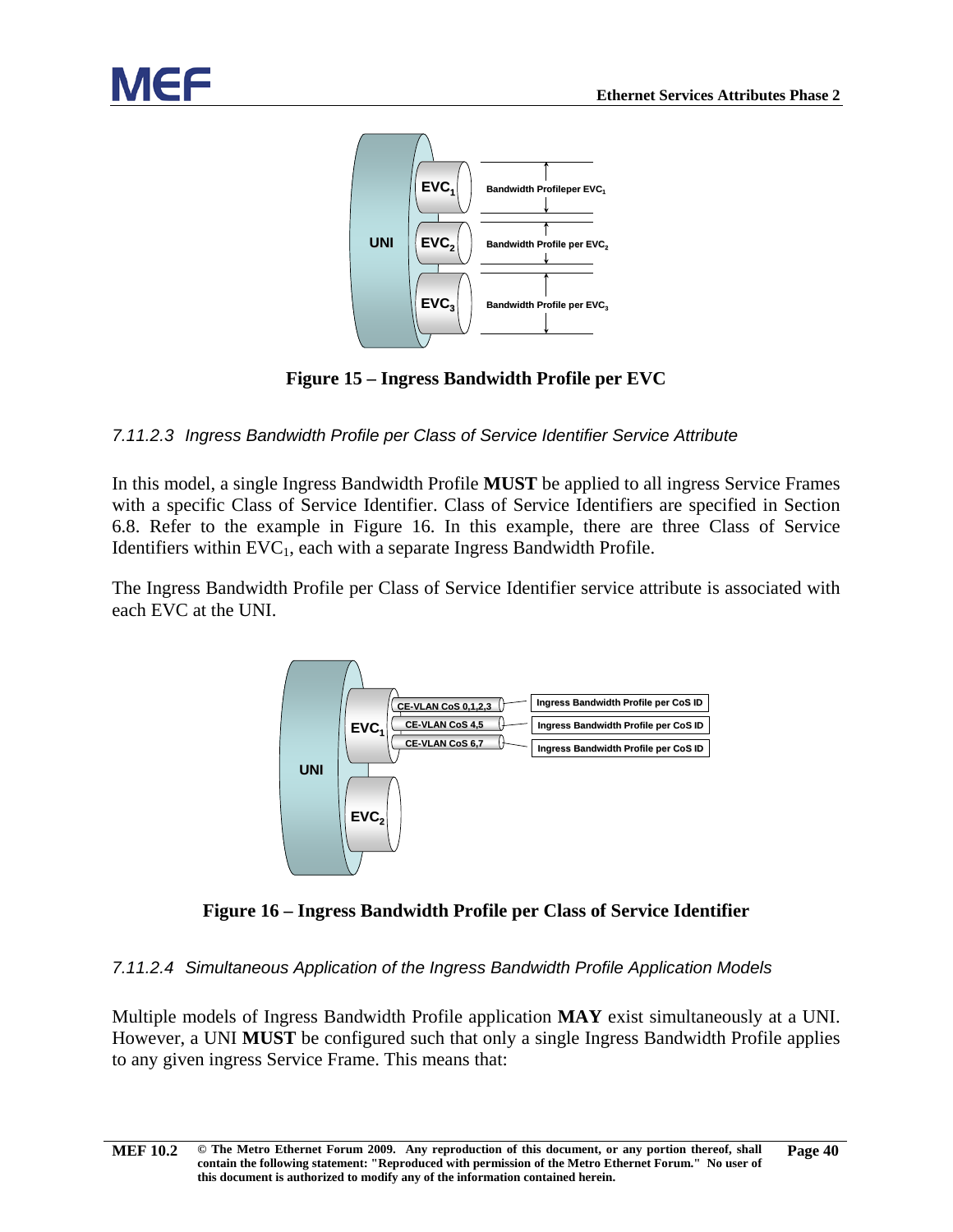

- If there is a per UNI Ingress Bandwidth Profile, then there cannot be any other Ingress Bandwidth Profiles at that UNI.
- If there is a per EVC Ingress Bandwidth Profile on an EVC, then there cannot be any per Class of Service Ingress Bandwidth Profiles for instances of CoS on that EVC.

For example, in the configuration of [Figure 16,](#page-45-3) there cannot be an Ingress Bandwidth Profile for  $EVC<sub>1</sub>$ . Note also for the configuration in [Figure 16,](#page-45-3) that it is possible to configure a per-EVC Ingress Bandwidth Profile for  $EVC<sub>2</sub>$  but there happens to not be an Ingress Bandwidth Profile for  $EVC<sub>2</sub>$  in this example.

#### <span id="page-46-0"></span>*7.11.2.5 Service Frame Disposition*

The disposition of a given Service Frame with respect to delivery to an egress UNI is dependent on the Service Frame's level of compliance to the Ingress Bandwidth Profile that is applied to it. This is called the Ingress Bandwidth Profile compliance level and it has three possible values: Green, Yellow, or Red. [Table 11](#page-46-2) defines how the Ingress Bandwidth Profile compliance is related to the disposition of the Service Frame. In this table, "Not Applied" identifies the case where no Ingress Bandwidth Profile was applied to the Service Frame in question.

The disposition of each Service Frame for delivery to each egress UNI **MUST** be as described in [Table 11.](#page-46-2)

| <b>Ingress Bandwidth</b><br><b>Profile Compliance</b> | <b>Service Frame Disposition</b>                                                                                                      |  |  |  |  |  |  |
|-------------------------------------------------------|---------------------------------------------------------------------------------------------------------------------------------------|--|--|--|--|--|--|
| Red                                                   | Discard                                                                                                                               |  |  |  |  |  |  |
| Yellow                                                | Deliver to the egress UNI according to the Service Attributes of the<br>service instance but SLS performance objectives do not apply. |  |  |  |  |  |  |
| Green                                                 | Deliver to the egress UNI according to the Service Attributes of the                                                                  |  |  |  |  |  |  |
| Not Applied                                           | service instance and SLS performance objectives apply.                                                                                |  |  |  |  |  |  |

#### **Table 11 –Service Frame Disposition for Each Egress UNI**

<span id="page-46-2"></span>The behavior described in [Table 11](#page-46-2) is based on the arrival of the Service Frame at its ingress UNI. It does not mandate or constrain in any way the implementation within the Service Provider network.

From [Table 11](#page-46-2) it is clear that the better the level of Ingress Bandwidth Profile compliance the better the performance of the service. In order to increase the level of Ingress Bandwidth Profile compliance a Subscriber may choose to shape traffic in the CE (see Section [10.3\)](#page-60-1).

#### <span id="page-46-1"></span>**7.11.3 Egress Bandwidth Profiles Service Attributes**

An Egress Bandwidth Profile is used to regulate the amount of egress traffic at a particular UNI. An Egress Bandwidth Profile is defined for a particular UNI and applies to all or a subset of all egress Service Frames at the UNI in question.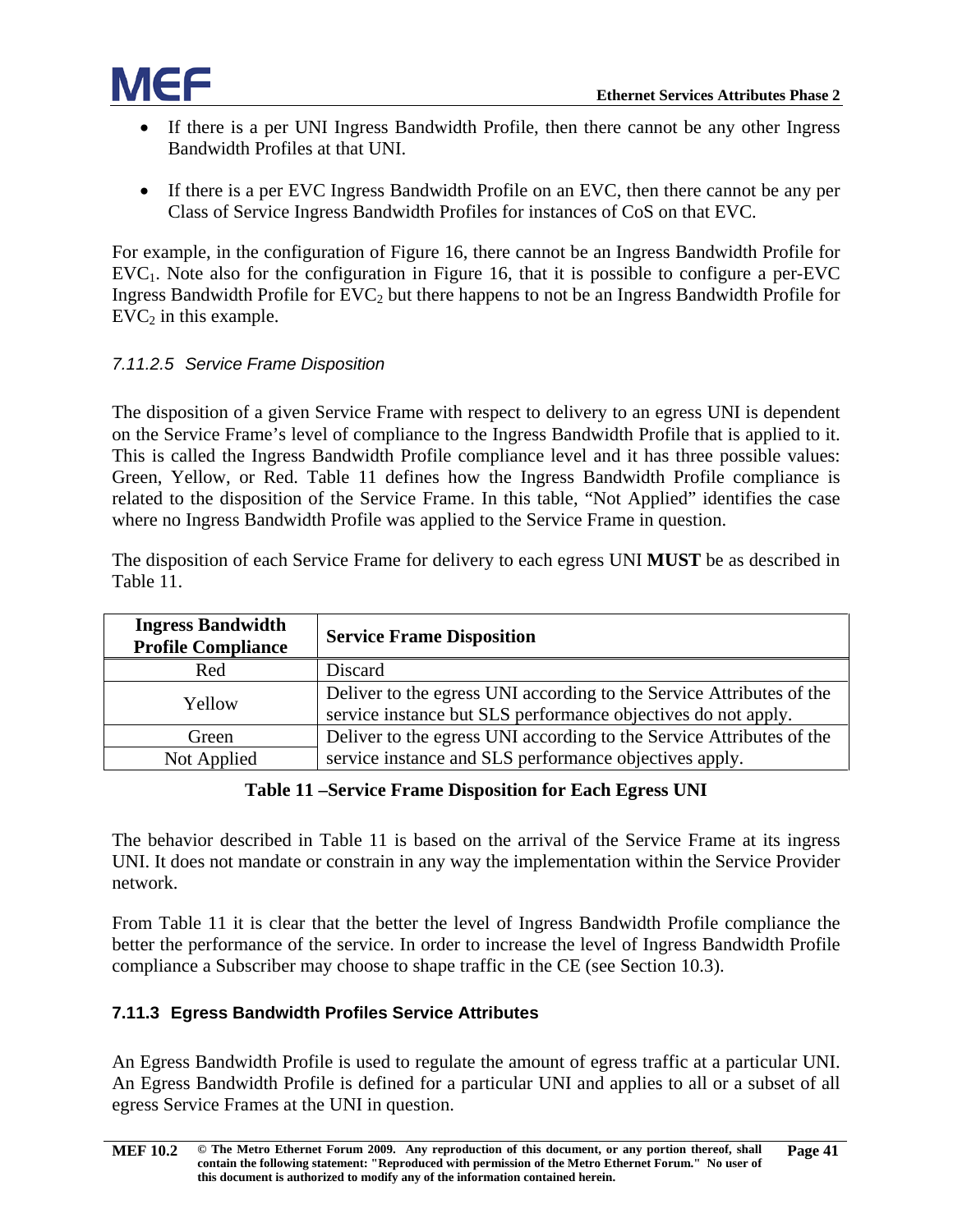The reference point for an Egress Bandwidth Profile is the egress UNI. An Egress Bandwidth Profile describes arrival times and lengths of Service Frames that will be observed at the egress UNI when an Egress Bandwidth Profile is in operation in the Service Provider network. This description is given in terms of what would happen if an observer at the egress UNI applied the algorithm of Section [7.11.1](#page-41-1) to egress Service Frames. This observer would see traffic after it had been subject to rate limiting and/or shaping in the Service Provider network and thus would have certain characteristics. These characteristics are described in terms of the behavior of the algorithm of Section [7.11.1](#page-41-1) when run by the observer.

Consider a sequence of egress Service Frames subject to an Egress Bandwidth Profile with parameters <*CIR*, *CBS*, *EIR*, *EBS*, *CF*, *CM*> and with arrival times and lengths at the egress UNI,  $\{t_i, l_i\}$ ,  $j \ge 0$ . If the algorithm of Section [7.11.1](#page-41-1) is applied to these Service Frames, the result for each Service Frame **SHALL** be to declare the Service Frame either Green or Yellow.

The implication is that the regulation of the Service Frames in the Service Provider network is such that all Service Frames that would determined to be Red by the observer are discarded before reaching the egress UNI. It is important to reiterate that this description of Egress Bandwidth Profile does not mandate or constrain in any way the implementation in the Service Provider network.

There are three Egress Bandwidth Profile models as described in Sections [7.11.3.1,](#page-47-0) [7.11.3.2,](#page-48-0) and [7.11.3.3.](#page-49-0)

#### <span id="page-47-0"></span>*7.11.3.1 Egress Bandwidth Profile per Egress UNI Service Attribute*

In this model, a single Egress Bandwidth Profile **MUST** be applied to the sequence consisting of all egress Service Frames at the UNI. The Egress Bandwidth Profile per Egress UNI manages bandwidth non-discriminately for all EVCs at the egress UNI, i.e. some EVCs may get more bandwidth while others may get less. [Figure 17](#page-48-1) portrays this model of Egress Bandwidth Profile.

The Egress Bandwidth Profile per Egress UNI service attribute is independent of the EVCs at the UNI.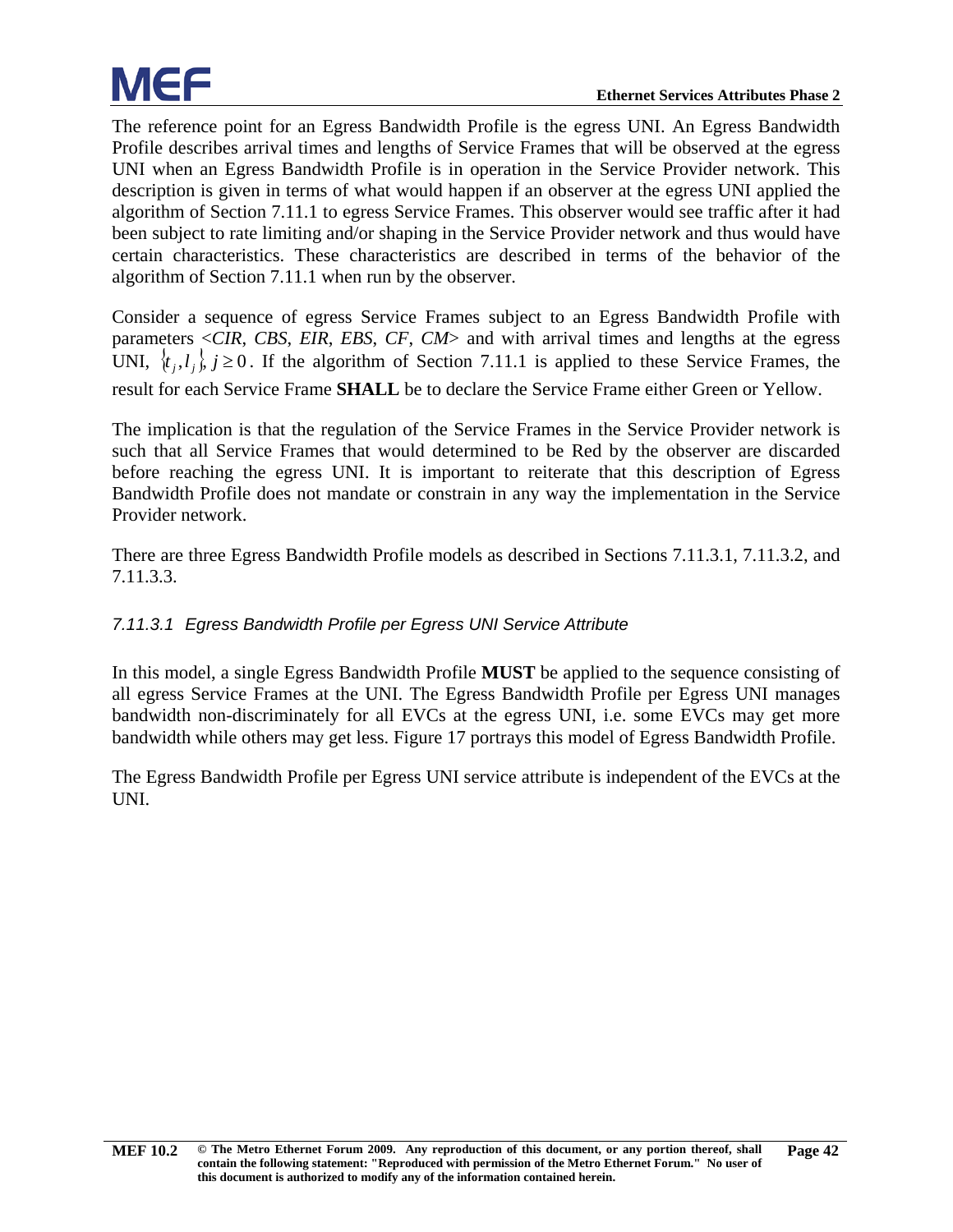



**Figure 17 – Egress Bandwidth Profile per Egress UNI**

#### <span id="page-48-1"></span><span id="page-48-0"></span>*7.11.3.2 Egress Bandwidth Profile per EVC Service Attribute*

In this model, a single Egress Bandwidth Profile is defined for an EVC at the egress UNI. It **MUST** be applied to the egress Service Frames that are mapped to the EVC in question. [Figure](#page-48-2)  [18](#page-48-2) illustrates an Egress Bandwidth Profile for  $EVC<sub>1</sub>$ .

The Egress Bandwidth Profile per EVC service attribute is associated with each EVC at the UNI.



<span id="page-48-2"></span>**Figure 18 – Egress Bandwidth Profile per EVC**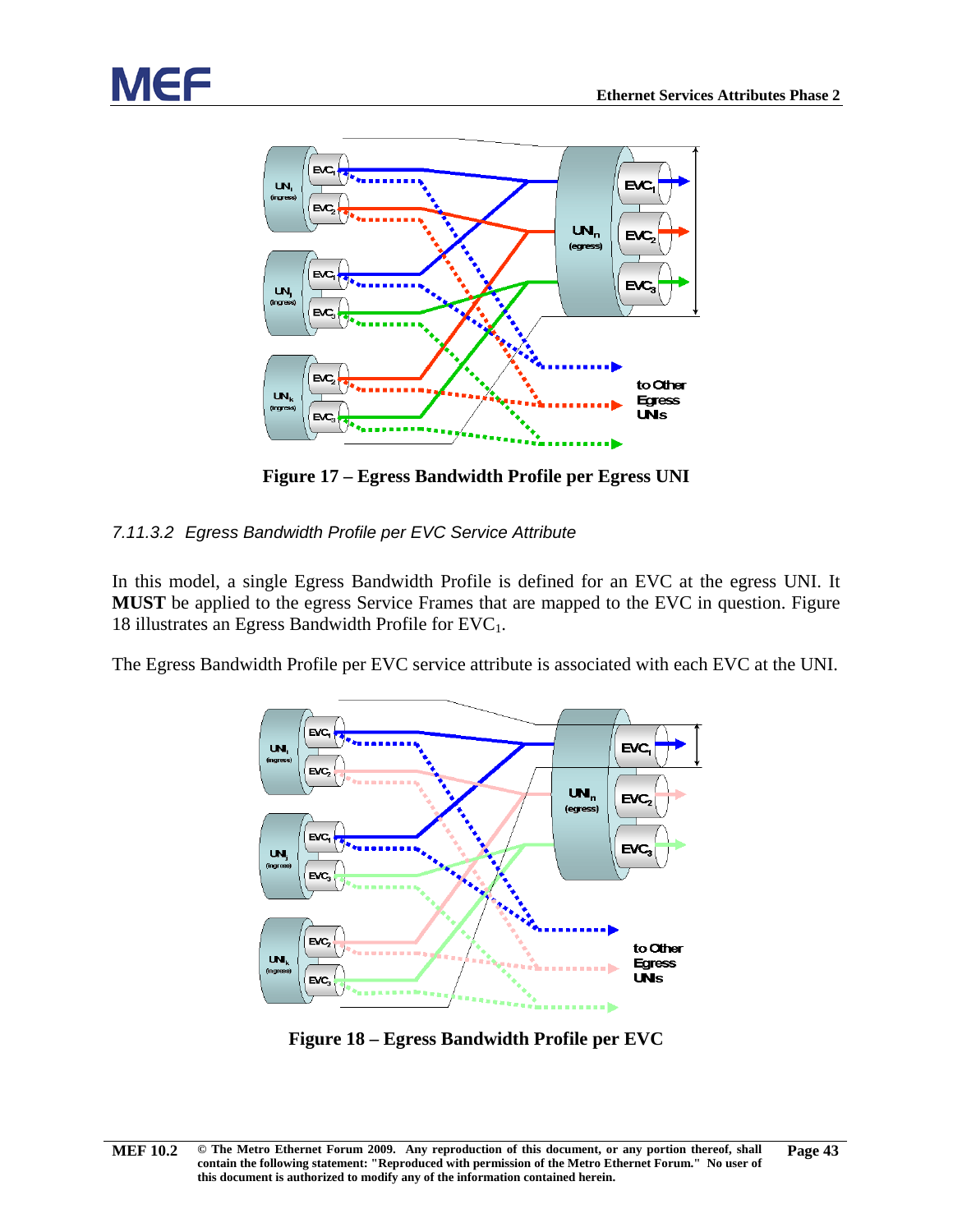#### <span id="page-49-0"></span>*7.11.3.3 Egress Bandwidth Profile per Class of Service Identifier Service Attribute*

In this model, a single Egress Bandwidth Profile is defined for a specific Class of Service Identifier that is defined at the egress UNI. It **MUST** be applied to the egress Service Frames with the Class of Service Identifier in question. As an example, consider an Egress UNI with two EVCs with each EVC having 3 Class of Service Identifiers. With this model, there can be up to six Egress Bandwidth Profiles.

The Egress Bandwidth Profile per Class of Service Identifier service attribute is associated with each EVC at the UNI.

#### <span id="page-49-1"></span>*7.11.3.4 Simultaneous Application of the Egress Bandwidth Profile Application Models*

Multiple models of Egress Bandwidth Profile application **MAY** exist simultaneously for an egress UNI. However, an egress Service Frame **MUST** be subject to at most one Egress Bandwidth Profile. This means that:

- If there is a per UNI Egress Bandwidth Profile, then there cannot be any other Egress Bandwidth Profiles at that UNI.
- If there is a per EVC Egress Bandwidth Profile on an EVC, then there cannot be any per Class of Service Egress Bandwidth Profiles for instances of CoS on that EVC.

#### <span id="page-49-2"></span>**7.12 Security**

The Ethernet Virtual Connection is the fundamental service construct that defines how the separation between Subscribers' traffic is maintained. Additional security constructs and service attributes may be addressed in subsequent phases of this Technical Specification.

#### <span id="page-49-3"></span>**7.13 UNI Layer 2 Control Protocol Processing Service Attribute**

There are four alternatives for processing a given Layer 2 Control Protocol (see [Table 1\)](#page-16-2) at a UNI as described in the following subsections. The UNI Layer 2 Control Protocol Processing service attribute is independent of the EVCs at the UNI.

#### <span id="page-49-4"></span>**7.13.1 Discard**

When this alternative is in force, the MEN **MUST** discard all ingress Service Frames carrying the Layer 2 Control Protocol and the MEN **MUST NOT** generate any egress Service Frames carrying the Layer 2 Control Protocol. Note that when this alternative is in force for the Layer 2 Control Protocol, the Layer 2 Control Protocol cannot be processed by an EVC. See Section [6.7.](#page-18-1)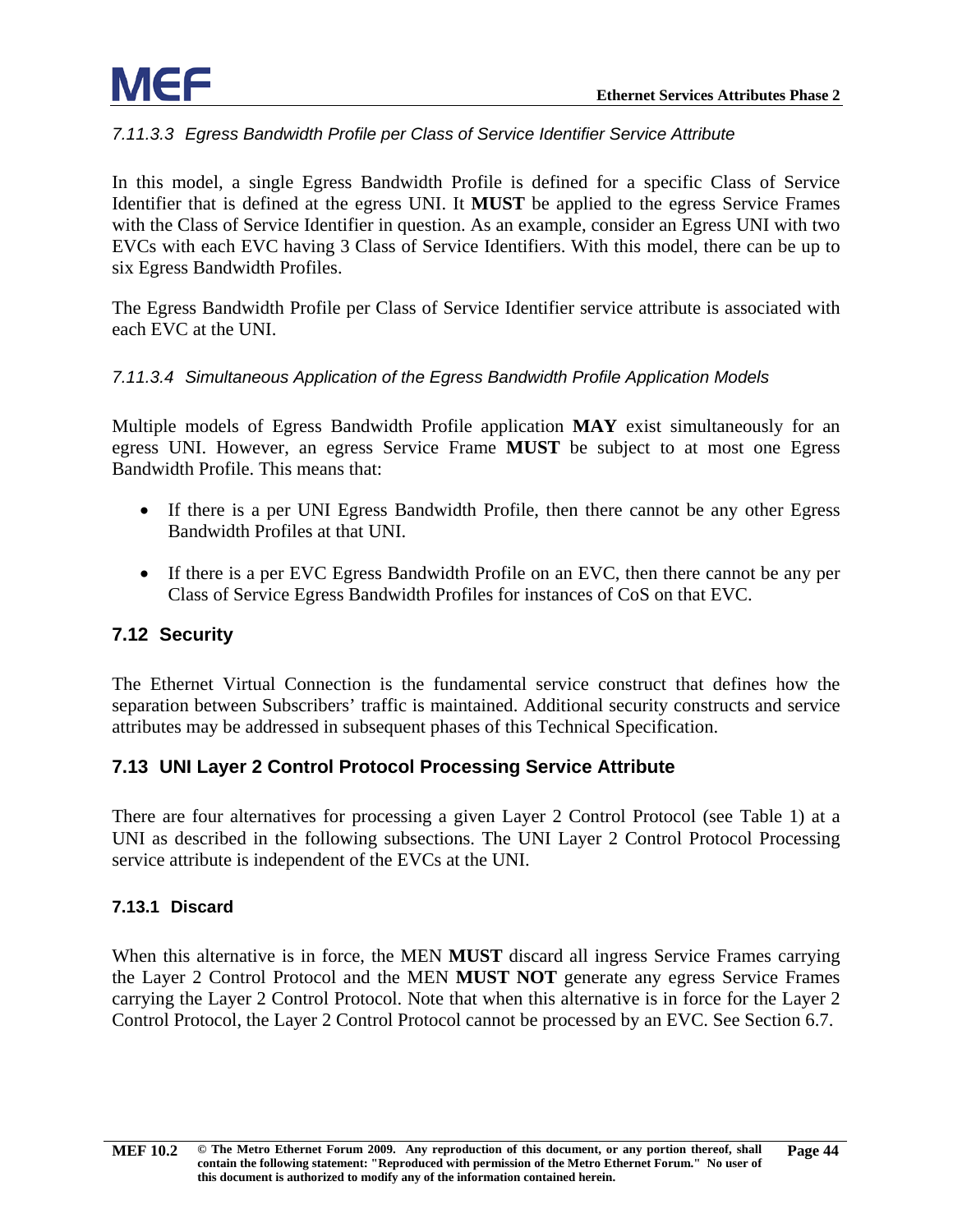

#### <span id="page-50-0"></span>**7.13.2 Peer**

When this alternative is in force, the MEN **MUST** act as a peer of the CE in the operation of the Layer 2 Control Protocol. From the CE point of view, the MEN is a single device that is running the Layer 2 Control Protocol.

#### <span id="page-50-1"></span>**7.13.3 Pass to EVC**

When this alternative is in force, the disposition of the Layer 2 Control Protocol **MUST** be determined by the Layer 2 Control Protocol Processing attribute of the EVC (tunneled or discarded). The EVC associated with Layer 2 Control Protocol is determined by the CE-VLAN ID of the Service Frame and CE-VLAN ID/EVC Map. See Section [6.7.](#page-18-1)

#### <span id="page-50-2"></span>**7.13.4 Peer and Pass to EVC**

When this alternative is in force, some Service Frames carrying the Layer 2 Control Protocol are processed by the MEN as a peer while other Service Frames carrying the Layer 2 Control Protocol are passed to the EVC. The method for identifying that a Service Frame is to be peered or passed to the EVC **MUST** be specified for each service. As an example, different destination MAC addresses might be used to indicate the handling of a Service Frame carrying the Layer 2 Control Protocol.

#### <span id="page-50-3"></span>**8. Ethernet Service Framework**

The Ethernet service framework provides the definition and relationship between attributes and their associated parameters used to create an Ethernet Service. An Ethernet Service consists of (Refer to [Figure 19\)](#page-51-3):

- One Ethernet Service Type,
- One or more Ethernet Service Attributes and
- One or more parameter values associated with each Ethernet Service Attribute.

The Service Framework associates a service with the UNI characteristics at which the Service is offered to the Subscriber and with the EVC supporting the service. The Ethernet Service Attributes are what define the UNI and EVC characteristics.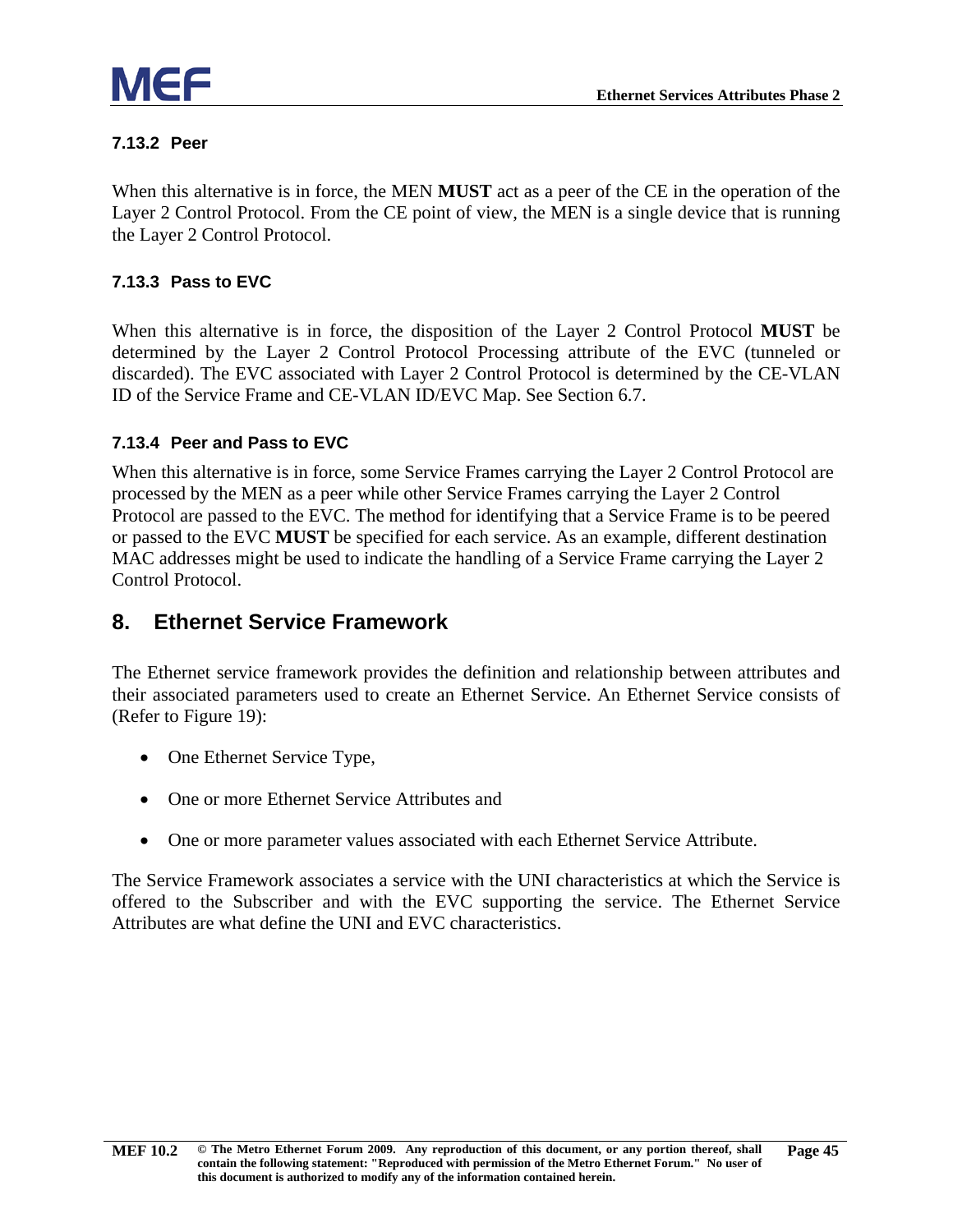

**Figure 19 – Ethernet Service Framework**

#### <span id="page-51-3"></span><span id="page-51-0"></span>**8.1 Ethernet Service Types**

Ethernet Service Types can be used to create a broad range of services. Each Ethernet Service Type has a set of Ethernet Service Attributes that define the service characteristics. These Ethernet Service Attributes in turn have a set of parameters associated with them that provide various options for the different Service Attributes. Refer to [Figure 19.](#page-51-3) Two Ethernet Service Types have been defined in [\[5\].](#page-55-6) The first, Ethernet Line Service (E-Line Service), uses a Pointto-Point EVC. The second, Ethernet LAN Service (E-LAN Service), uses a Multipoint-to-Multipoint EVC.

#### <span id="page-51-1"></span>**8.2 Service Attributes**

The Service Attributes define the capabilities of the Ethernet Service Type. Some or all of the Service Attributes may apply to an Ethernet Service Type. Service Attributes are described in Section [6](#page-12-0) and Section [7.](#page-34-1)

#### <span id="page-51-2"></span>**8.3 Service Attribute Parameters**

For each Service Attribute there can be one or more parameters that specify the attribute. Parameters can have various types of values including:

- Logical (true or false)
- **Integer**
- Bandwidth
- Protocol
- Vector of values of multiple types
- Character String.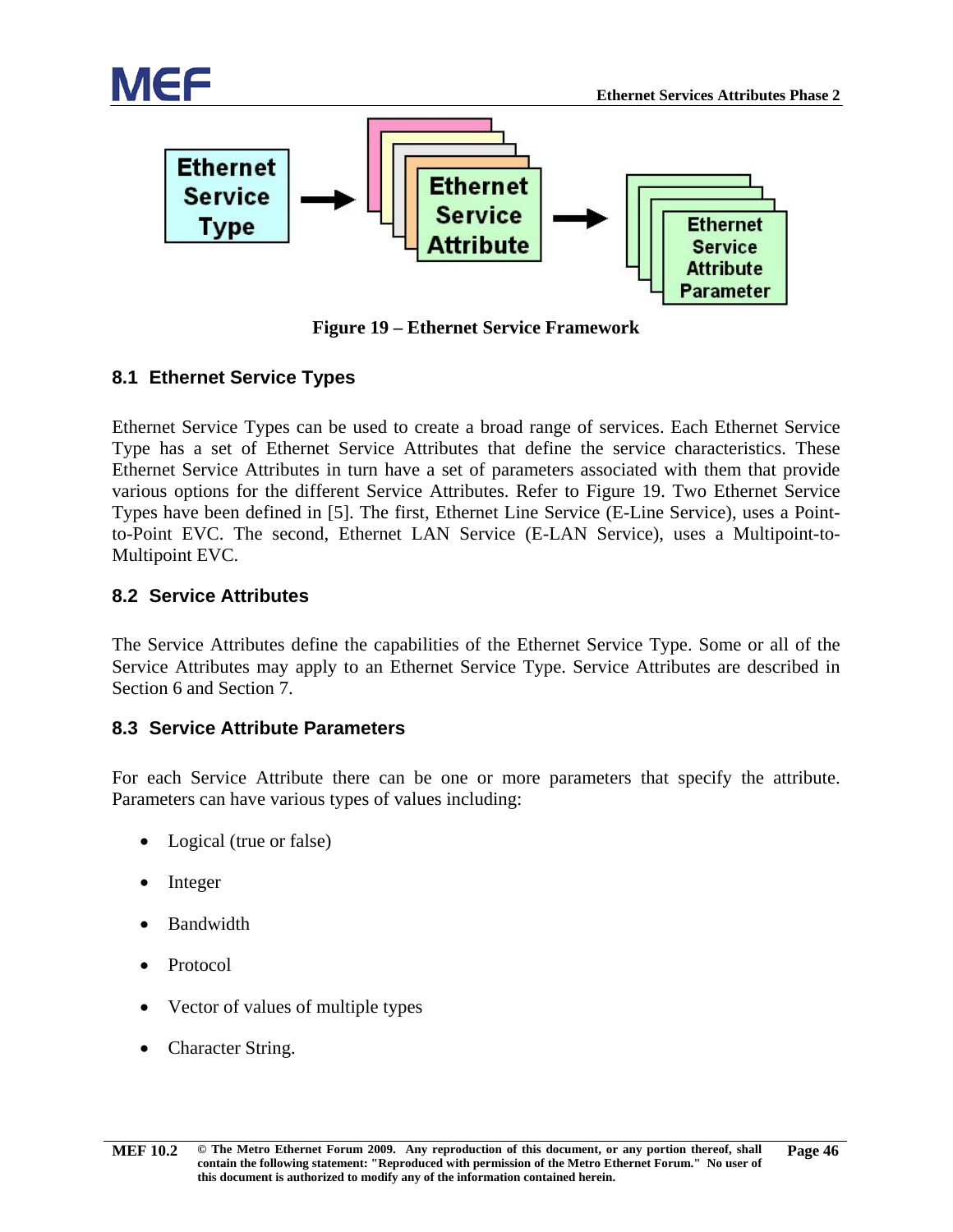

#### <span id="page-52-0"></span>**8.4 Ethernet Service Framework Summary**

For a particular Ethernet Service Type, there are two types of Service Attributes, those that apply to a UNI as described in Section [7](#page-34-1) and those that apply to an EVC as described in Section [6.](#page-12-0) The UNI and EVC per UNI Service Attributes are listed in [Table 12](#page-53-0) along with the type of parameter value for the attribute. For a given instance of a service, a table like that of [Table 12](#page-53-0) **MUST** be specified for each UNI in the EVC associated with the service.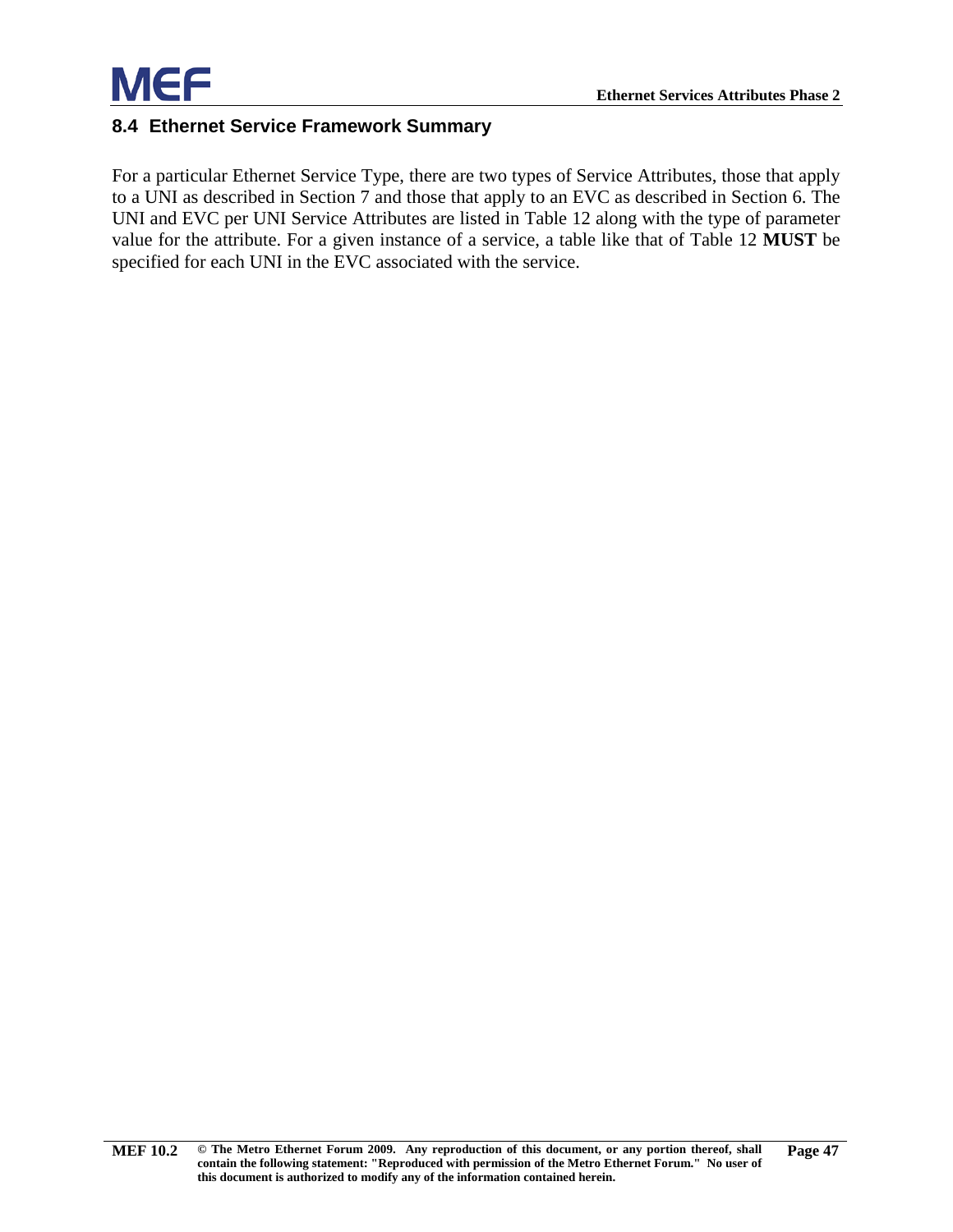

<span id="page-53-2"></span><span id="page-53-1"></span>

| <b>Attribute</b>                                 | <b>Type of Parameter Value</b>                       |
|--------------------------------------------------|------------------------------------------------------|
| UNI Identifier (Section 7.1)                     | Any string                                           |
| Physical Medium (Section 7.2)                    | A Standard Ethernet PHY $(2)$ or $(3)$ <sup>20</sup> |
| Speed (Section 7.2)                              | 10 Mbps, 100 Mbps, 10/100 Mbps Auto-                 |
|                                                  | Negotiation, 1 Gbps, or 10 Gbps <sup>20</sup>        |
| Mode (Section 7.2)                               | <b>Full Duplex</b>                                   |
| MAC Layer (Section 7.3)                          | IEEE 802.3 - 2005 [2]                                |
| <b>UNI Maximum Transmission Unit Size</b>        | Integer $\geq$ 1522.                                 |
| (Section 7.4)                                    |                                                      |
| Service Multiplexing (Section 7.5)               | Yes or $\overline{No^{21}}$                          |
| UNI EVC ID (Section 7.6.2)                       | A string formed by the concatenation of the UNI      |
|                                                  | ID and the EVC ID                                    |
| CE-VLAN ID for untagged and priority             | A number in 1, 2, , 4094.                            |
| tagged Service Frames (Section 7.6)              |                                                      |
| CE-VLAN ID/EVC Map (Section 7.7)                 | Map as per Section 7.7                               |
| Maximum Number of EVCs (Section 7.8)             | Integer $\geq 1$                                     |
| Bundling (Section 7.9)                           | Yes or $No^{21}$                                     |
| All to One Bundling (Section 7.10)               | Yes or $No^{22}$                                     |
| <b>Ingress Bandwidth Profile Per Ingress UNI</b> | No or parameters as defined in Section 7.11.1        |
| (Section 7.11.2.1)                               |                                                      |
| <b>Ingress Bandwidth Profile Per EVC</b>         | No or parameters as defined in Section 7.11.1 for    |
| (Section 7.11.2.2)                               | each $EVC^{23}$                                      |
| Ingress Bandwidth Profile Per Class of           | No or parameters as defined in Section 7.11.1 for    |
| Service Identifier (Section 7.11.2.3)            | each Class of Service Identifier <sup>24</sup>       |
| Egress Bandwidth Profile Per Egress UNI          | No or parameters as defined in Section 7.11.1        |
| (Section 7.11.3.1)                               |                                                      |
| Egress Bandwidth Profile Per EVC                 | No or parameters as defined in Section 7.11.1 for    |
| (Section 7.11.3.2)                               | each EVC <sup>25</sup>                               |
| Egress Bandwidth Profile Per Class of            | No or parameters as defined in Section 7.11.1 for    |
| Service Identifier (Section 7.11.3.3)            | each Class of Service Identifier <sup>26</sup>       |
| <b>Layer 2 Control Protocols Processing</b>      | A list of Layer 2 Control Protocols with each        |
| (Section $7.13$ )                                | being labeled with one of Discard, Peer, Pass to     |
|                                                  | EVC, Peer and Pass to $EVC^{27}$                     |

#### **Table 12 – UNI and EVC per UNI Service Attributes**

<span id="page-53-3"></span><span id="page-53-0"></span><sup>&</sup>lt;sup>20</sup> There are interdependencies among the values of these parameters as per the IEEE 802.3 Standard[.\[2\]](#page-54-3)<br><sup>21</sup> Must be No if All to One Bundling is Yes.<br><sup>22</sup> Must be No if Bundling is Yes or Service Multiplexing is Yes.<br><sup>2</sup>

<span id="page-53-4"></span>

<span id="page-53-5"></span>

<span id="page-53-6"></span>

<span id="page-53-7"></span>

<span id="page-53-8"></span>

<span id="page-53-9"></span>

<span id="page-53-10"></span>must be specified.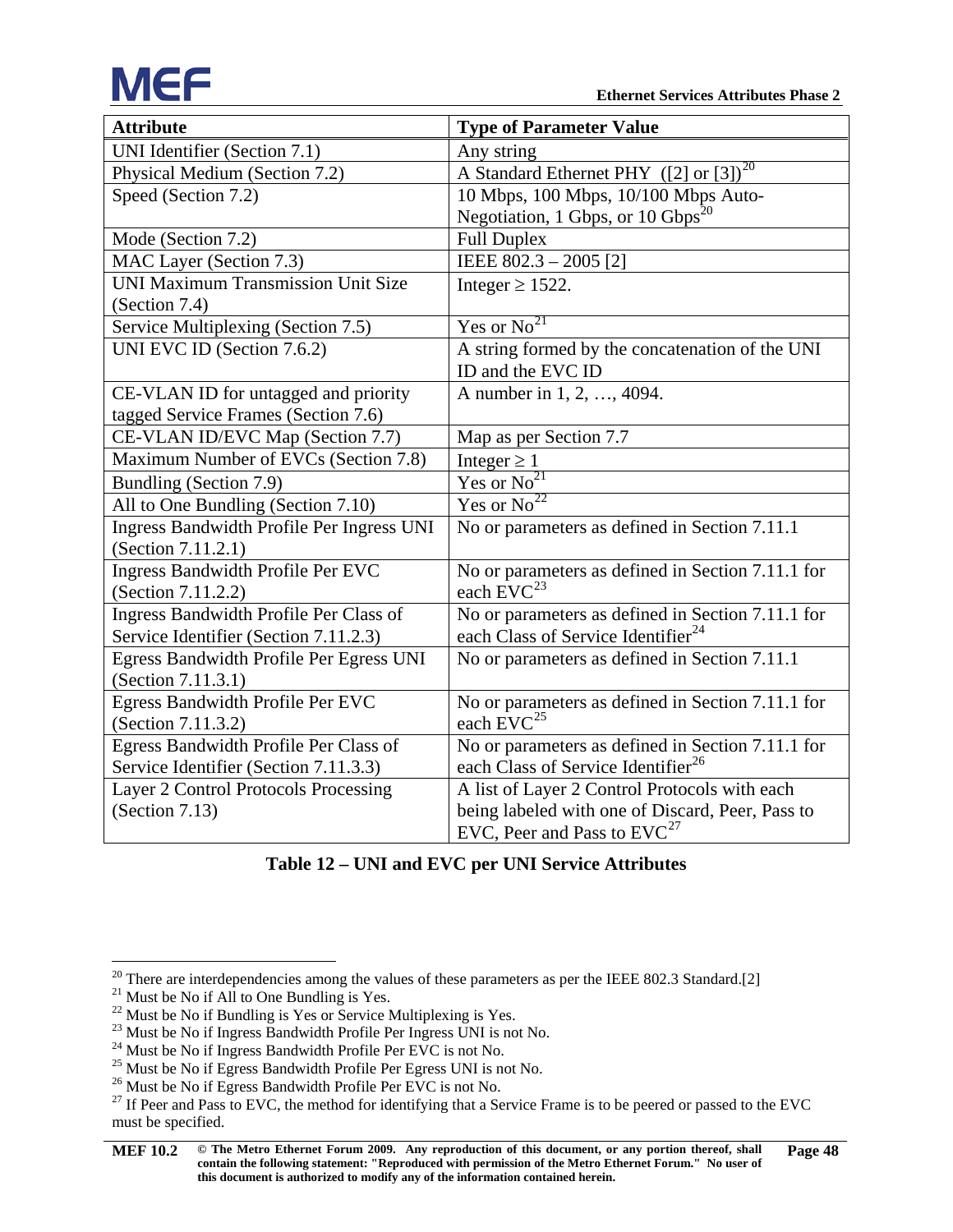The EVC Service Attributes are listed in [Table 13](#page-54-1) along with the type of parameter value for the attribute. For a given instance of a service, a table like that of [Table 13](#page-54-1) **MUST** be specified for the EVC associated with the service.

| <b>Attribute</b>               | <b>Type of Parameter Value</b>                                           |
|--------------------------------|--------------------------------------------------------------------------|
| EVC Type (Section 6.1)         | Point-to-Point, Multipoint-to-Multipoint, or Rooted-Multipoint           |
| <b>EVC ID (Section</b>         | An arbitrary string, unique across the MEN, for the EVC supporting       |
| 6.1.2.2)                       | the service instance                                                     |
| UNI List (Section 6.3)         | A list of <uni identifier,="" type="" uni=""> pairs</uni>                |
| Maximum Number of              | Integer. MUST be 2 if EVC Type is Point-to-Point. MUST be                |
| UNIs (Section 6.4)             | greater than or equal to 2 otherwise.                                    |
| <b>EVC</b> Maximum             | Integer $\geq$ 1522.                                                     |
| <b>Transmission Unit Size</b>  |                                                                          |
| (Section $6.10$ )              |                                                                          |
| <b>CE-VLAN ID</b>              | Yes or No                                                                |
| Preservation (6.6.1)           |                                                                          |
| <b>CE-VLAN CoS</b>             | Yes or No                                                                |
| <b>Preservation (Section</b>   |                                                                          |
| 6.6.2)                         |                                                                          |
| <b>Unicast Service Frame</b>   | Discard, Deliver Unconditionally, or Deliver Conditionally. If           |
| Delivery $(6.5.1.1)$           | Deliver Conditionally is used, then the conditions MUST be               |
|                                | specified.                                                               |
| <b>Multicast Service Frame</b> | Discard, Deliver Unconditionally, or Deliver Conditionally. If           |
| Delivery (Section              | Deliver Conditionally is used, then the conditions MUST be               |
| 6.5.1.2)                       | specified.                                                               |
| <b>Broadcast Service Frame</b> | Discard, Deliver Unconditionally, or Deliver Conditionally. If           |
| Delivery (Section              | Deliver Conditionally is used, then the conditions MUST be               |
| 6.5.1.3)                       | specified.                                                               |
| Layer 2 Control                | A list of Layer 2 Control Protocols labeled Tunnel or Discard.           |
| <b>Protocols Processing</b>    |                                                                          |
| (Section 6.7)                  |                                                                          |
| <b>EVC</b> Performance         | Performance objectives for One-way Frame Delay Performance,              |
| (Sections 6.8 and 6.9)         | One-way Frame Delay Range Performance, One-way Mean Frame                |
|                                | Delay Performance, Inter-Frame Delay Variation Performance, One-         |
|                                | way Frame Loss Ratio Performance, and Availability Performance           |
|                                | and associated Class of Service Identifier(s) as defined in Section 6.8. |

#### **Table 13 – EVC Service Attributes**

#### <span id="page-54-2"></span><span id="page-54-1"></span><span id="page-54-0"></span>**9. References**

- [1] Bradner, S., Key words for use in RFCs to Indicate Requirement Levels, RFC 2119, March 1997. (Normative)
- <span id="page-54-3"></span>[2] IEEE Std 802.3 – 2005, Information technology – Telecommunications and information exchange between systems – Local and metropolitan area networks –

**[MEF 10.2](#page-0-0) © The Metro Ethernet Forum 2009. Any reproduction of this document, or any portion thereof, shall contain the following statement: "Reproduced with permission of the Metro Ethernet Forum." No user of this document is authorized to modify any of the information contained herein. Page 49**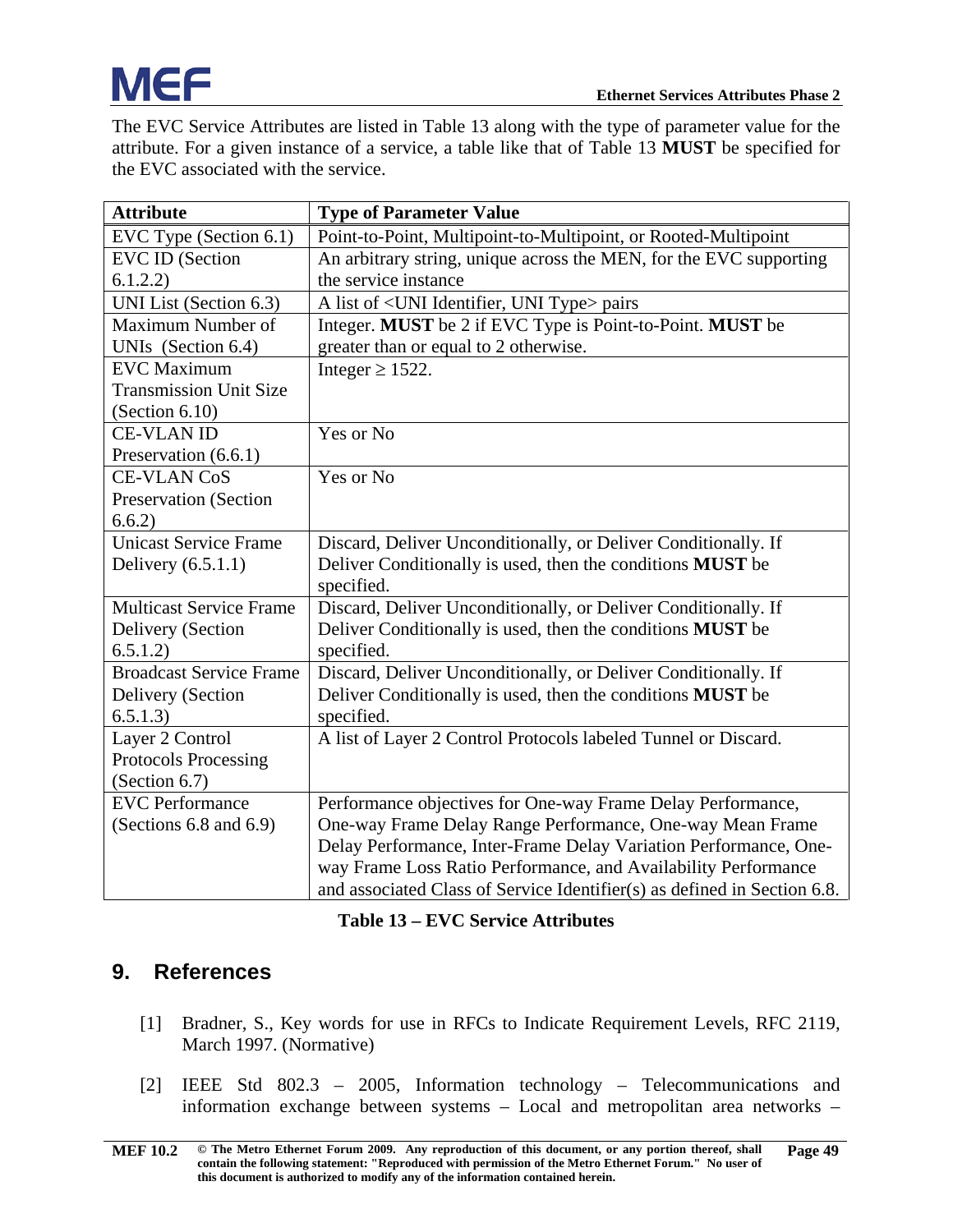

Specific requirements – Part 3: Carrier sense multiple access with collision detection (CSMA/CD) access method and physical layer specifications, 9 December 2005. (Normative)

- <span id="page-55-9"></span>[3] IEEE Std 802.3ae – 2002, IEEE Standard for Information technology – Telecommunications and information exchange between systems – Local and metropolitan area networks – Specific requirements – Part 3: Carrier Sense Multiple Access with Collision Detection (CSMA/CD) Access Method and Physical Layer Specifications Amendment: Media Access Control (MAC) Parameters, Physical Layers, and Management Parameters for 10 Gb/s Operation, 13 June 2002. (Normative)
- <span id="page-55-10"></span>[4] International Telecommunication Union, Recommendation I.370, Integrated Services Digital Network (ISDN), Overall Network Aspects And Functions, ISDN User-Network Interfaces, Congestion Management For The ISDN Frame Relaying Bearer Service, 1991.
- <span id="page-55-6"></span>[5] Metro Ethernet Forum, MEF 6, *Ethernet Services Definitions - Phase 1*, June 2004.
- [6] C. Demichelis and P. Chimento, IP Packet Delay Variation Metric for IP Performance Metric (IPPM), RFC 3393, November 2002.
- <span id="page-55-1"></span>[7] Metro Ethernet Forum MEF 10, *Ethernet Services Attributes Phase 1*, November 2004.
- <span id="page-55-4"></span>[8] IEEE Std 802.1D – 2004, IEEE Standard for Local and Metropolitan Area Networks: Media Access Control (MAC) Bridges, June 2004.
- <span id="page-55-5"></span>[9] IEEE Std 802.1Q – 2003, IEEE Standards for Local and metropolitan area networks— Virtual Bridged Local Area Networks, 7 May 2003.
- <span id="page-55-2"></span>[10] IEEE Std 802.1ad – 2005, IEEE Standard for Local and Metropolitan Area Networks— Virtual Bridged Local Area Networks — Amendment 4: Provider Bridges, May 2006.
- <span id="page-55-8"></span>[11] Metro Ethernet Forum MEF 16, *Ethernet Local Management Interface (E-LMI)*, January 2006.
- <span id="page-55-3"></span>[12] Metro Ethernet Forum MEF 7, *EMS-NMS Information Model*, October 2004.
- <span id="page-55-7"></span>[13] Metro Ethernet Forum MEF 10.1, *Ethernet Services Attributes Phase 2*, November 2006.

#### <span id="page-55-0"></span>**10. Appendix (Informative)**

This appendix contains examples of some of the attributes specified in this Technical Specification. They are for illustrative purposes only. In the event of a conflict between the material in this appendix and the main body of this text, the material in the main body is controlling.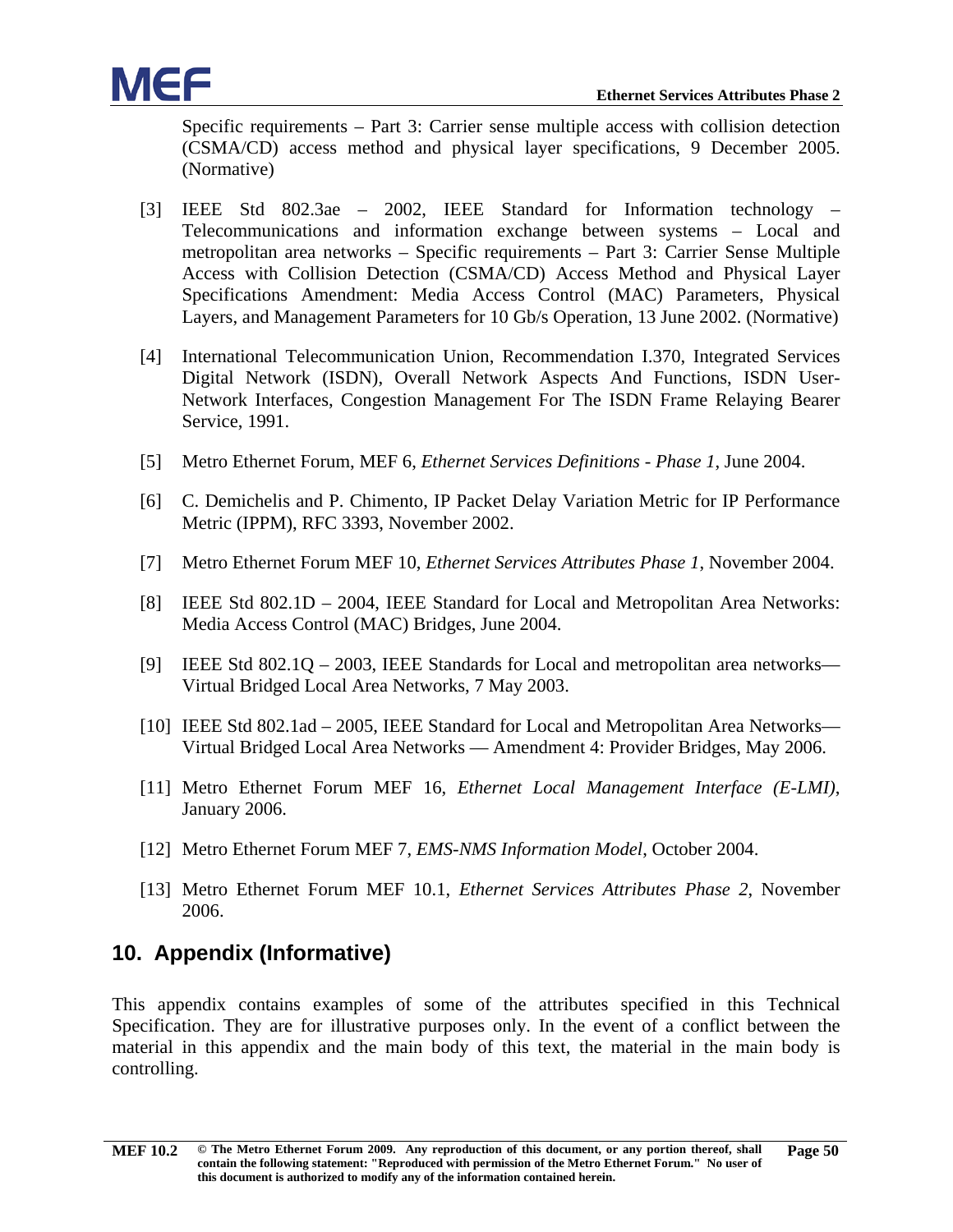#### <span id="page-56-0"></span>**10.1 CE-VLAN ID Preservation Service Attribute**

The following is a list of examples covering the CE-VLAN ID Preservation Service Attribute for both CE-VLAN ID Preservation = Yes and CE-VLAN ID Preservation = No. See Section [6.6.1.](#page-17-2)

#### <span id="page-56-1"></span>**10.1.1 CE-VLAN ID Preservation = Yes**

[Figure](#page-56-2) shows the notation used for the CE-VLAN ID/EVC Maps in the examples in this subsection.

| <b>INGRESS</b><br><b>MAP</b>                                                                                                                                              | <b>EGRESS</b><br><b>MAP</b> | <b>INGRESS SERVICE FRAME</b><br><b>FORMAT</b> | <b>EGRESS SERVICE FRAME</b><br><b>FORMAT</b> |  |  |  |  |  |  |
|---------------------------------------------------------------------------------------------------------------------------------------------------------------------------|-----------------------------|-----------------------------------------------|----------------------------------------------|--|--|--|--|--|--|
| A*                                                                                                                                                                        | A*                          | Untagged<br><b>Priority Tagged</b><br>Tagged  | Untagged<br><b>Priority Tagged</b><br>Tagged |  |  |  |  |  |  |
| Tagged<br>Tagged<br>в<br>в                                                                                                                                                |                             |                                               |                                              |  |  |  |  |  |  |
| Scenario A <sup>*</sup> : Untagged/Priority Tagged Service Frames are mapped to the EVC<br>Scenario B : Untagged/Priority Tagged Service Frames are not mapped to the EVC |                             |                                               |                                              |  |  |  |  |  |  |

<span id="page-56-5"></span>**Figure 20 – CE-VLAN ID/EVC Map Notation**

<span id="page-56-2"></span>

| <b>INGRESS FRAMES (UNI A)</b><br>Frame A - Untagged<br>Frame B - Priority Tagged<br>Frame C - Tagged 10<br>Frame D - Tagged 12 |                   |                  | <b>INGRESS FRAMES (UNI B)</b><br>Frame E - Untagged<br>Frame F - Priority Tagged<br>Frame G - Tagged 10<br>Frame H - Tagged 12 |                   |                  |                                                    |  |  |
|--------------------------------------------------------------------------------------------------------------------------------|-------------------|------------------|--------------------------------------------------------------------------------------------------------------------------------|-------------------|------------------|----------------------------------------------------|--|--|
| <b>EGRESS FRAMES (UNI A)</b><br>Frame E - Untagged<br>Frame F - Priority Tagged<br>Frame G - Tagged 10                         | UNI 'A'           |                  |                                                                                                                                | UNI 'B'           |                  | <b>EGRESS FRAMES (UNI B)</b><br>Frame A - Untagged |  |  |
|                                                                                                                                | <b>CE-VLAN ID</b> | <b>EVC</b>       |                                                                                                                                | <b>CE-VLAN ID</b> | <b>EVC</b>       | Frame B - Priority Tagged<br>Frame C - Tagged 10   |  |  |
| Frame H - Tagged 12                                                                                                            | 1, , 4095         | EVC <sub>1</sub> |                                                                                                                                | 1, , 4095         | EVC <sub>1</sub> | Frame D - Tagged 12                                |  |  |

#### <span id="page-56-3"></span>**Figure 21 – Example 1: CE-VLAN ID Preservation = Yes with All to One Bundling[28](#page-56-6)**

| <b>INGRESS FRAMES (UNI C)</b><br>Frame A - Untagged<br>Frame B - Priority Tagged<br>Frame C - Tagged 20<br>Frame D - Tagged 22<br>Frame E - Tagged 30 |                                 |                  | <b>INGRESS FRAMES (UNI D)</b><br>Frame F - Untagged                                            |                  |                                                                   |  |  |  |
|-------------------------------------------------------------------------------------------------------------------------------------------------------|---------------------------------|------------------|------------------------------------------------------------------------------------------------|------------------|-------------------------------------------------------------------|--|--|--|
|                                                                                                                                                       |                                 |                  | Frame G - Priority Tagged<br>Frame H - Tagged 20<br>Frame I - Tagged 22<br>Frame J - Tagged 30 |                  |                                                                   |  |  |  |
| <b>EGRESS FRAMES (UNI C)</b>                                                                                                                          | UNI 'C'                         |                  | UNI 'D'                                                                                        |                  | <b>EGRESS FRAMES (UNI D)</b>                                      |  |  |  |
| Frame F - ?<br>Frame G - ?                                                                                                                            | <b>CE-VLAN ID</b>               | <b>EVC</b>       | <b>CE-VLAN ID</b>                                                                              | <b>EVC</b>       | Frame A - ?<br>Frame B - ?                                        |  |  |  |
| Frame H - Tagged 20<br>Frame I - Tagged 22<br>Frame J - Tagged 30                                                                                     | EVC <sub>2</sub><br>$20^*$ , 22 |                  | $20^*$ , 22                                                                                    | EVC <sub>2</sub> | Frame C - Tagged 20<br>Frame D - Tagged 22<br>Frame E - Tagged 30 |  |  |  |
| ? means format not mandated                                                                                                                           | 30                              | EVC <sub>3</sub> | 30                                                                                             | EVC <sub>3</sub> | ? means format not mandated                                       |  |  |  |

<span id="page-56-4"></span>**Figure 22 – Example 2: CE-VLAN ID Preservation = Yes with Bundling on EVC2[28](#page-56-5)**

<span id="page-56-6"></span><sup>&</sup>lt;sup>28</sup> When a UNI has the All to One Bundling or Bundling Attribute set to TRUE, CE-VLAN ID Preservation is mandated to be yes.

**[MEF 10.2](#page-0-0) © The Metro Ethernet Forum 2009. Any reproduction of this document, or any portion thereof, shall contain the following statement: "Reproduced with permission of the Metro Ethernet Forum." No user of this document is authorized to modify any of the information contained herein. Page 51**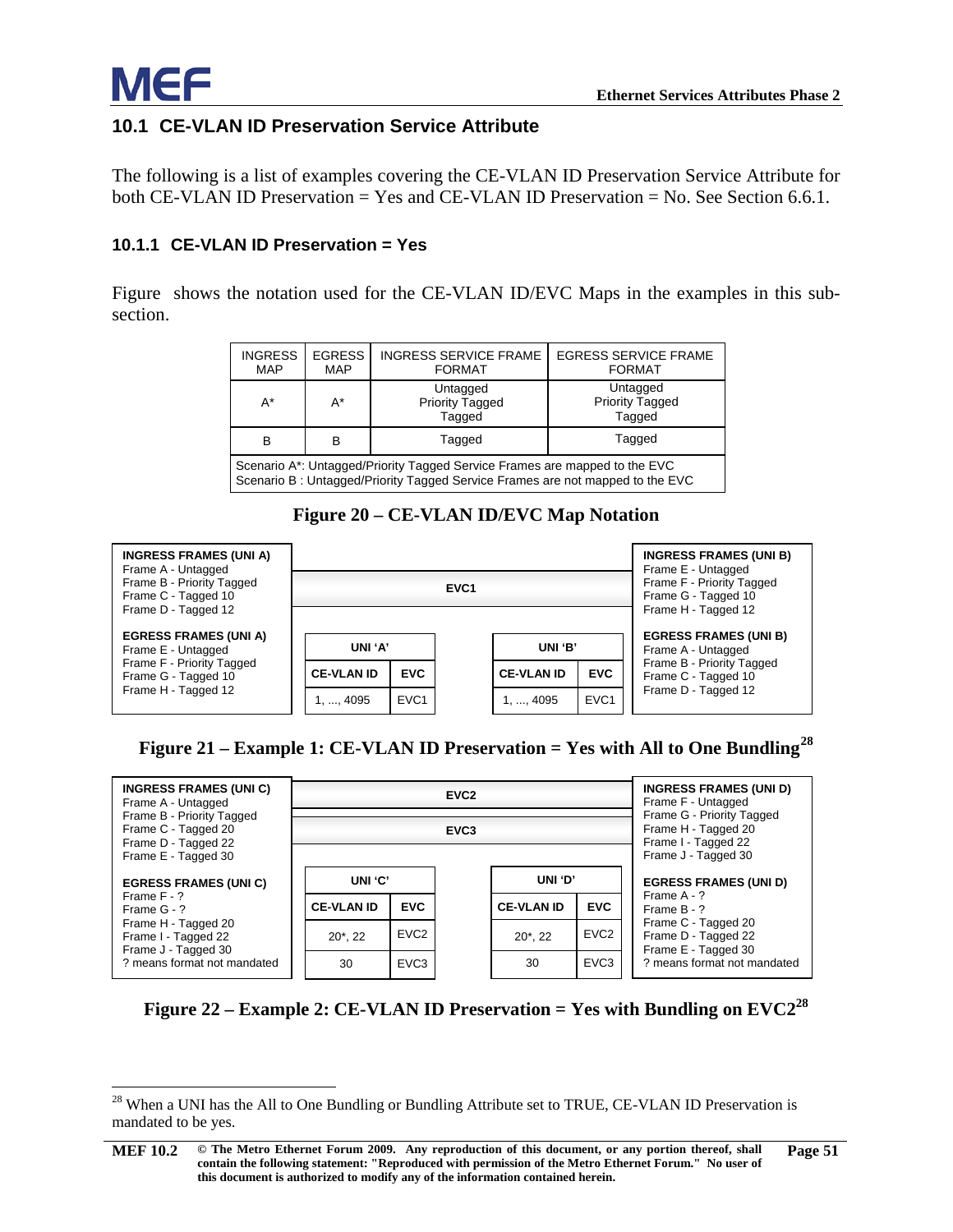

#### <span id="page-57-0"></span>**10.1.2 CE-VLAN ID Preservation = No**

[Figure](#page-57-1) shows the notation used for the CE-VLAN ID/EVC Maps in the examples in this subsection.

| <b>INGRESS</b><br><b>MAP</b>                                                                                                                                             | <b>EGRESS</b><br><b>MAP</b> | <b>INGRESS SERVICE FRAME</b><br><b>FORMAT</b> | <b>EGRESS SERVICE FRAME</b><br><b>FORMAT</b> |  |  |  |  |  |
|--------------------------------------------------------------------------------------------------------------------------------------------------------------------------|-----------------------------|-----------------------------------------------|----------------------------------------------|--|--|--|--|--|
| $A^*$                                                                                                                                                                    | $A^*$                       | Untagged<br><b>Priority Tagged</b><br>Tagged  | Untagged<br>Untagged<br>Untagged             |  |  |  |  |  |
| $A^*$                                                                                                                                                                    | в                           | Untagged<br><b>Priority Tagged</b><br>Tagged  | Tagged<br>Tagged<br>Tagged                   |  |  |  |  |  |
| B                                                                                                                                                                        | $A^*$                       | Tagged                                        | Untagged                                     |  |  |  |  |  |
| B<br>B<br>Tagged<br>Tagged                                                                                                                                               |                             |                                               |                                              |  |  |  |  |  |
| Scenario A <sup>*</sup> : Untagged/Priority Tagged Service Frames are mapped to the EVC<br>Scenario B: Untagged/Priority Tagged Service Frames are not mapped to the EVC |                             |                                               |                                              |  |  |  |  |  |

<span id="page-57-1"></span>**Figure 23 – CE-VLAN ID/EVC Map Notation**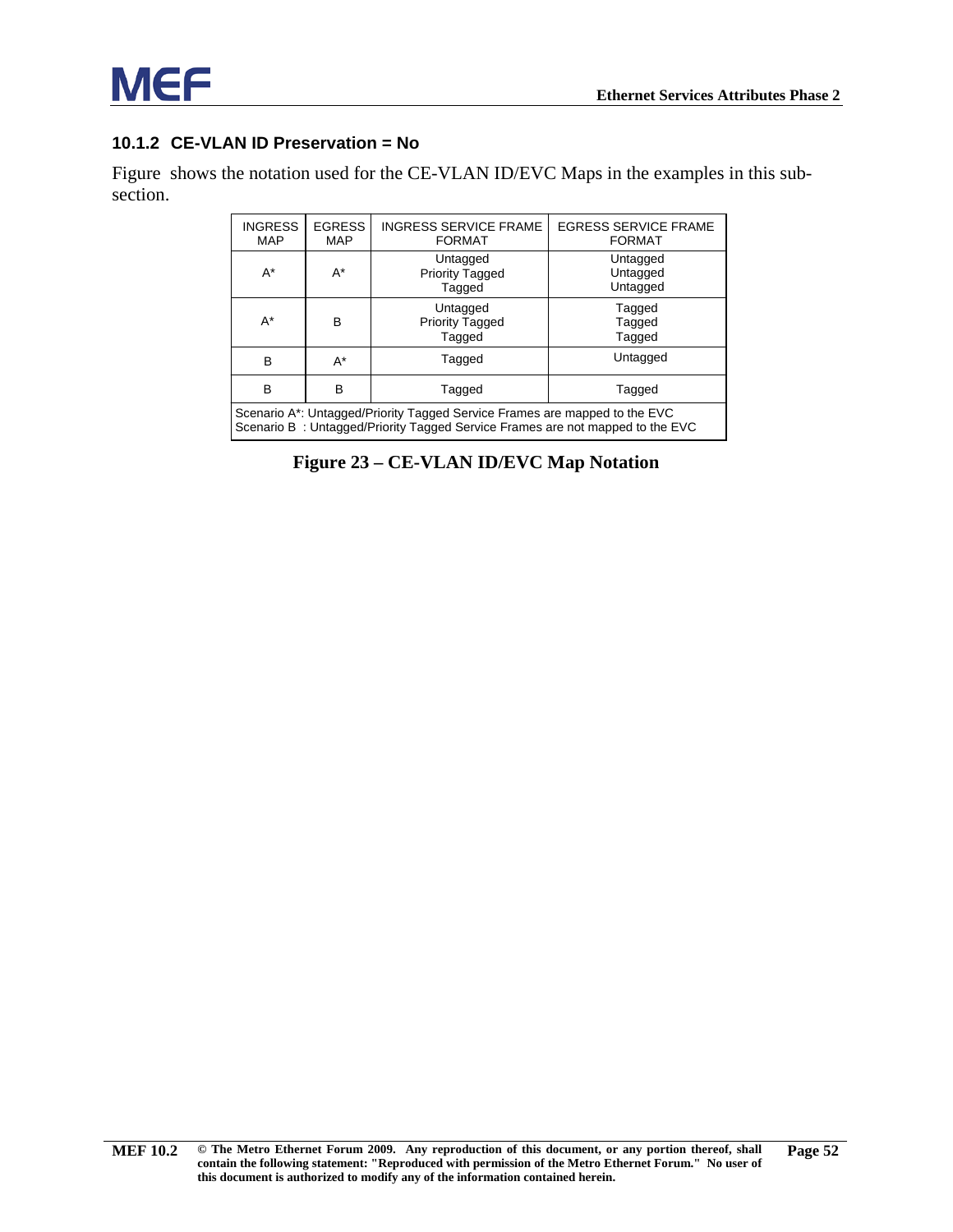

| <b>INGRESS FRAMES (UNI E)</b><br>Frame A - Untagged<br>Frame B - Priority Tagged<br>Frame C - Tagged 40<br>Frame D - Tagged 42 |                   |                  | <b>INGRESS FRAMES (UNI F)</b><br>Frame E - Untagged<br>Frame F - Priority Tagged<br>Frame G - Tagged 44<br>Frame H - Tagged 46 |                   |                  |                                                                                               |  |  |  |
|--------------------------------------------------------------------------------------------------------------------------------|-------------------|------------------|--------------------------------------------------------------------------------------------------------------------------------|-------------------|------------------|-----------------------------------------------------------------------------------------------|--|--|--|
| <b>EGRESS FRAMES (UNI E)</b>                                                                                                   | UNI 'E'           |                  |                                                                                                                                | UNI 'F'           |                  | <b>EGRESS FRAMES (UNI F)</b>                                                                  |  |  |  |
| Frame E - Untagged<br>Frame F - Untagged                                                                                       | <b>CE-VLAN ID</b> | <b>EVC</b>       |                                                                                                                                | <b>CE-VLAN ID</b> | <b>EVC</b>       | Frame A - Untagged<br>Frame B - Untagged                                                      |  |  |  |
| Frame G - Untagged                                                                                                             | $40*$             | EVC4             |                                                                                                                                | 44*               | EVC4             | Frame C - Untagged                                                                            |  |  |  |
| <b>INGRESS FRAMES (UNI G)</b><br>Frame A - Untagged                                                                            |                   |                  |                                                                                                                                |                   |                  | <b>INGRESS FRAMES (UNI H)</b><br>Frame E - Untagged                                           |  |  |  |
| Frame B - Priority Tagged<br>Frame C - Tagged 50<br>Frame D - Tagged 52                                                        |                   |                  | EVC <sub>5</sub>                                                                                                               |                   |                  | Frame F - Priority Tagged<br>Frame G - Tagged 54<br>Frame H - Tagged 56                       |  |  |  |
| <b>EGRESS FRAMES (UNI G)</b>                                                                                                   | UNI 'G'           |                  |                                                                                                                                | UNI 'H'           |                  | <b>EGRESS FRAMES (UNI H)</b>                                                                  |  |  |  |
| Frame H - Untagged                                                                                                             | <b>CE-VLAN ID</b> | <b>EVC</b>       |                                                                                                                                | <b>CE-VLAN ID</b> | <b>EVC</b>       | Frame A - Tagged 56<br>Frame B - Tagged 56                                                    |  |  |  |
|                                                                                                                                | $50*$             | EVC <sub>5</sub> |                                                                                                                                | 56                | EVC <sub>5</sub> | Frame C - Tagged 56                                                                           |  |  |  |
| <b>INGRESS FRAMES (UNI I)</b>                                                                                                  |                   |                  |                                                                                                                                |                   |                  | <b>INGRESS FRAMES (UNI J)</b>                                                                 |  |  |  |
| Frame A - Untagged<br>Frame B - Priority Tagged<br>Frame C - Tagged 60<br>Frame D - Tagged 62                                  |                   |                  | Frame E - Untagged<br>Frame F - Priority Tagged<br>Frame G - Tagged 64<br>Frame H - Tagged 60                                  |                   |                  |                                                                                               |  |  |  |
| <b>EGRESS FRAMES (UNI I)</b>                                                                                                   | UNI 'l'           |                  |                                                                                                                                | UNI 'J'           |                  | <b>EGRESS FRAMES (UNI J)</b>                                                                  |  |  |  |
| Frame H - Untagged                                                                                                             | <b>CE-VLAN ID</b> | <b>EVC</b>       |                                                                                                                                | <b>CE-VLAN ID</b> | <b>EVC</b>       | Frame A - Tagged 60<br>Frame B - Tagged 60                                                    |  |  |  |
|                                                                                                                                | $60*$             | EVC <sub>6</sub> |                                                                                                                                | 60                | EVC <sub>6</sub> | Frame C - Tagged 60                                                                           |  |  |  |
| <b>INGRESS FRAMES (UNI K)</b>                                                                                                  |                   |                  |                                                                                                                                |                   |                  | <b>INGRESS FRAMES (UNI L)</b>                                                                 |  |  |  |
| Frame A - Untagged<br>Frame B - Priority Tagged<br>Frame C - Tagged 70<br>Frame D - Tagged 72                                  | EVC7              |                  |                                                                                                                                |                   |                  | Frame E - Untagged<br>Frame F - Priority Tagged<br>Frame G - Tagged 74<br>Frame H - Tagged 76 |  |  |  |
| <b>EGRESS FRAMES (UNI K)</b>                                                                                                   | UNI 'K'           |                  |                                                                                                                                | UNI 'L'           |                  | <b>EGRESS FRAMES (UNI L)</b>                                                                  |  |  |  |
| Frame H - Tagged 72                                                                                                            | <b>CE-VLAN ID</b> | <b>EVC</b>       |                                                                                                                                | <b>CE-VLAN ID</b> | <b>EVC</b>       | Frame D - Tagged 76                                                                           |  |  |  |
|                                                                                                                                | 72                | EVC7             |                                                                                                                                | 76                | EVC7             |                                                                                               |  |  |  |

**Figure 24 – Example 3: CE-VLAN ID Preservation = No[29](#page-58-3)**

#### <span id="page-58-2"></span><span id="page-58-0"></span>**10.2 Examples of the Use of the CE-VLAN ID/EVC Map and EVCs**

This section presents examples of the use of EVCs and the CE-VLAN ID/EVC Map. It is intended to clarify the concepts and present likely deployment scenarios.

#### <span id="page-58-1"></span>**10.2.1 Untagged UNIs**

In connecting branch enterprise locations to a hub enterprise location, it is desirable to make the configuration of the branch CEs simple. A similar objective applies to providing access to higher layer services, e.g., Internet Access, where the configuration of the CE at the sites accessing the

<span id="page-58-3"></span><sup>&</sup>lt;sup>29</sup> Note that many L2CP Service Frames cannot be tunneled on EVC5 and EVC6 since Untagged/Priority Tagged Service Frames are not mapped to the EVCs at UNIs 'H' and 'J'. See Sectio[n 6.7.](#page-18-1)

**[MEF 10.2](#page-0-0) © The Metro Ethernet Forum 2009. Any reproduction of this document, or any portion thereof, shall contain the following statement: "Reproduced with permission of the Metro Ethernet Forum." No user of this document is authorized to modify any of the information contained herein. Page 53**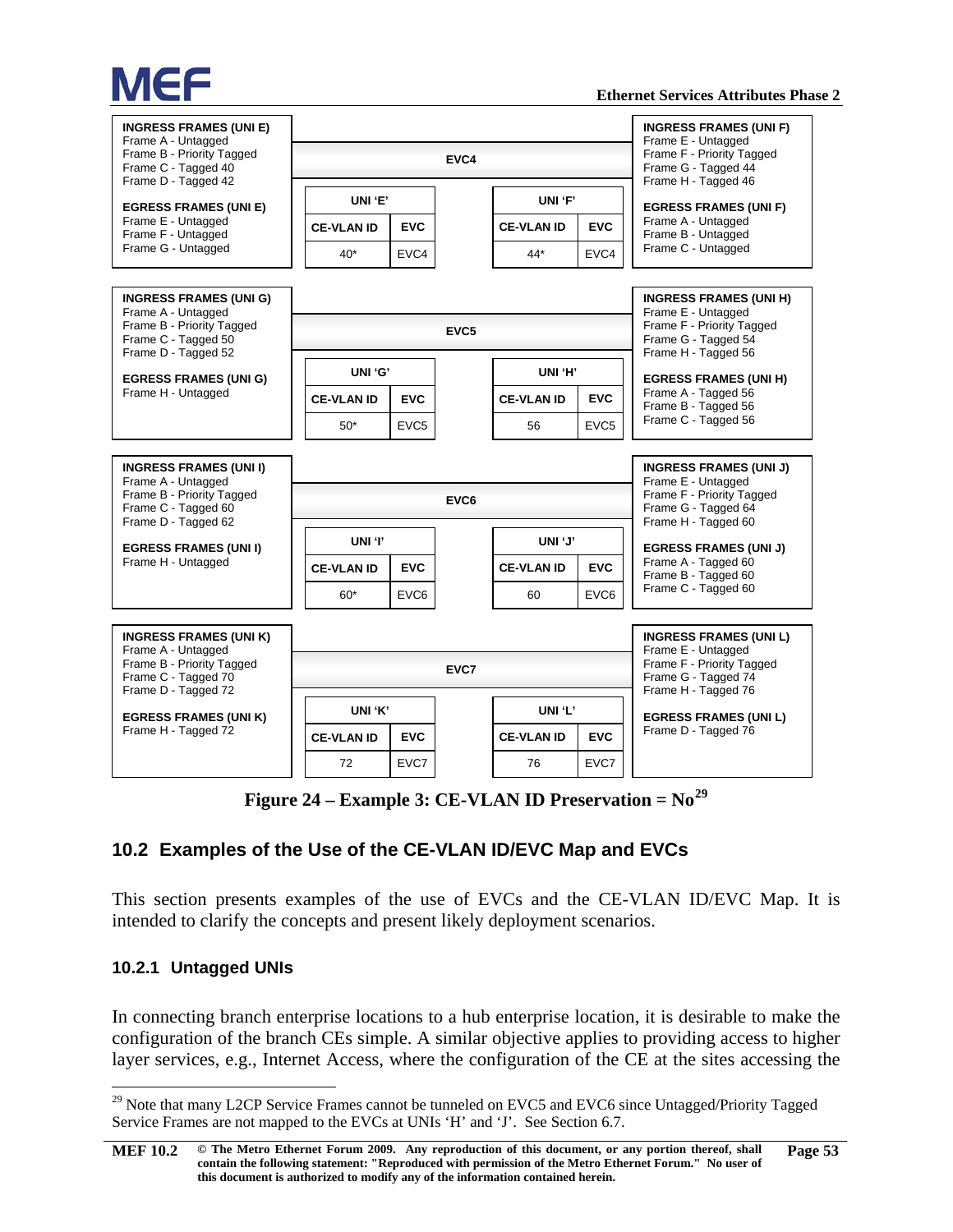

service should be kept simple. [Figure 25](#page-59-1) shows an example of 3 UNIs (A, B, and C) where CEs only capable of handling untagged Ethernet frames are attached. The CE-VLAN ID/EVC maps are shown for each UNI. The asterisk indicates the CE-VLAN ID assigned to untagged/priority tagged Service Frames.



| <b>EVCs</b><br><b>UNIA</b> |             | <b>UNIB</b>    |         |                | UNI C            |  |                | UNI D |  |                |                  |
|----------------------------|-------------|----------------|---------|----------------|------------------|--|----------------|-------|--|----------------|------------------|
| <b>EVC</b>                 | <b>UNIs</b> | <b>CE-VLAN</b> | EVC     | <b>CE-VLAN</b> | EVC              |  | <b>CE-VLAN</b> | EVC   |  | <b>CE-VLAN</b> | EVC              |
|                            |             | ID             |         | ID             |                  |  | ID             |       |  | ID             |                  |
| EVC                        | A,D         | $*17$          | $EVC_1$ |                |                  |  |                |       |  | 2065           | EVC              |
| EVC <sub>2</sub>           | B,D         |                |         | $*337$         | EVC <sub>2</sub> |  |                |       |  | 2066           | EVC <sub>2</sub> |
| EVC <sub>3</sub>           | $C_{\rm D}$ |                |         |                |                  |  | $*1023$        | EVC.  |  | 2067           | EVC <sub>3</sub> |

**Figure 25 – Untagged UNIs**

<span id="page-59-1"></span>Consider an untagged ingress Service Frame at UNI A. It will be mapped to  $EVC<sub>1</sub>$  and delivered to UNI D. At UNI D, it will become a tagged egress Service Frame with VLAN ID 2065. A tagged ingress Service Frame at UNI D with VLAN ID 2065 will be mapped to  $EVC<sub>1</sub>$  and delivered to UNI A. At UNI A, it will become an untagged (see Section [7.6.1\)](#page-36-3) egress Service Frame.

#### <span id="page-59-0"></span>**10.2.2 Use of Rooted-Multipoint EVC**

An example of the use of the Rooted-Multipoint EVC is shown in [Figure 26.](#page-60-2) A higher layer service is being provided via UNI D to three different customers at UNIs A, B, and C. By using a Rooted-Multipoint EVC, all three customers can be reached by the higher layer service provider at UNI D using a single EVC. Each customer's CE can only send to the higher layer service CE thus keeping each customer from seeing other customers' traffic. Compared with the example shown in [Figure 25,](#page-59-1) this can save a large number of Point-to-Point EVCs when there are a large number of customers. Note that the CEs do not necessarily have to send and receive tagged Service Frames. In particular, the CEs at UNIs A and C do not need to send or receive tagged Service Frames in this example.

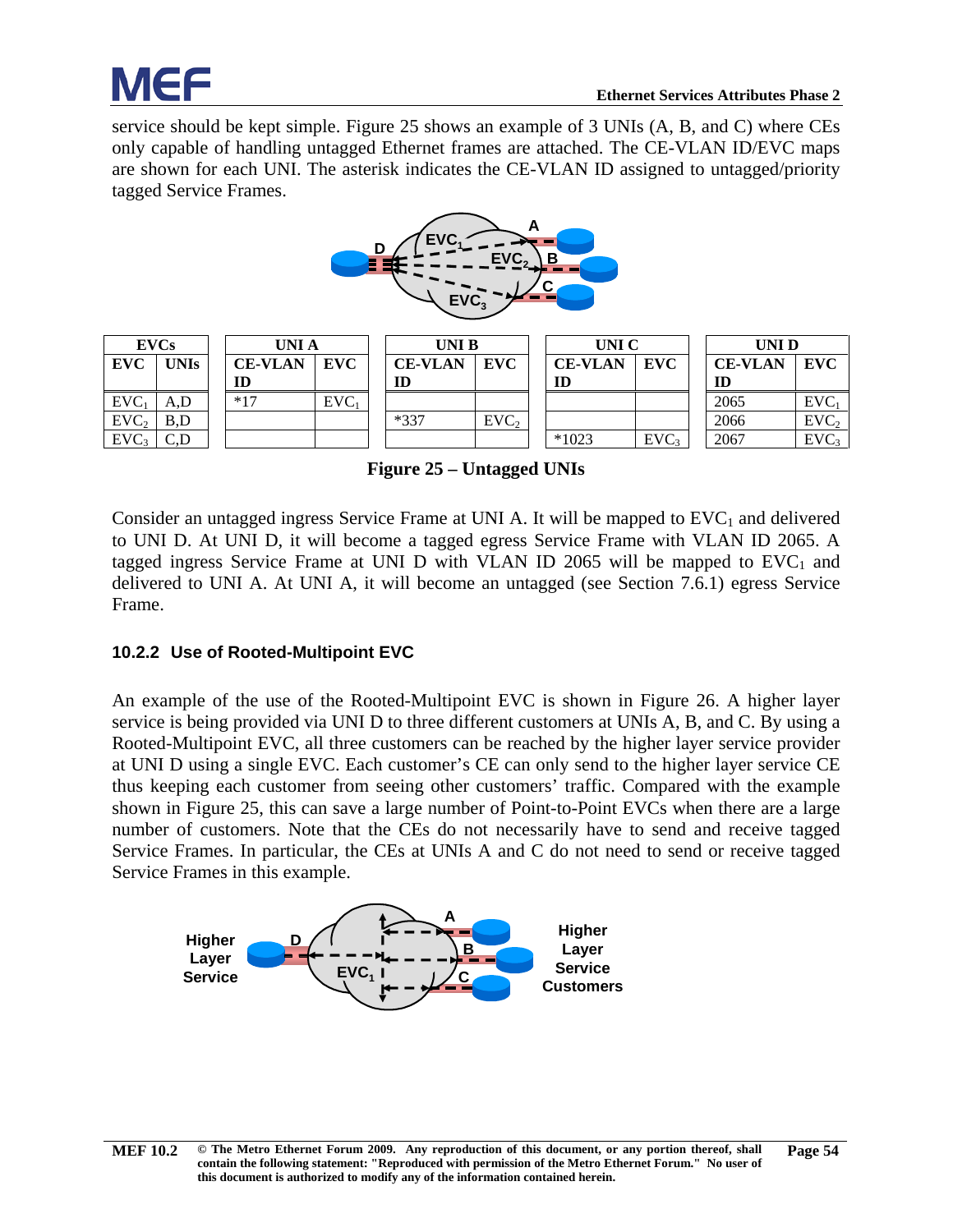

|            | <b>EVCs</b><br>UNI A |                   | UNI B |                         | UNI C      |                   |            | UNI D |                         |     |
|------------|----------------------|-------------------|-------|-------------------------|------------|-------------------|------------|-------|-------------------------|-----|
| <b>EVC</b> | UNIs                 | <b>CE-VLAN ID</b> | EVC   | <b>CE-VLAN ID   EVC</b> |            | <b>CE-VLAN ID</b> | <b>EVC</b> |       | <b>CE-VLAN ID   EVC</b> |     |
| $EVC_1$    | A (Leaf)             | $*17$             | EVC   | 3379                    | <b>EVC</b> | $*1023$           | $EVC_1$    |       | 2065                    | EVC |
|            | B (Leaf)             |                   |       |                         |            |                   |            |       |                         |     |
|            | $C$ (Leaf)           |                   |       |                         |            |                   |            |       |                         |     |
|            | D (Root)             |                   |       |                         |            |                   |            |       |                         |     |

**Figure 26 – Use of a Rooted-Multipoint EVC**

#### <span id="page-60-2"></span><span id="page-60-0"></span>**10.2.3 Redundant Higher Layer Service Access**

The example shown in [Figure 27](#page-60-3) illustrates the use of service multiplexing and Multipoint-to-Multipoint EVCs to provide redundant access to higher layer services. A Multipoint-to-Multipoint EVC is used for each customer of the higher layer service. Higher layer service routers are attached to two UNIs (C and D in the example) in each such EVC. Routing protocols running among the two higher layer service routers and the customer router allow the customer to access the higher layer service in a redundant fashion.



**Figure 27 – Redundant Higher Layer Service Access**

#### <span id="page-60-3"></span><span id="page-60-1"></span>**10.3 Traffic Shaping**

Shaping is a procedure to reduce the burstiness of traffic. When done in the CE it is meant to increase the level of Ingress Bandwidth Profile compliance (see Section [7.11.2.5\)](#page-46-0). A shaper is defined by a set of parameters. Those parameters should be chosen to ensure that the delay introduced by shaping function is bounded within the acceptable limits and that the traffic dropped at the shaper is kept to a minimum.

A shaper could be a single rate or a double rate shaper. A single rate shaper could consist of three parameters CIR, CBS\*, and CBS, in which:

- $CIR =$  the shaping rate of Green packets (average output rate of the shaper),
- CBS = the shaping burst of Green packets (maximum output burst of the shaper)
- $CBS^* =$  the accepted burst of Green packets (maximum buffer size for Green packets)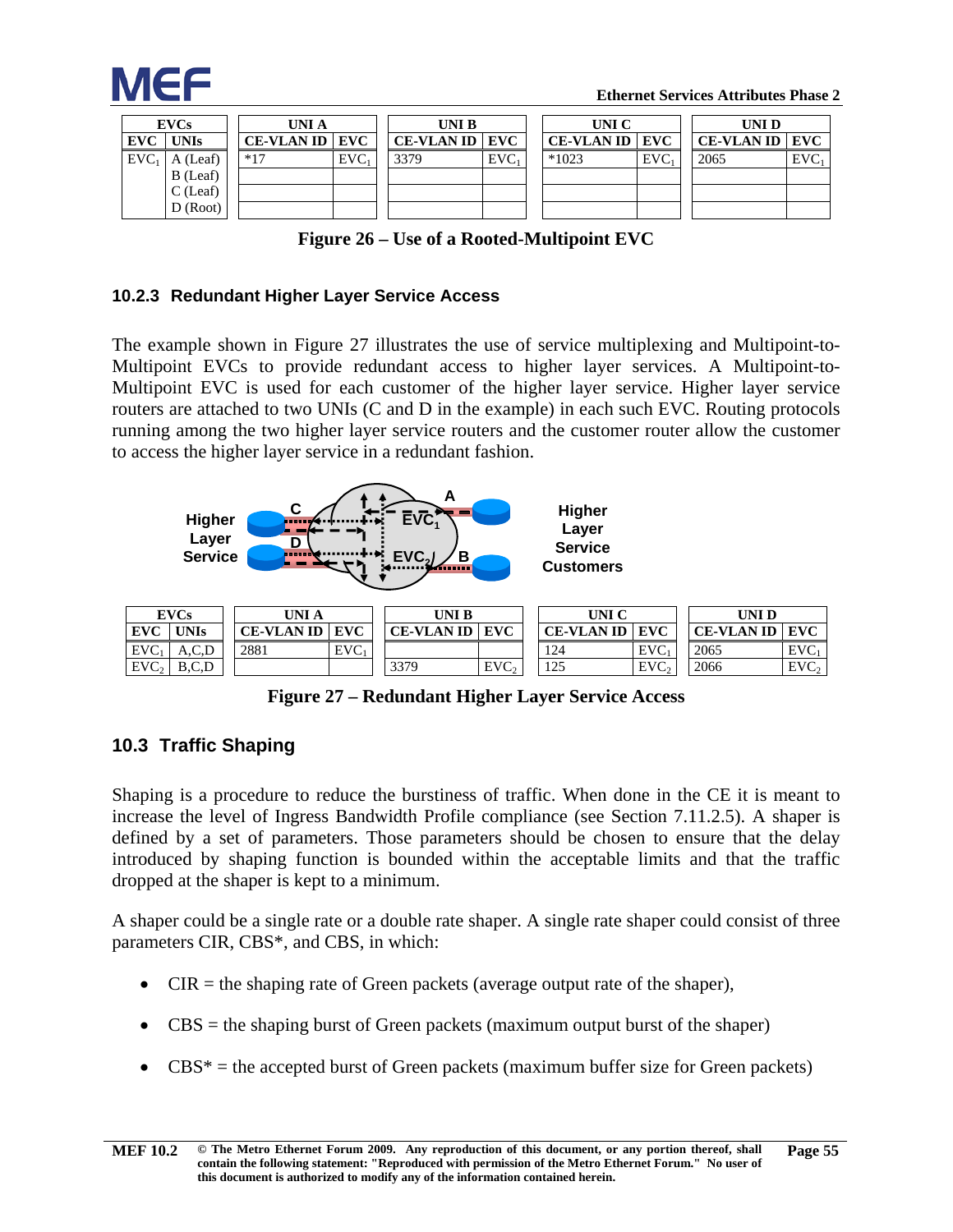$CBS^* \geq CBS$ , which means the shaper accepts larger burst at its input and generates smaller bursts at its output.

A double rate shaper could consist of parameters CIR, CBS\*, CBS, EIR, EBS\*, and EBS, in which, CIR, CBS\*, and CBS are as defined above, and EIR, EBS\*, and EBS are:

- EIR  $=$  the shaping rate of Yellow packets (average output rate of the shaper),
- EBS = the shaping burst of Yellow packets (maximum output burst of the shaper)
- $\bullet$  EBS\* = the accepted burst of Yellow packets (maximum buffer size for Yellow packets)
- EBS\*  $\geq$  EBS, which means the shaper accepts larger burst at its input and generates smaller bursts at its output.

It is recommended that the CE shape the traffic it sends into the MEN, so that the output of the shaper matches the CIR, CBS, EIR, and EBS parameters of the appropriate Bandwidth Profile.

For example, the CE could shape with a dual rate token bucket shaper using parameters CIR, CBS\*, CBS, EIR, EBS\*, and EBS where  $EBS^* = 0$  and  $CBS^*$  is the shaper's buffer size. Define the following notation:

- $B(t) =$  the instantaneous buffer occupancy in bytes,
- $C(t)$  = the instantaneous value of the tokens in the Committed token bucket,
- $E(t) =$  the instantaneous value of the tokens in the Excess token bucket,
- $\bullet$  L = the length of the frame at the head of the buffer, and
- THS = a configured buffer threshold such that the difference between THS and the shaper's buffer size, CBS\*, is large enough to hold a maximum sized frame.

Example shaping algorithms are presented below. The algorithm in [Figure 28](#page-61-0) is run every ∆t seconds where  $\Delta t$  is the period between updating the token bucket values  $C(t)$  and  $E(t)$ , i.e.,  $C(t)$  $= C(t) + CIR\Delta t$  and  $E(t) = E(t) + EIR\Delta t$ . Service Frames sent by the CE using this algorithm should always have an Ingress Bandwidth Profile compliance of Green.

```
while((L <= C(t)) && (B(t) > 0))
{
   C(t) = C(t) - Litransmit the frame at the head of the buffer; //Should be declared green
}
```
#### **Figure 28 – Periodic Algorithm**

<span id="page-61-0"></span>The algorithm of [Figure 29](#page-62-1) is run every time a new frame is given to the shaper to process. This algorithm will send Service Frames with an Ingress Bandwidth Profile compliance of Yellow if necessary to try to make room in the buffer for the new frame.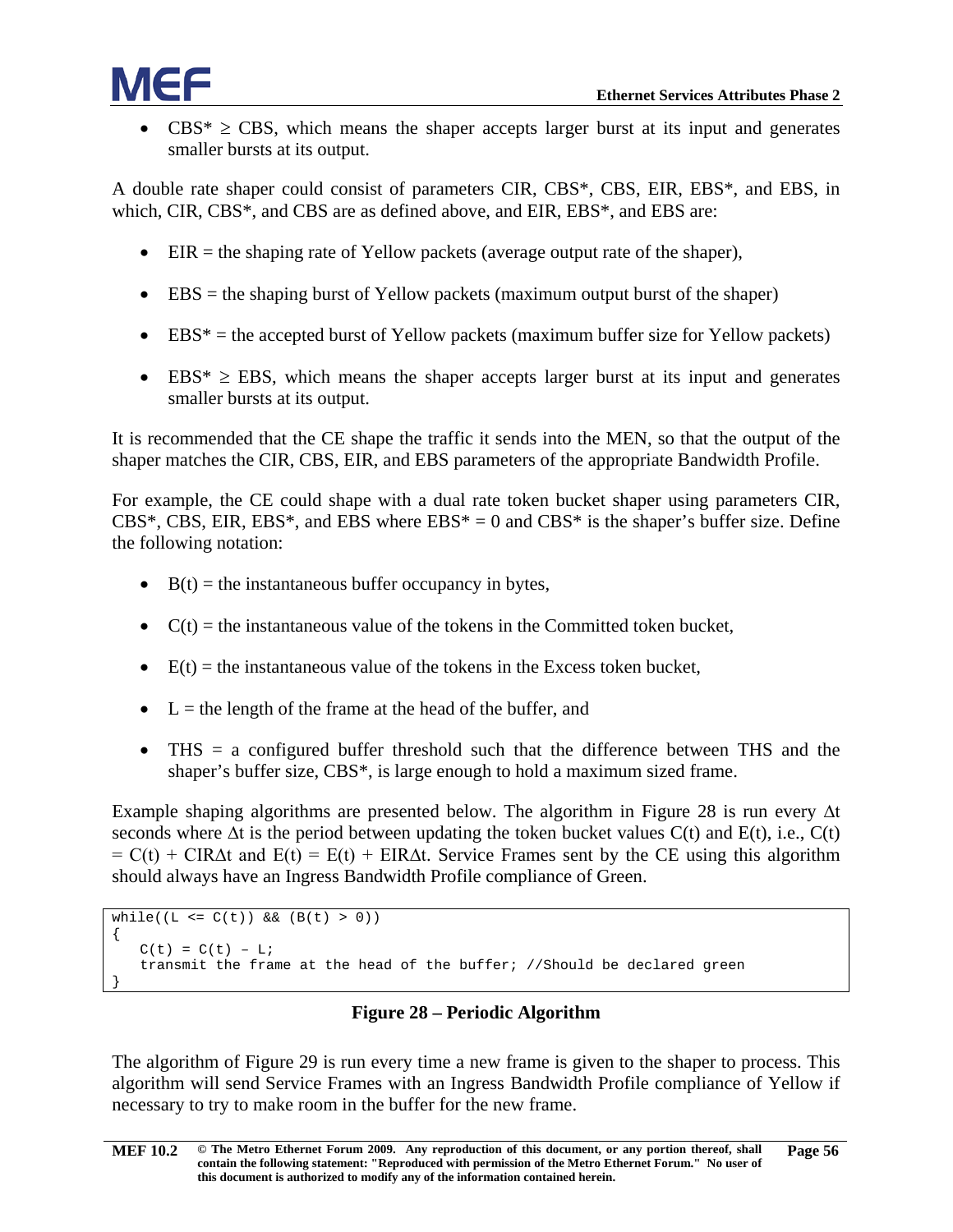```
if(B(t) == 0) // If buffer is empty{
   if(length of new frame \leq C(t))
   {
       C(t) = C(t) - length of new frame;
       transmit new frame; // Should be declared green
   }
   else
   {
      place new frame in buffer;
   }
}
else
{
   while(L \leq C(t))\left\{ \right.C(t) = C(t) - Litransmit the frame at the head of the buffer; //Should be declared green
   }
   if(B(t) < = THS){
       place new frame in buffer;
   }
   else
   {
       while((L \le E(t) \&&(B(t) > THS))
       {
          E(t) = E(t) - Litransmit the frame at the head of the buffer; //Should be declared yellow
       }
       if(B(t) < = THS){
          place new frame in buffer;
       }
       else
       {
          discard new frame;
       }
   }
}
```
#### **Figure 29 – New Frame Algorithm**

<span id="page-62-1"></span>Shaping can also be used within the MEN to implement a low loss but higher delay SLS and/or to smooth traffic for more efficient use of network buffers.

#### <span id="page-62-0"></span>**10.4 Examples of Availability Metrics for Multipoint EVCs**

The performance metric definitions for Multipoint EVCs provide a great deal of flexibility. This section provides examples on how the subset of UNIs in the EVC can be used to define UNIoriented metrics (Section [10.4.1\)](#page-63-0) and EVC-oriented metrics (Section [10.4.2\)](#page-64-0). The Availability Performance metric is used for these examples.

Both examples use the Multipoint EVC depicted in [Figure 30.](#page-63-1) There are Classes of Service, 1 and 2 on the EVC. The important traffic paths for each CoS have been agreed to by Subscriber and the Service Provider as shown in the figure.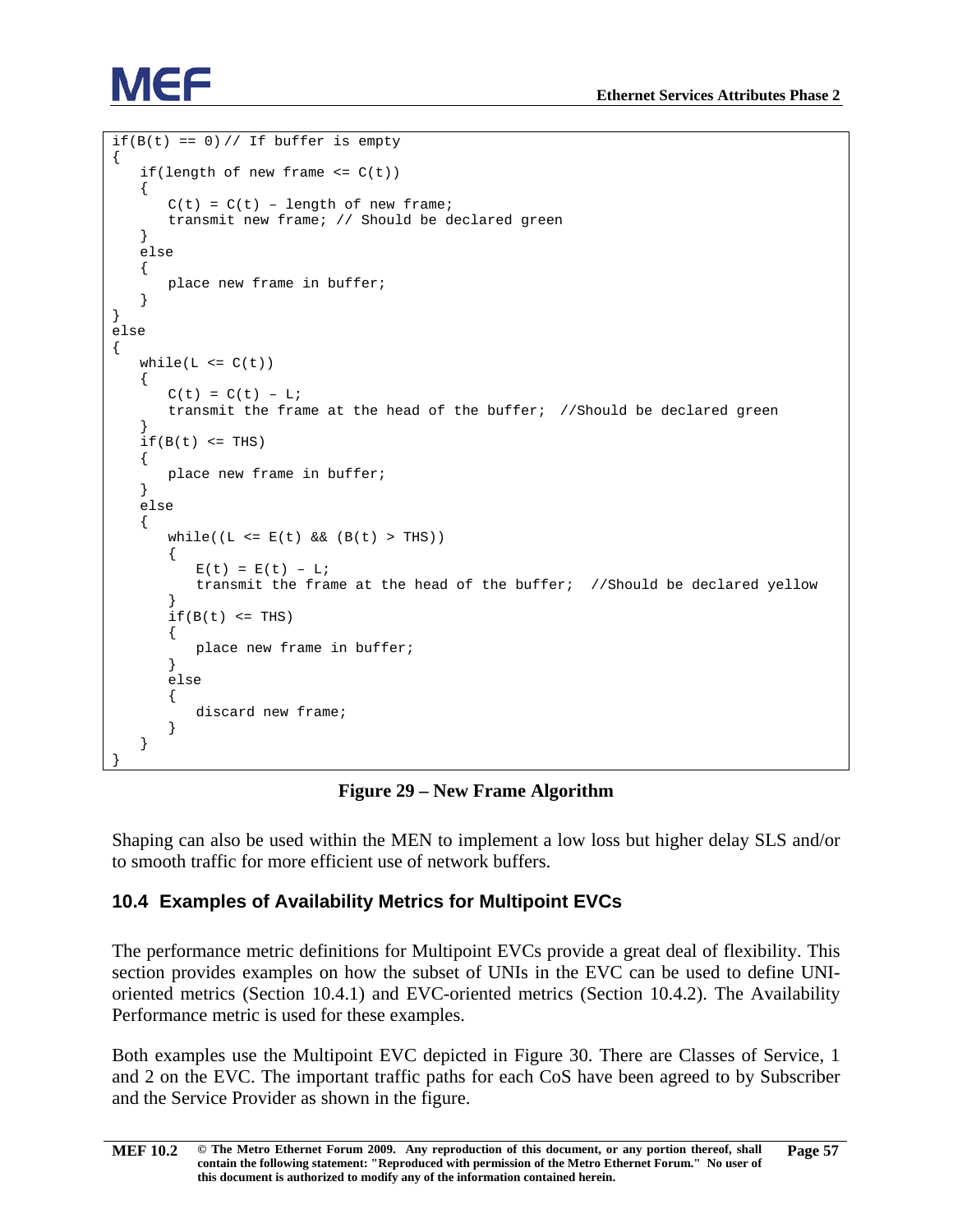



**Figure 30 – Multipoint EVC Example**

#### <span id="page-63-1"></span><span id="page-63-0"></span>**10.4.1 UNI-oriented Availability Example**

In this case, an Availability Performance metric is defined for each UNI for each Class of Service. The metric is based on the ability to communicate between the UNI in question and the other UNIs identified by the important traffic flows. Define the following subsets of UNI pairs:

- $S_{A_1} = \{ \langle A, B \rangle, \langle A, C \rangle, \langle A, D \rangle, \langle A, E \rangle \}$
- $S_{B,1} = \{ (B, A), (B, C), (B, D), (B, E) \}$
- $S_{C,1} = \{ \langle C, A \rangle, \langle C, B \rangle \}$
- $S_{D,1} = \{ \langle D, A \rangle, \langle D, B \rangle \}$
- $S_{E,1} = \{ \langle E, A \rangle, \langle E, B \rangle \}$
- $S_{A,2} = \{ \langle A, C \rangle, \langle A, E \rangle \}$
- $S_{C2} = \{(C, A), (C, E)\}$
- $S_{E,2} = \{(E, C), (E, A)\}$

For this example, assume that *T*,  $\Delta t$ ,  $C_u$ ,  $C_a$ , and *n*, are used for all availability definitions. Then using the definition in Section [6.9.8,](#page-33-0)  $A_{T, S_{A,1}}$  can be viewed as the availability of UNI A for Class of Service 1 and this reflects the availability of the important point to point paths that UNI A is a part of. Similarly,  $A_{T,S_C}$  can be viewed as the availability of UNI C for Class of Service 2. Thus, the availability for each UNI for each Class of Service can be defined by selecting the appropriate subset of UNI pairs.